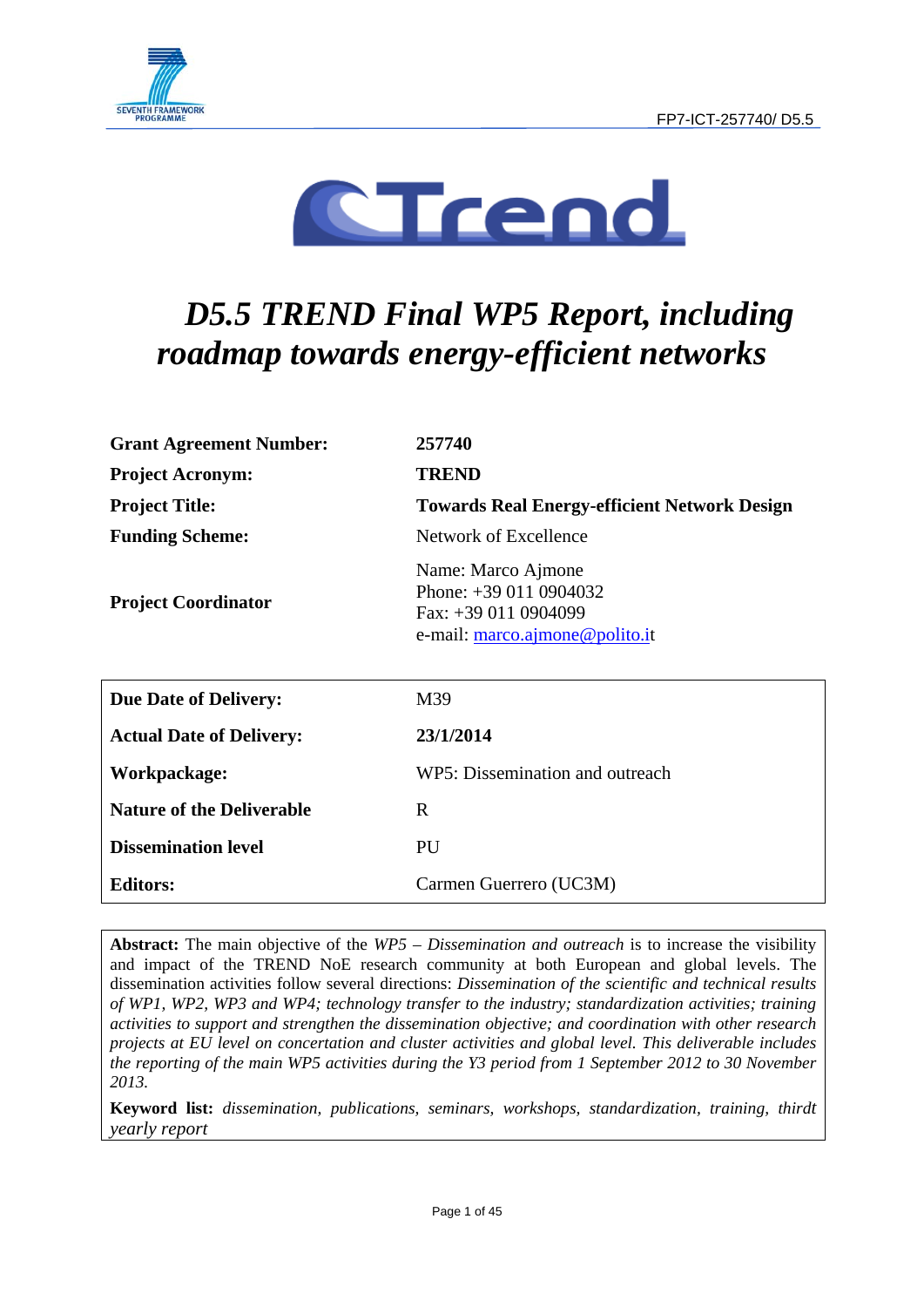

### **Disclaimer**

*The information, documentation and figures available in this deliverable are written by the TREND Consortium partners under EC co-financing (project FP7-ICT-257740) and does not necessarily reflect the view of the European Commission.* 

*The information in this document is provided "as is", and no guarantee or warranty is given that the information is fit for any particular purpose. The user uses the information at its sole risk and liability.*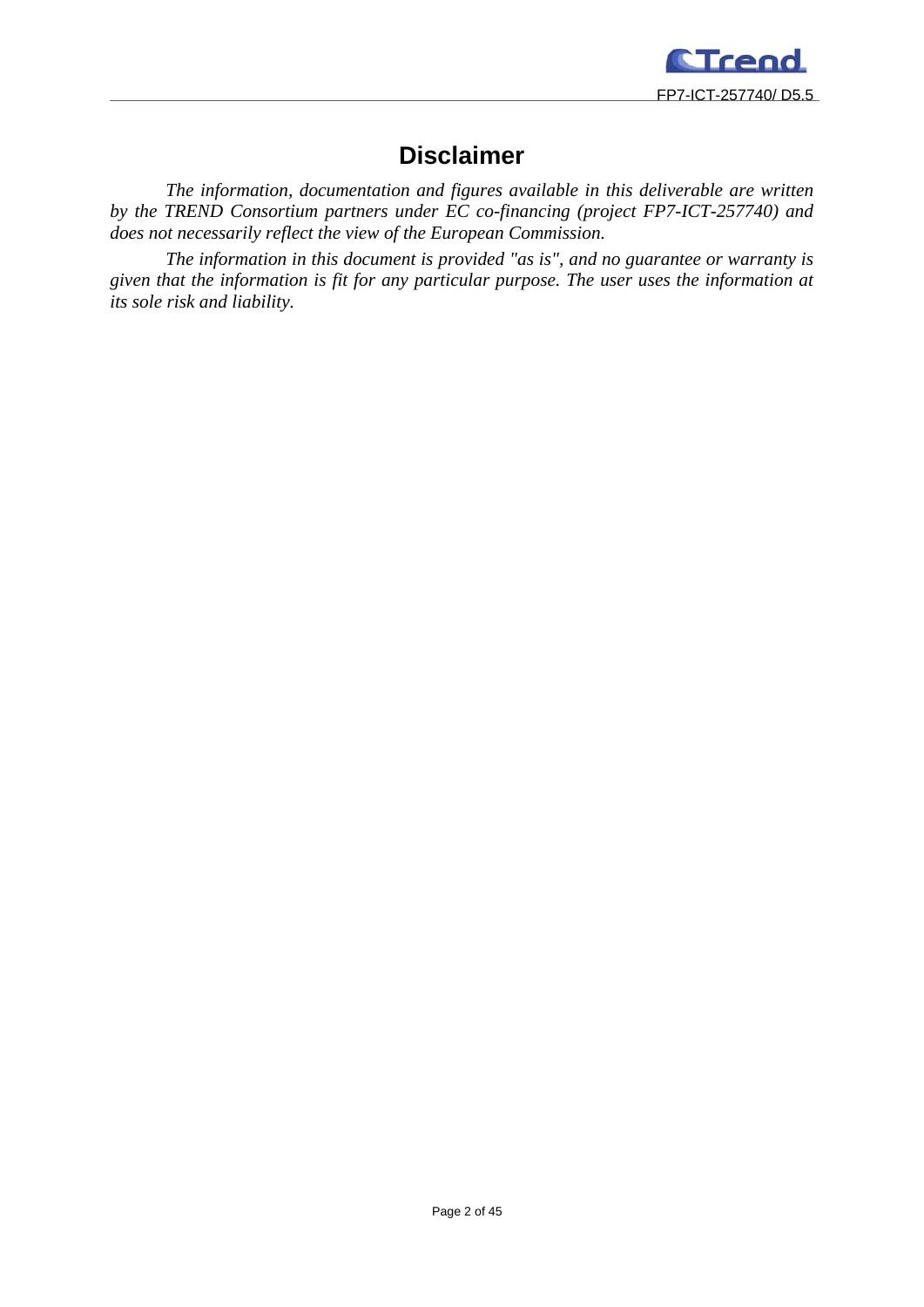

# **Table of Contents**

| 1. |     |                                                    |  |
|----|-----|----------------------------------------------------|--|
| 2. |     |                                                    |  |
| 3. |     |                                                    |  |
| 4. |     |                                                    |  |
|    | 4.1 |                                                    |  |
|    | 4.2 |                                                    |  |
|    | 4.3 |                                                    |  |
|    | 4.4 |                                                    |  |
|    | 4.5 |                                                    |  |
|    |     |                                                    |  |
| 6. |     |                                                    |  |
|    |     |                                                    |  |
|    |     | APPENDIX 2. TREND ROADMAP TOWARDS ENERGY-EFFICIENT |  |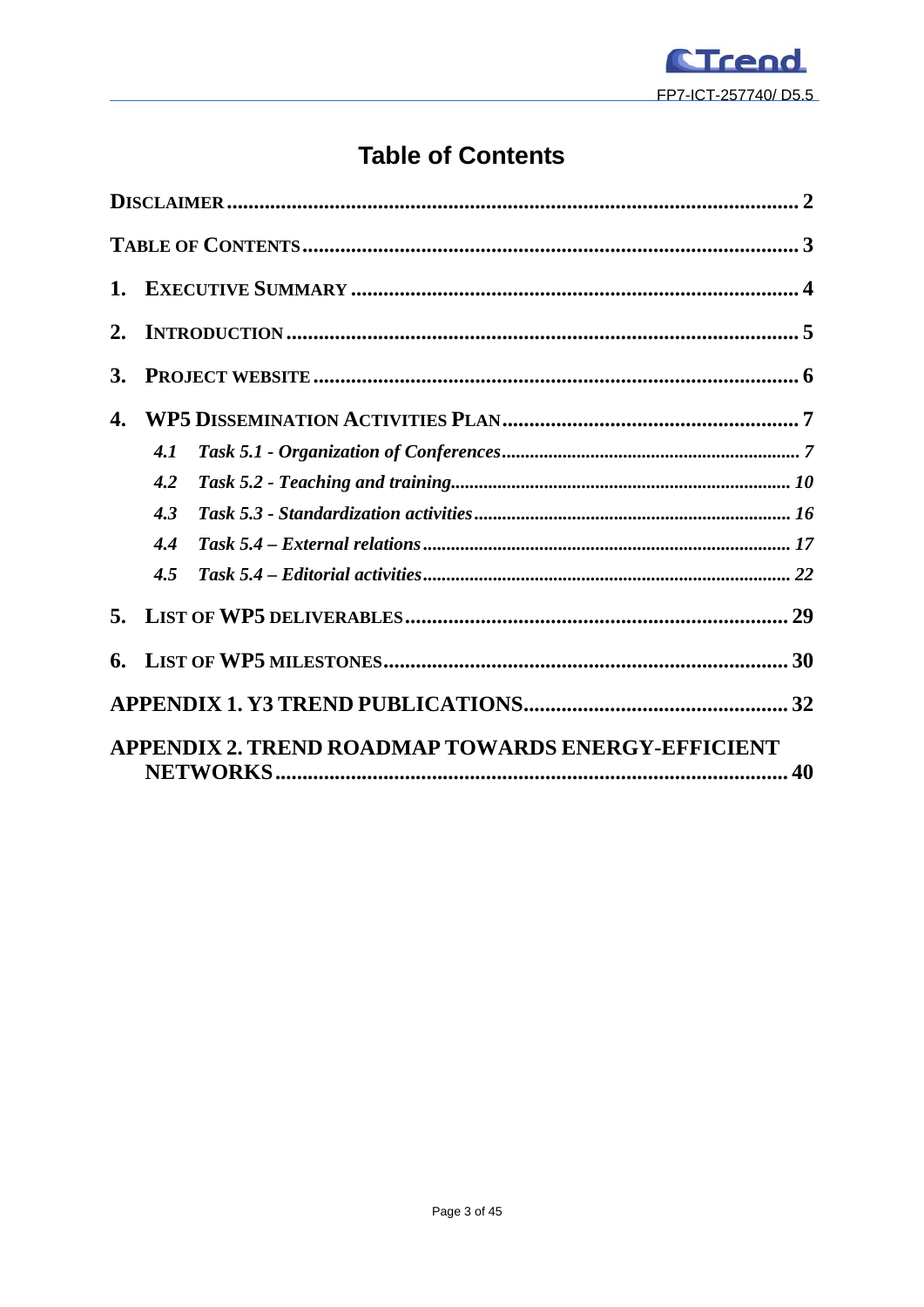

## **1. Executive Summary**

This document compiles a detailed description of the activities and main achievements of the TREND WP5 on dissemination and outreach during the third year period.

The structure of the document is as follow: Section 3 is devoted to the TREND NoE website with a description of the main changes implemented during the third year. Section 4 includes a detailed description of the achievements on organization of conferences, teaching and training, standardization, external relations and editorial activities. Sections 5 and 6 summarize the status of theWP5 deliverables and milestones. Finally, two appendices include the Y3 publications and the TREND Roadmap towards energy-efficient networks.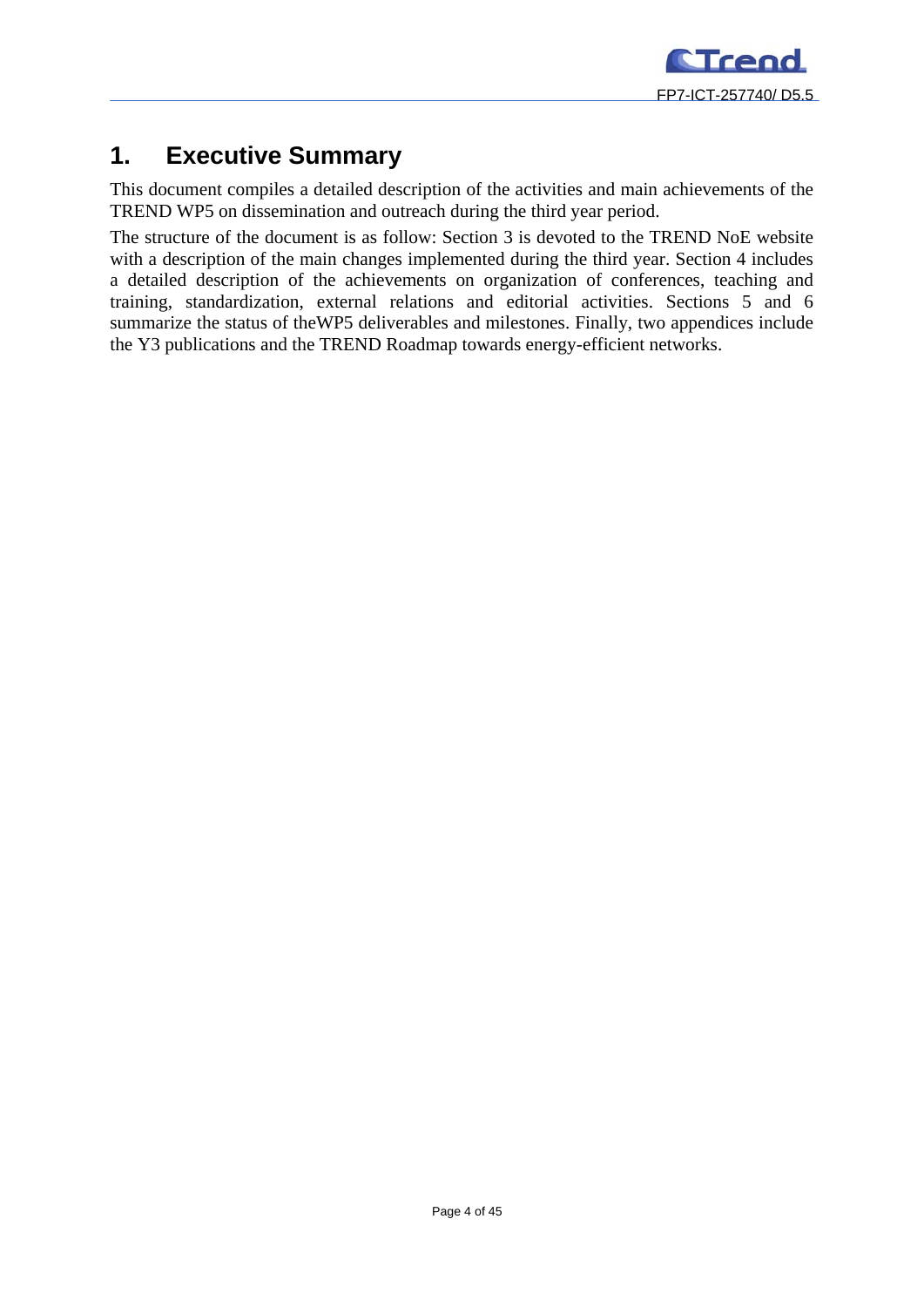

### **2. Introduction**

The main objective of WP5 is to increase the visibility and impact of the TREND NoE research community at both European and global levels. This main objective can be achieved by working into the following directions:

- *Dissemination of the scientific and technical results* of WP1, WP2, WP3 and WP4, and of the Integrated Research Actions (IRAs) and Joint Experimental Activities (JEAs) planned therein. The main instruments are the scientific publications at top conferences and journals, promotion and organization of workshops, conferences, events with the industry and special issues in journals (which will be coordinated by WP5, and possibly implemented within other WPs). Each WP will have specific dissemination activities, and WP5 will integrate all of them by using the TREND website as the main vehicle for dissemination.
- *Technology transfer to the industry* by establishing synergies with the industrial and academic communities.
- *Standardization activities* by liaison and contribution in relevant bodies.
- *Training activities* to support and strengthen the dissemination objective.
- *Coordination with other research projects* at EU level on concertation and cluster activities and global level.

During the third year period covered in this document, the WP5 goal has been to consolidate the main dissemination activities that have been active during the lifetime of the NoE. The following sections describe the last year achievements.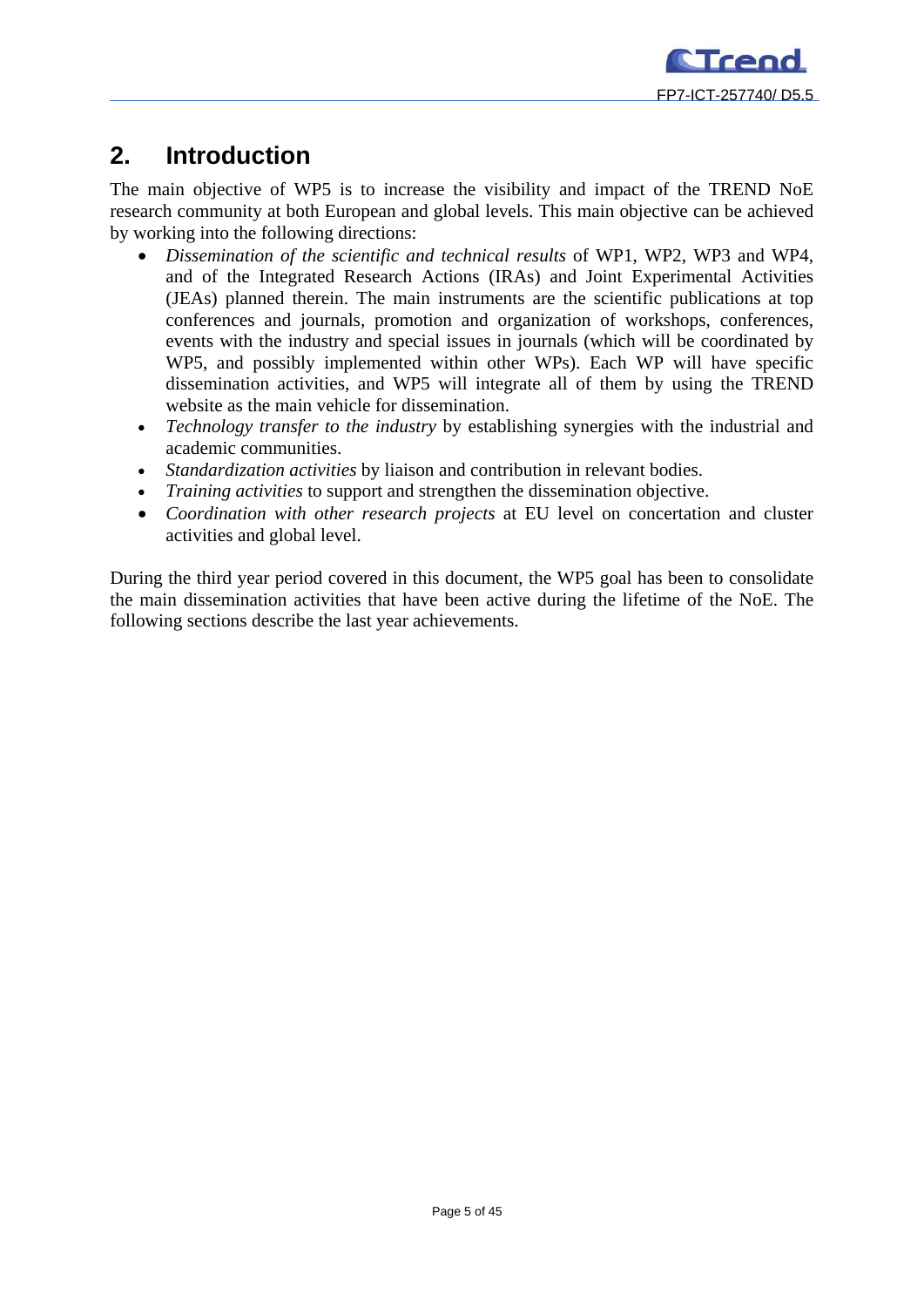

### **3. Project website**

During the last year of the NoE, the website (www.fp7-trend.eu) has been a flagship of the project for both the TREND researchers and the green networking research community in general. The website constitutes a key tool where to share our results and highlight them within and outside the TREND NoE. The website was improved during the previous years and the routine maintenance has been continued during the third year. There are no new sections created during the last year.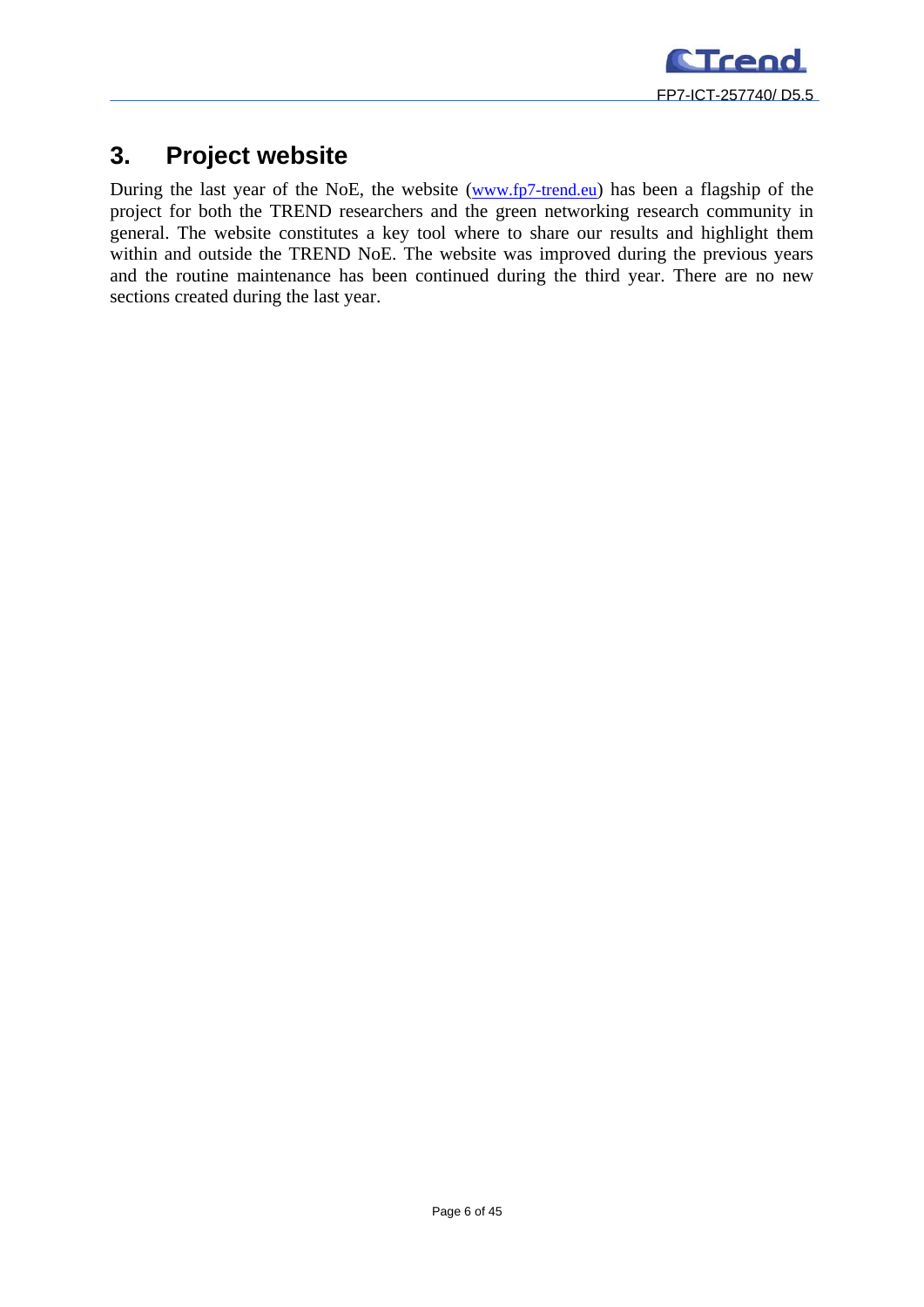

# **4. WP5 Dissemination Activities Plan**

This section is structured based on the proposed tasks in the first WP5 deliverable D5.1 Detailed WP5 Dissemination Activity Plan. These tasks are the following:

- Task 5.1: Organization of conferences [M01-M36]
- Task 5.2: Teaching and training [M09-M36]
- Task 5.3: Standardization activities [M06-M36]
- Task 5.4: External relations [M03-M36]
- Task 5.5: Editorial activities [M03-M36]

The following subsections describe the main actions implemented during this third reporting period and the main achievements and results along the third year of the NoE.

### *4.1 Task 5.1 - Organization of Conferences*

TREND supported and promoted many events and conferences in the area of Green ICT. Four levels of conference support were provided by TREND:

- Advertised Events: These are events that TREND considers interesting for the partners, and hence are advertised on the website.
- Supported Events: These are conferences and events that the NoE has supported with active participation by either contributing a large number of papers or/and by organizing a workshop in conjunction with the event, etc. Organizers may use the NoE logo upon authorization by the Project Office.
- TREND co-organized Events: These are workshops/events co-organized by TREND. The organizer must have the NoE logo on their website and provide the Project Office with a report on the event, highlighting the TREND contribution
- TREND Events: These are stand alone events organized by TREND

During the third year the TREND NoE has continued the reinforcement of the links with the leading networking conferences that cover the topic of green networking. The main achievements on this task are below classified by type of events described above:

- Supported events:
	- **Bell Labs Open Days 2013**

Nozay, France, 18/06/2013 - 20/06/2013

Conference organization: Alberto Conte (A-LBLF)

Bell Labs Open Days is the annual event organized by Bell Labs (France), open to internal and external (selected) visitors such as MNOs. Presentation on "Smart Frame Filling for 4G and beyond".

• **SONET Workshop in conjunction with IEEE WCNC 2013 Shanghai, CHINA, 07/04/2013 - 07/04/2013**  Conference organization: Afef Feki (A-LBLF) Co-organization of the SONET workshop in conjunction with IEEE WCNC 2013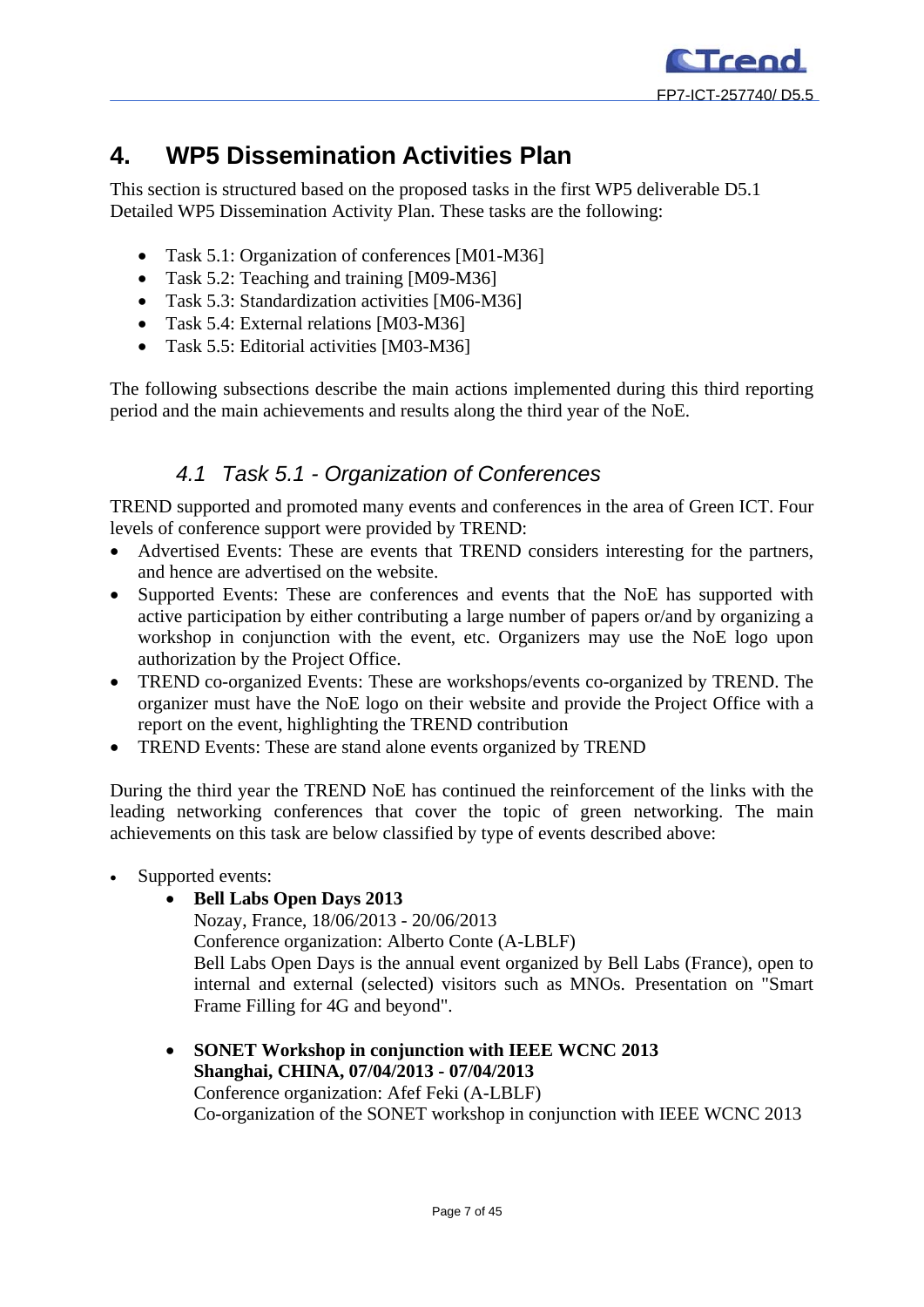

- **IEEE International Conference on Communications (ICC 2013) workshop on Telecommunications: From Research to Standards**  Budapest, Hungary, 09/06/2013 - 09/06/2013 Conference organization: Yabin Ye (HWDU) TPC member of IEEE International Conference on Communications (ICC 2013) workshop on Telecommunications: From Research to Standards
- **ECOC 2012**

#### **Amsterdam, The Netherlands, 14/09/2012 - 19/09/2012**

Conference organization: Bart Lannoo (iMinds)

Symposium on "Energy Consumption of the Internet"

This symposium analysed the relationship between the Internet and its energy requirements with an outlook to future developments.

• **2013 IEEE Online Conference on Green Communications (OnlineGreenComm)** 

Conference organization:

Michela Meo General Co-chair

Marco Ajmone Marsan Steering Committee Member

Filip Idzikowski (TUB) Publicity Co-Chair

Albert Banchs, Andrea Bianco, Roberto Bruschi, Stefano Buzzi, Luca Chiaraviglio, Antonio Cianfrani, Alberto Conte, Ruben Cuevas, Franco Davoli, Filip Idzikowski, Ramin Khalili, George Koutitas, Michela Meo, Mario Pickavet, TPC Members

The conference was an online event in the period 29/10/2013 - 31/10/2013

• **18th IEEE International Workshop on Computer-Aided Modeling Analysis and Design of Communication Links and Networks (CAMAD 2013) Berlin, Germany, 25/09/2013 - 27/09/2013** 

Conference organization: Ahmad Rostami and Adam Wolisz (TUB)

- **IEEE PES ISGT 2012 The third IEEE PES Innovative Smart Grid Technologies Berlin, Germany, 14/10/2012 - 17/10/2012**  Conference organization: Adam Wolisz (TUB) Session chair: Control in Smart Homes
- **25th International Teletraffic Congress (ITC 25) "Teletraffic in the Cloud" Shanghai, China, 10/09/2013 - 12/09/2012**  Conference organization: Franco Davoli (CNIT) Panel Discussion at ITC 25 Organizers: Raffaele Bolla, Franco Davoli Moderator: Franco Davoli The panel topic was "Energy efficiency, network performance and users' Quality of Experience in a scalable Future"
- **PIMRC 2013 conference London, 08/09/2013 - 12/09/2013**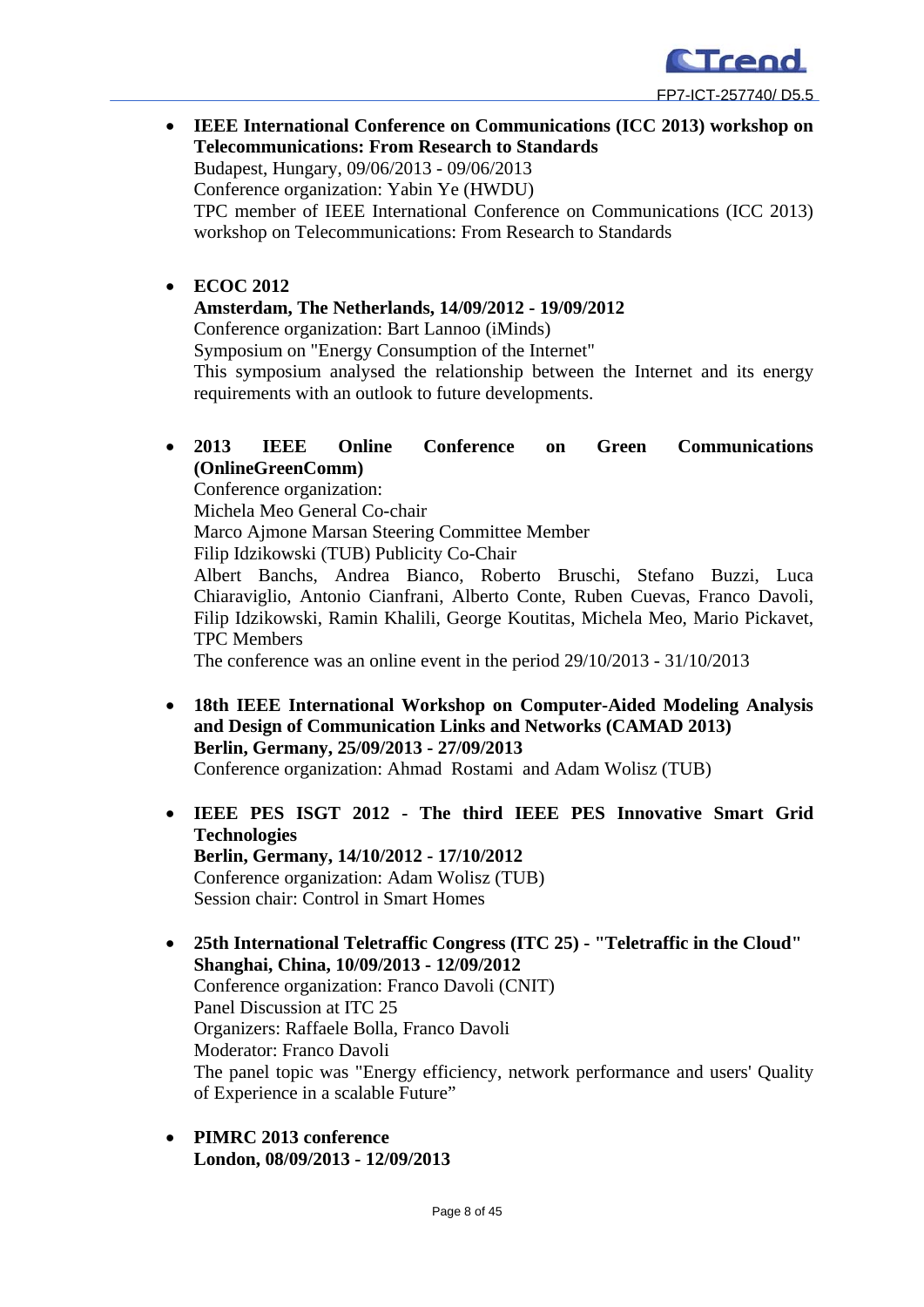

Conference organization: Stefano Buzzi (CNIT) Session chair

- **IEEE GLOBECOM 2012 Anaheim, CA, USA, 03/12/2012 - 07/11/2012**  Conference organization: Stefano Bregni (CNIT) IEEE GLOBECOM 2012 Anaheim, CA, USA
- **IEEE ENERGYCON 2012 Florence, Italy, 09/09/2012 - 12/09/2012**  Conference organization: Stefano Bregni (CNIT)
- Co-organized events:
	- **Future Internet Cluster Meeting "Green and Energy-efficient Networking" Workshop**

**Brussels, 22/10/2013 - 22/10/2013** 

Conference organization: Marco.Ajmone Marsan TREND jointly organized with ECONET and GreenTouch a workshop on green networking within the EC concertation meeting (Future Internet Cluster meeting).

• **24th TIWDC 2013 (Tyrrhenian International Workshop 2013 on Digital Communications: Green ICT) Genova, 24/09/2013 - 24/09/2013**  TREND session organized by Marco Ajmone Marsan General Co-Chair Franco Davoli Program Co-Chair: Raffaele Bolla Vice Program Chair: Roberto Bruschi Stefano Buzzi TPC Member

- **Future Internet Assembly (FIA) in Dublin, Ireland on 8,9,10 May Dublin, 07/05/2013 - 12/05/2013**  Conference organization: Marco.Ajmone Marsan Joint organization with GreenTouch of the panel "Green ICT: What would be the cost of doing nothing?"
- **TREND/GreenTouch Joint Workshop on Green and Energy Efficient Networking Turin, 19/04/2013 - 19/04/2013**  Conference organization: Marco.Ajmone Marsan

• **FUNEMS 2013 Conference Lisbon, 03/07/2013 - 05/07/2013** Conference organization: Stefano Buzzi (CNIT) Organization of a Workshop on Future Wired and Wireless Networks: Green,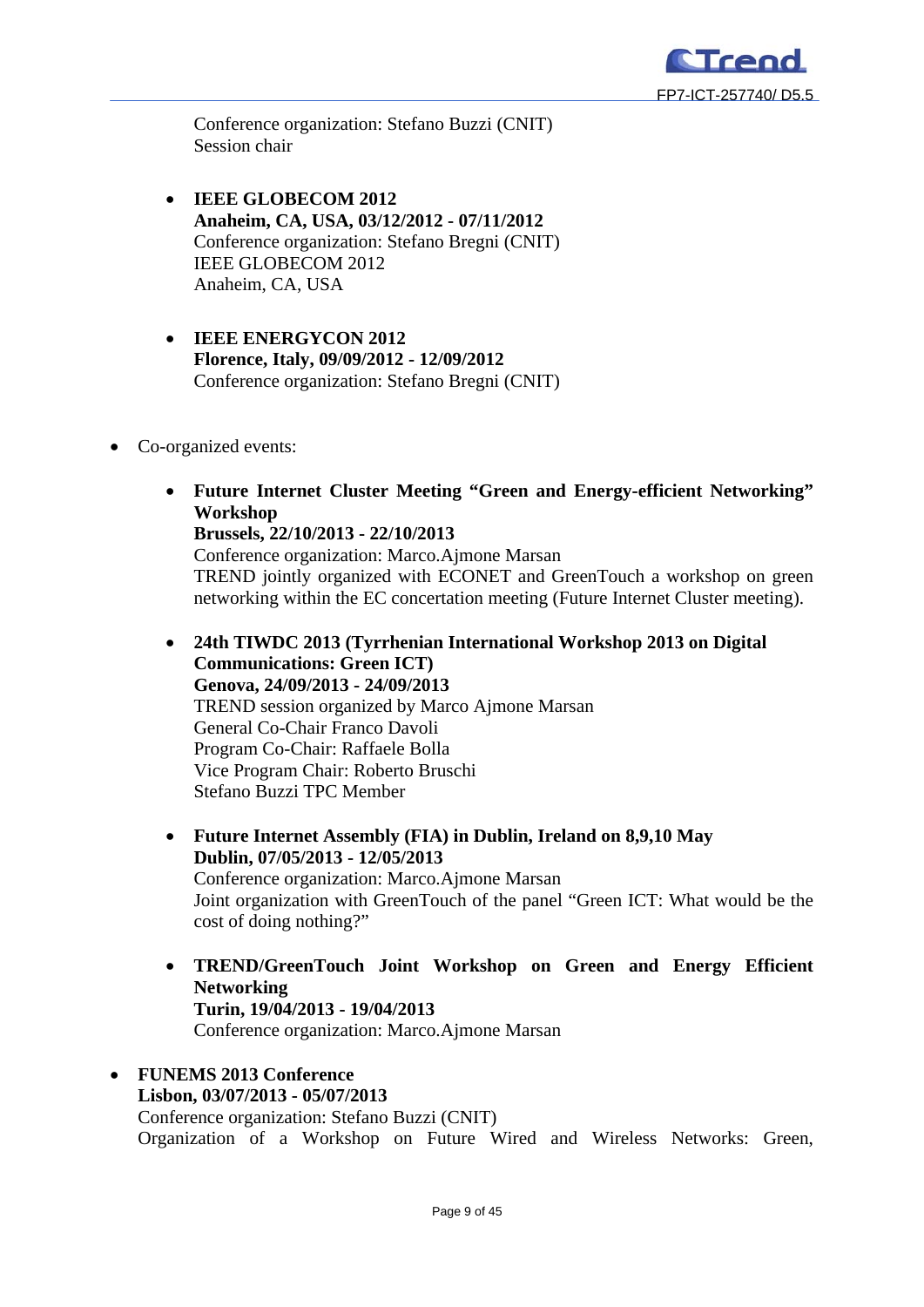

Heterogeneous and Cloud-powered

- TREND events:
	- **Final TREND Workshop, Brussels 24 October 2013**  Meeting details and presentations at: http://www.fp7-trend.eu/content/calendarevents/noe-events/final-trend-workshop-brussels-24-october-2013-presentations
	- **Phd School, Turin 1-5 July 2013**  Meeting details and presentations at: http://www.fp7-trend.eu/TREND-Phd-School
	- **Plenary meeting, Catania 6-8 February 2013**  Meeting details and presentations at: http://www.fp7-trend.eu/content/calendarevents/noe-events/plenary-meeting-catania-6-8-february-2013
	- **TREND & Friends Workshop, Volos, 3 October 2012**  Meeting details and presentations at: http://www.fp7-trend.eu/content/calendarevents/noe-events/trend-friends-workshop-volos-3-october-2012-presentations
	- **Plenary meeting, Volos 1-5 October 2012**  Meeting details and presentations at: http://www.fp7-trend.eu/content/calendarevents/noe-events/plenary-meeting-volos-1-5-october-2012

### *4.2 Task 5.2 - Teaching and training*

The training activity is focused on contributions to teaching "Energy-Aware and Energy-Efficient Networking" topics within the regular courses of academic institution participating in the project and invited talks in key venue and institutions. The main objective is to pave the way toward a greater integration among different post-graduate school systems across Europe, and enhance curricula with topics focusing on energy-aware networking.

The teaching material produced for these courses is collected, reviewed by selected partners, and made available through the project website to the whole consortium in the section Teaching Material that is also publicly open.

During the third year, the TREND NoE has reinforced this activity. The main achievements on this task are the following, classified by type of teaching activity:

• PhD/MSc Courses/Seminars:

#### • **TREND PhD School**

The TREND PhD School took place on July 1-5, 2013 at Politecnico di Torino, and comprised lectures of industrial and academic experts in the field. Lectures were supported by a set of slides and a written text, to help PhD students in their learning experience.

The PhD School lectures were structured as follows.

- 1. An energy primer
	- Generation (fossil/renewable)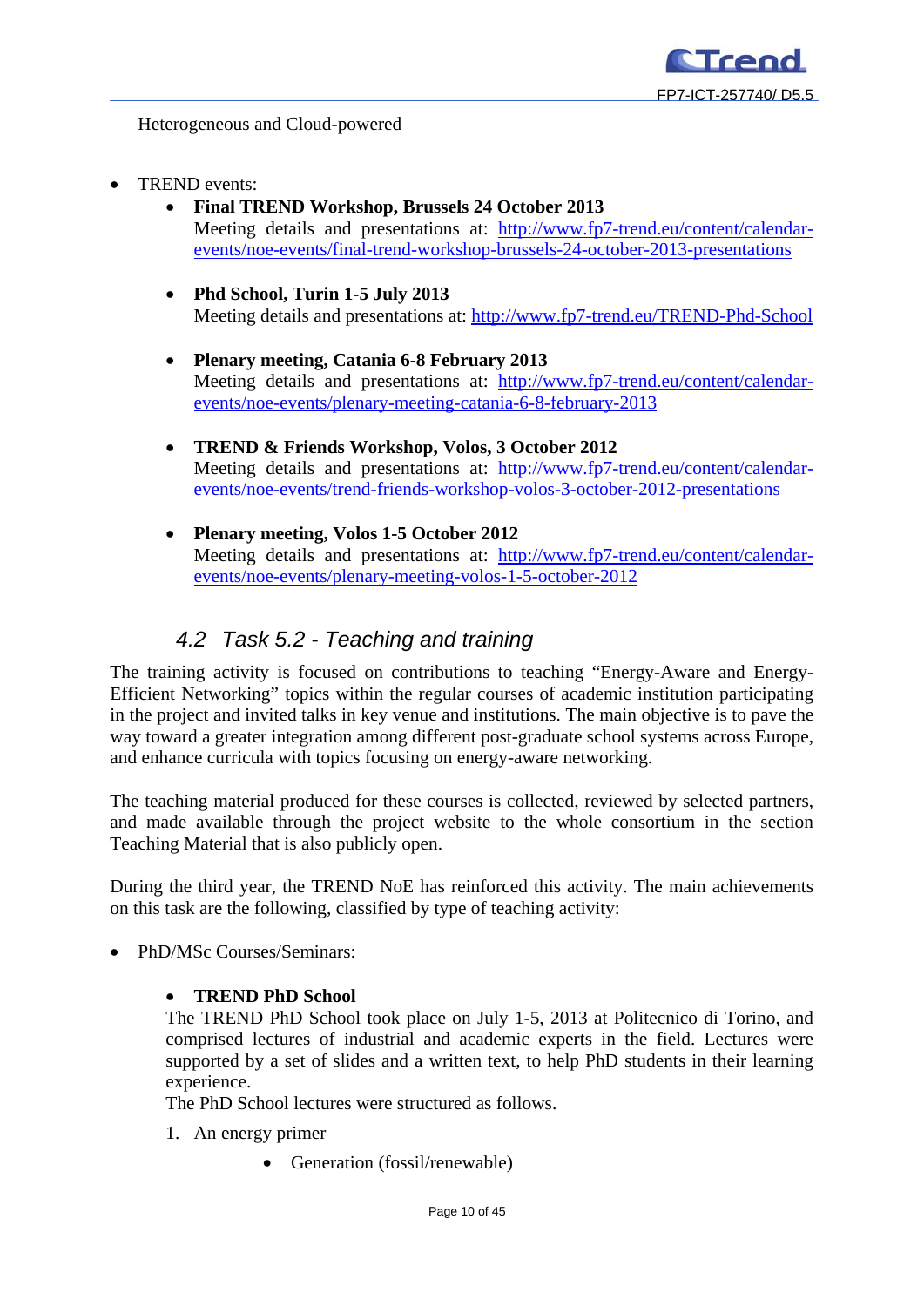

- Transport and distribution
- Metrics (LCA)
- 2. The big picture
	- The ICT worldwide footprint
	- Estimation of overall possible energy savings
- 3. The operator needs
	- Metro/core networks
	- Wired access
	- Wireless access
- 4. The manufacturers approach
	- Metro/core networks
	- Wired access
	- Wireless access
- 5. Some research proposals
	- Metro/core networks
	- Wired access
	- Wireless access
	- Applications
	- Data center networks
	- Networking based on renewable energy
- 6. Participants' experiences

The course details and the teaching material are available online on the TREND web site.

The course was an official PhD course of the Doctoral School of Politecnico di Torino and offered standard PhD credits after a final exam was passed.

Around 25 students from many different institutions attended the course. The majority came from institutions that did not participate in TREND, proving the effectiveness of this dissemination event.

The PhD course will be followed by *a second edition in the summer of 2014*.

• **MSc Course on "Green ICT" at the International Hellenic University in Thessaloniki, Greece, taught by Michela Meo (PoliTO) and George Koutitas (UTH)** 

The Green ICT is an official course module which includes basic TREND concepts such as energy efficiency in telecommunication networks (wired and wireless) and Green data centers. More precisely, there was a 12 hour lecture by Prof. Michela Meo (PoliTO) in the area of Energy Efficiency in Wireless and Wired Networks. In addition, there was a 9 hour lecture by Dr. George Koutitas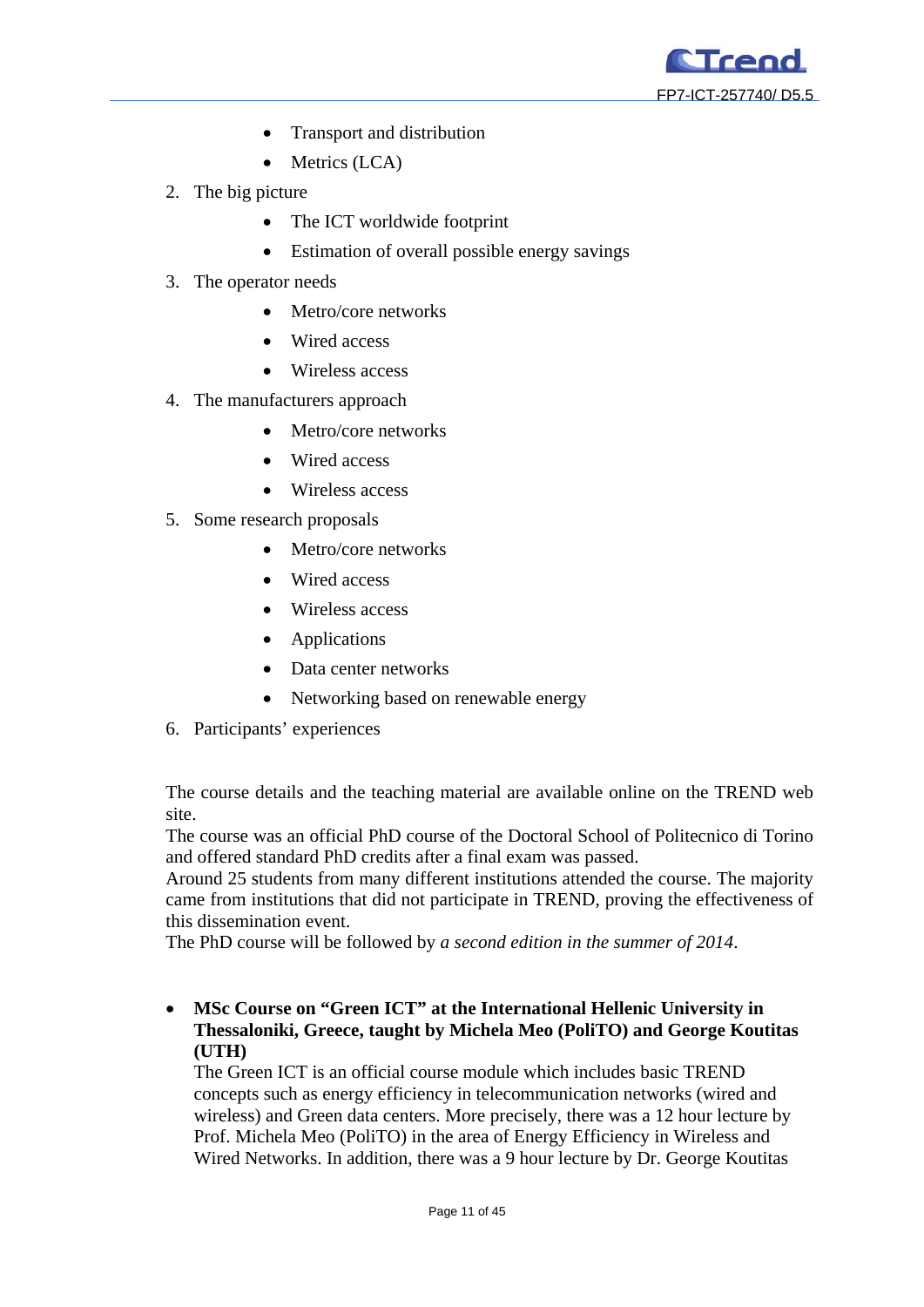

(IHU) in the scientific field of Green Data Centers. The module is theoretical and incorporates one assignment and written exams at the end of the term. The course, at its third edition, is titled "Green ICT" and covers most of the main issues related to this topic, from economical motivation to the design of energy efficient technologies, to solutions and open problems in wireless and wired technologies. More info can be found at: (http://www.tech.ihu.edu.gr/index.php/en/courses/mastersmscs/msc-ininformation-and-communication-technology-ict-systems.html). Location: International Hellenic University in Thessaloniki, Greece Date: 01/05/2013-31/05/2013 and 6/06/2013 - 8/06/2013

- **MSc Seminar on Electronic Advanced System on "Energy Efficiency in the Future Networks" by Julio Montalvo and Felipe Jiménez (TID)** Location: University Carlos III of Madrid – Leganes, Madrid, Spain Date:  $09/05/2012$  (not reported in previous report by mistake)
- **MSc Seminar on Electronic Advanced System on "Energy Efficiency in the Future Networks" by Julio Montalvo and Felipe Jiménez (TID)** Location: University Carlos III of Madrid – Leganes, Madrid, Spain Date: 22/05/2013
- **Lecture Seminar: " How to Influence the Major Trends in Mobile Communication?" At UC Berkeley by Adam Wolisz (TUB)**  Location: Berkeley, California Date: 22/03/2013
- **Lecture Seminar: "Exploiting Context Awareness for Communication Efficiency Improvement" At SwarmLab Seminar at UC Berkeley by Adam Wolisz (TUB)**  Location: Berkeley, California

Date: 14/03/2013

- **Seminar: "Green Networking" At TUB by Fatemeh Ganji and Lukasz Budzisz (TUB)**  Location: Berlin Date: 11/04/2013-06/09/2013 The seminar has discussed a huge variety of topics in the area of wireless green networking.
- **Seminar: "Energy Efficient Networking" At ISTI-CNR by Franco Davoli (CNIT))**  Location: Pisa, Italy Date: 28/06/2013
- **Seminar: "Energy-efficient resource allocation strategies in downlink coordinated OFDMA networks" by Stefano Buzzi (CNIT) at University of Parma**  Location: Parma, Italy Date: 25/09/2013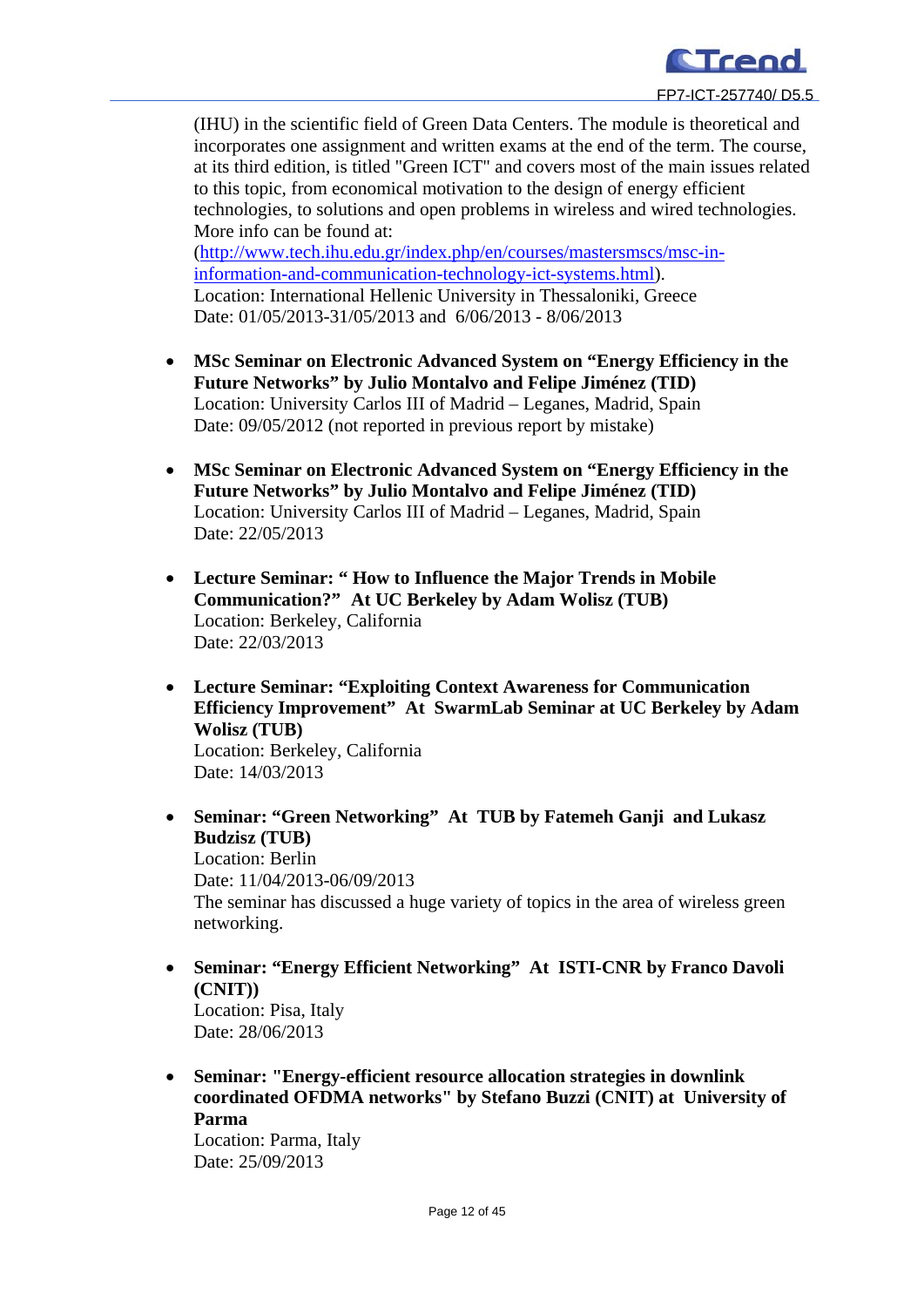

- Invited/Keynote/Tutorial/Panel Talks:
	- **TREND session on Green Communications organized by Marco Ajmone (PoLITO)** Location: 24th Tyrrhenian International Workshop on Digital Communications

Date: 24/09/2013

- **Keynote Lecture: "Test Driving the Energy Efficiency of a Wireless Netowork" by Marco Ajmone (PoLITO)** Location: HotMesh 2013, Getafe, Madrid, Spain Date: 04/06/2013
- **Talk: "Successful Cases and Key Remaining Research Challenges" by Marco Ajmone (PoLITO) in the Panel Collaborative Programs in Green Communications at IEEE ICC**  Location: Budapest Date: 12/06/2013
- **Panel discussion: "Enablers and Roadblocks for Green Networking" organized by Marco Ajmone (PoLITO) at the 22nd ITC Specialist Seminar on Energy Efficient and Green Networking (SSEEGN)**  Location: Christchurch, New Zealand Date: 20/11/2013 – 22/11/2013 http://www.itcspecialistseminar22.com/panel-discussion/
- **Talk: "Network Sharing: An Energy-Efficient Option For European Mobile Network Operators"" by Marco Ajmone (PoLITO) in the Semana de la Ciencia** Location: Madrid Date: 12/11/2013
- **Talk: "Zero Energy Cellular Systems" by Marco Ajmone (PoLITO) in Green Touch Meeting** Location: Paris Date: 04/11/2013 - 06/11/2013
- **Talk: "Network Sharing and its Energy Benefits: a Study of European Mobile Network Operators" by Marco Ajmone (PoLITO) in Green Touch Meeting** Location: Paris Date: 04/11/2013 – 06/11/2013
- **Tutorial: "From energy efficient networking to sustainable networking" by Michela Meo (PoLITO) at Softcom** Location: Split Date: 11/09/2012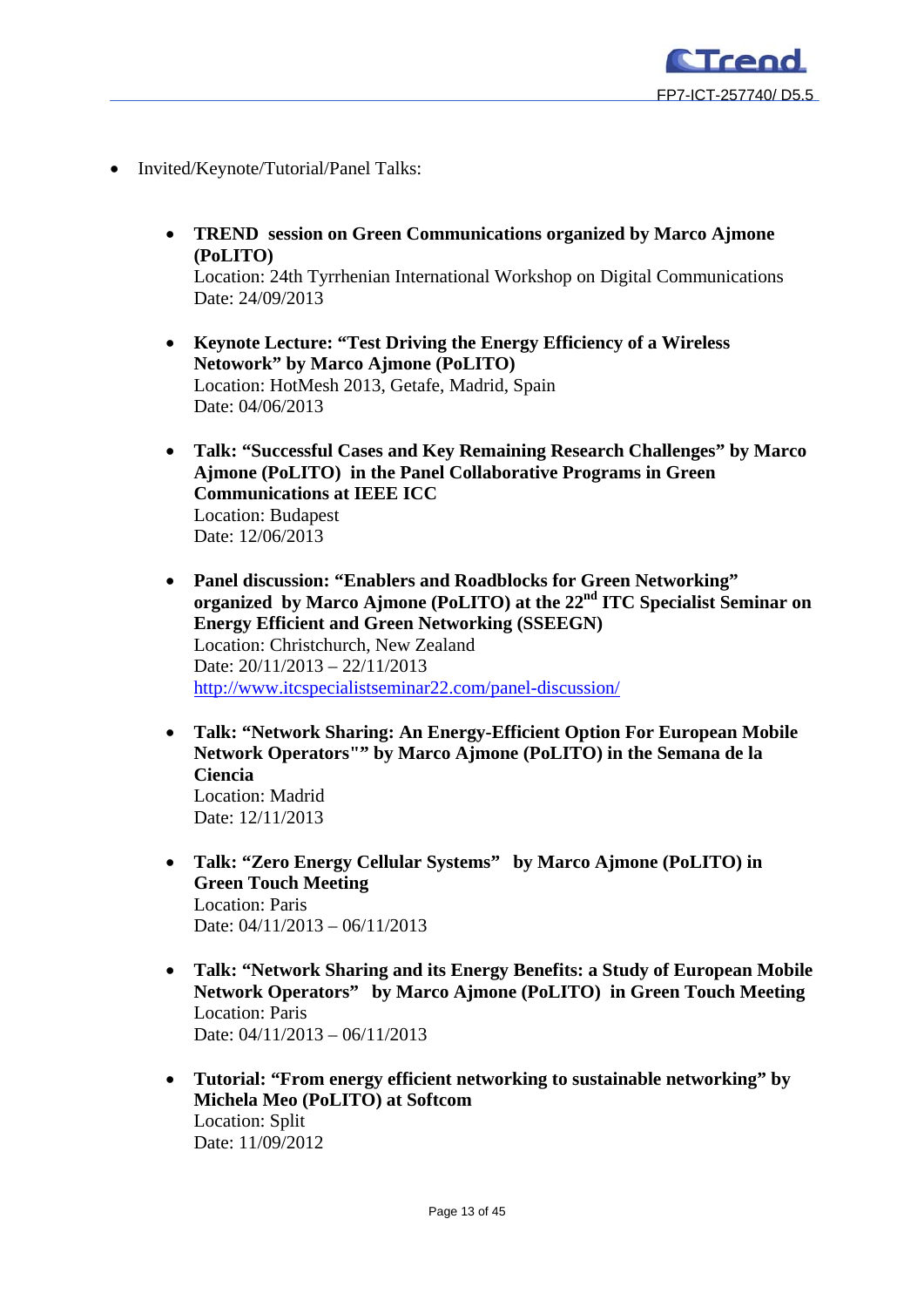

#### Abstract:

Energy efficient networking has become an hot topic in the last few years. In this tutorial, I first motivated the interest and importance of this topic by presenting some data about energy consumption of network devices. Data allow identifying the network segments that are the most energy hungry. The main approaches proposed in the literature for reducing network energy consumption were then presented with particular attention to wireless networks. Finally, we shifted our attention from energy efficient networking to the new challenging topic of sustainable networking.

- **Talk: "Towards Zero grid Electricity Networking: Powering BSs with Renewable Energy Sources" by Michela Meo (PoLITO)in the GreenTouch Plenary Meeting**  Location: Shanghai Date: 13/05/2013
- **Seminar: "From energy efficient networking to sustainable networking" at the COST 804 Training School on Energy Efficiency in Large Scale Distributed Systems by Michela Meo (PoLITO)**

Location: Italy Date: 11/04/2013 http://cost804school.deis.unical.it/

- **Lecture: "LTE and Energy Efficiency " at INRIA/INSA by Alberto Conte (A-LBLF)**  Location: Lyon Date: 17/01/2013
- **Talk "Silent Base Station A comparative study on the signaling power consumption" by Alberto Conte (A-LBLF) at GreenTouch Plenary Meeting**  Location: Shanghai Date: 16/05/2013
- **Tutorial : "Future of Communications Systems and Networks" by Jorge Lopez Vizcaino (HWDU) at IEEE Latincom**  Location: Chile Date: 24/11/2013
- **Tutorial : "Future of Communications Systems and Networks" by Jorge Lopez Vizcaino (HWDU) at IEEE Latincom**  Location: Chile Date: 24/11/2013
- **Talk : "Power consumption evaluation of next-generation optical access technologies". Collaboration TID and iMinds by Sofie Lambert (iMinds)**  Location: Turin, Italy Date: 19/04/2013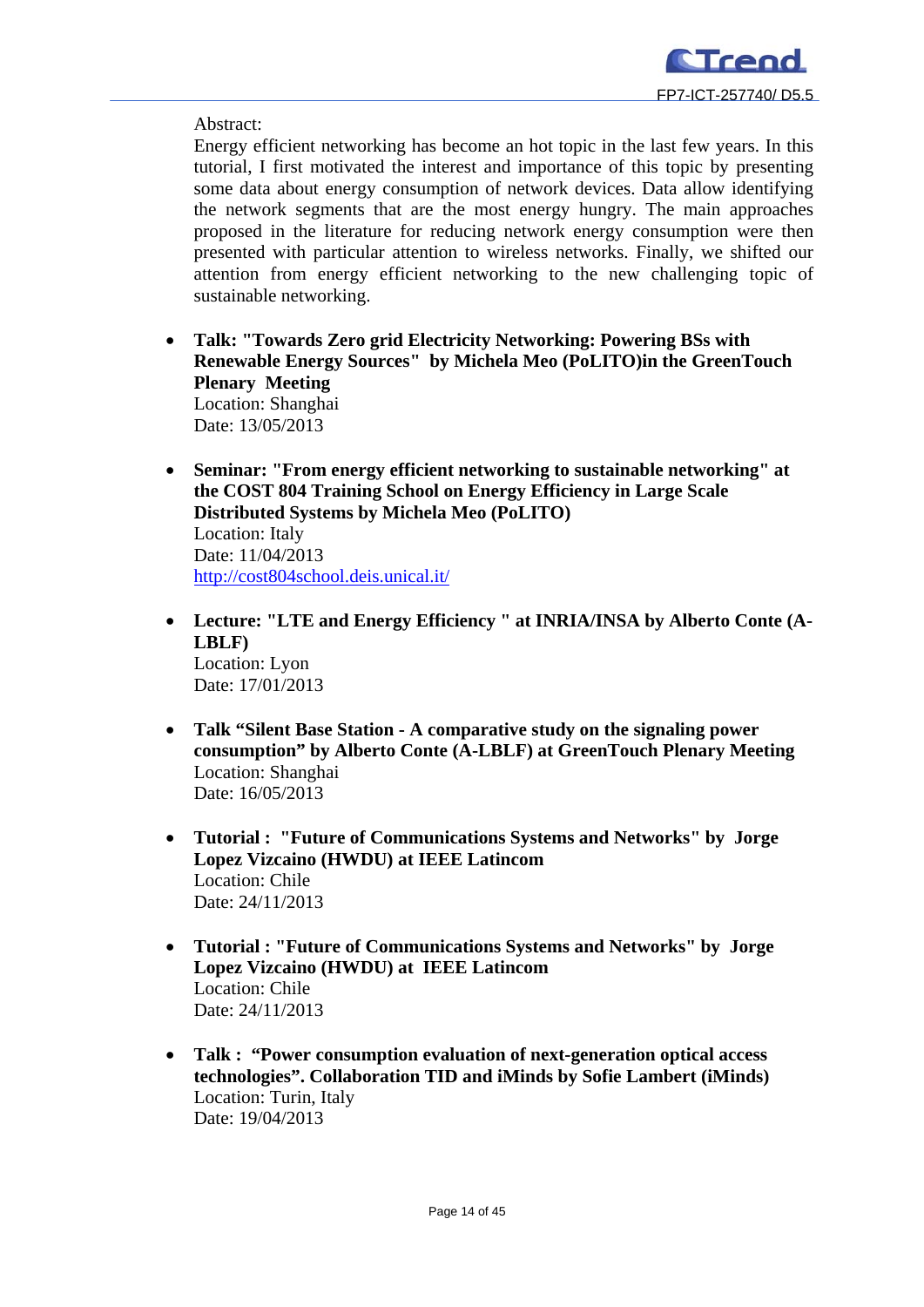

- **Talk : "Telefonica Group on Energy Efficiency" by Julio Montalvo (TID)**  Location: Reykjavík, Iceland Date:  $22/05/2012$  (this is reported in the third year because it was not reported in the second one by mistake)
- **Invited Talk : "TREND towards more energy-efficient optical networks" by Esther Lerouzic (Orange)**  Location: Brest, France Date: 16/04/2013-19/04/2013
- **Talk : "Measuring the energy cost of networking intensive applications: P2P and OSN" by Roberto Gonzalez (UC3M) at TREND/GreenTouch Joint Workshop on Green and Energy Efficient Networking**  Location: Torino Date: 19/04/2013
- **Poster : "TREND Poster" at Future Internet Assembly by Ruben Cuevas (UC3M )**  Location: Dublin Date: 08/05/2013- 10/05/2013
- **Talk : "ICT footprint study" by Mario Pickavet (iMinds)at OnlineGreencom 2013**  Location: Torino Date: 29/10/2013
- **Poster : "ICT footprint study" by Ward Vanheddeghem (iMinds) at PhD Symposim at University of Ghent**  Location: Ghent, Belgium Date: 06/12/2013
- **Invited Talk: " How to Influence the Major Trends in Mobile Communication" by Adam Wolisz (TUB) at Telekom Innovation Laboratories (T-Labs)**  Location: Silicon Valley Innovation Center (SVIC), Mountain View, California Date: 27/02/2013
- **Keynote: " How to Influence the Major Trends in Mobile Communication " by Adam Wolisz (TUB) at International Workshop on Wireless Access Flexibility - WiFlex 2013**  Location: Kaliningrad, Russia Date: 06/09/2013-06/09/2013
- **Invited Talk: " Are there better Ways to handle the Mobile Traffic Growth?" by Adam Wolisz (TUB) at DFG Sonderforschungsbereich MAKI**  Location: Darmstadt, Germany Date: 15/11/2013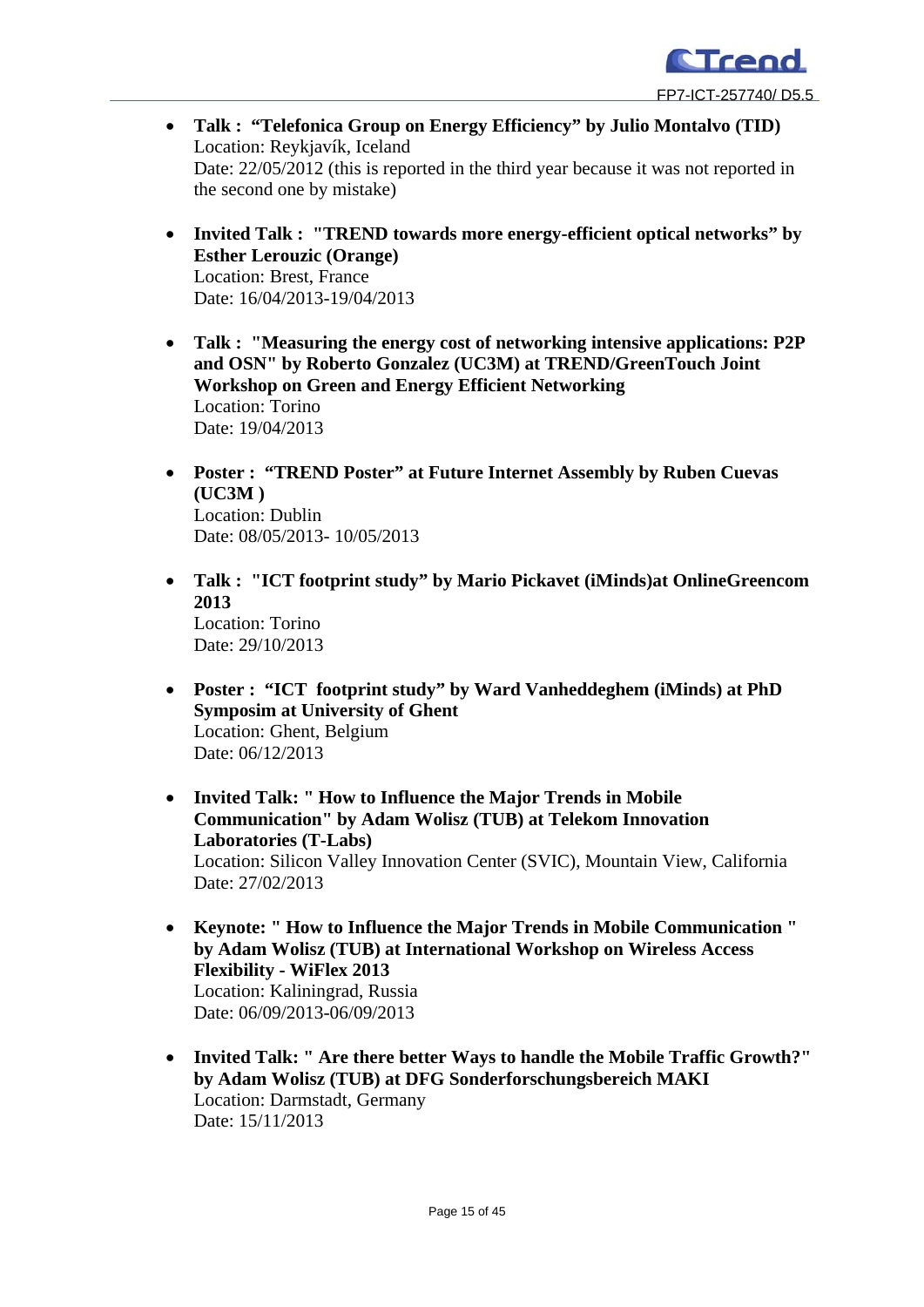

- **Talk: "Green WLANs: Power Saving Potential of Adaptive AP Density Control in Enterprise WLANs" by Fatemeh Ganji (TUB) at Workshop CfC Fachgruppentreffen ITG 5.2.4 in Berlin (T-Labs) "Green IT in wireless access networks"**  Location: Berlin, Germany Date: 29/11/2013
- **Panel discussion: Enablers and Roadblocks for Green Networking by Franco Davoli (CNIT) at 22nd ITC Specialists Seminar on Energy Efficient and Green Networking (SSEEGN 2013), in conjunction with the Australasian Telecommunication Networks and Applications Conference (ATNAC 2013)**  Date: 21/11/2013
- **Keynote: " Green Networking and Network Programmability: a Paradigm for the Future Internet?" by Franco Davoli (CNIT) at 22nd ITC Specialists Seminar on Energy Efficient and Green Networking (SSEEGN 2013), in conjunction with the Australasian Telecommunication Networks and Applications Conference (ATNAC 2013)** Date: 20/11/2013
- **Talk: "Energy-efficient resource allocation strategies in downlink coordinated OFDMA networks," at University of Parma by Stefano Buzzi**  Location: Parma, Italy Date: 25/09/2013

### *4.3 Task 5.3 - Standardization activities*

Individual TREND partners are very active at different levels in relevant standardization bodies. Besides that, the TREND NoE has continued during the third year the initiative of establishing contacts with representatives of standardization bodies active in green networking.

Apart from the individual standardization activities, there is a joint collaboration between the TREND operators Orange and Telefonica (in conjunction with other operators) in the field of photonic switching technologies to reduce energy consumption of optical core and metro networks in the ITU-T Study Group 15.

The main achievements on this task during the last third year are the following:

- PoLITO participation in the ETSI Workshop on Environmental Impact Assessment and Energy Efficiency (Athens, October 2013). http://www.etsi.org/newsevents/events/668-2013-eeworkshop.
- A-LBLF participates in 3GPP standardization group, and is active on the theme related to "improvement of energy efficiency of telecommunication networks". ALBLF provides support as internal consulting to ALU representatives at 3GPP and other standardization fora.
- A-LBLF participates in the ETSI EE (Energy-Efficiency) standardization group, and is active on the theme related to "improvement of energy efficiency of telecommunication networks". The following is a list of actions of ALBLF: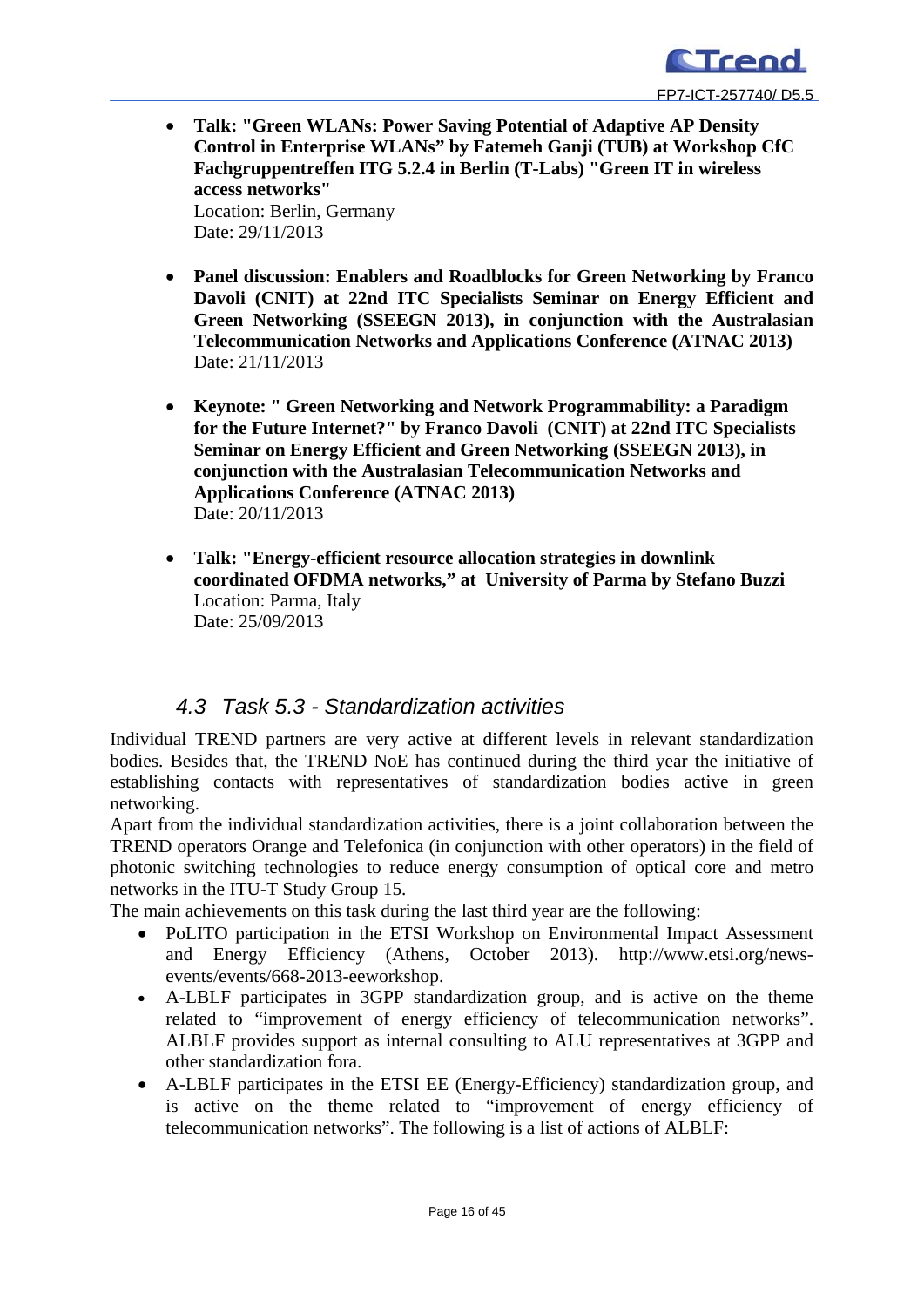- Contribution to document ETSI TS102706 V1.3.1 "Environmental Engineering (EE); Principles for Mobile Network level energy efficiency"
- Contribution to document ETSI ES202706 V1.4.1 (draft) : "Environmental Engineering (EE); Principles for Mobile Network level energy efficiency"
- Contribution to document ETSI ES203228 V0.0.1 (early draft) "Environmental Engineering (EE); Principles for Mobile Network level energy efficiency"
- TID has assisted to IETF meetings 85 (Atlanta, 4-9 Nov 2012), presenting a new version of the framework for the GMPLS based control of Flexigrid DWDM networks (http://tools.ietf.org/html/draft-ogrcetal-ccamp-flexi-grid-fwk-01).
- TID has assisted to IETF meeting 86 (Orlando 10-15 March 2013) and attended to the joint ITU-T SG15 and IETF CCAMP session on Flexible networks.
- TID is promoting Elastic Optical Networks within TREND IRA3.2 as a key enabler block for overall energy savings within the Core network, being an active actor in the standardization activities on the field.
- TID has attended the 4Q 2012 meeting in the Broadband Forum (BBF), where the SD-295 document was finished including an appendix on the energy efficiency analysis of Network Located Residential Gateways (NLRG), which is based on the work performed by TID in WP1 and WP3.

The SD-295 was successfully accepted as an internal document of the BBF and this work will continue in the Working Text 317

- Ramin Khalili (EPFL) gave a talk during IETF 88 meeting in Vancouver. He presented the findings about performance issues with the version of MPTCP congestion control that was originally proposed. Two internet drafts were prepared in the context of the IETF mptcp working group.
- Orange, Telefónica and other operators started standardization activity to promote this kind of technologies within ITU-T Study Group 15 through several contributions (T09-SG15-C152711/2011, T09-SG15-C-2322/en 08/2012). Discussions are ongoing on "Some considerations for modelling Sub-lambda photonic switched networks (SLPSN)" document T13-SG15-C-0015. This activity around the potential of sublambda photonic switching network gave place to several mobility actions with the objective of evaluating the performance of industrial equipment based on subwavelength photonic switching, that was available in TID labs

### *4.4 Task 5.4 – External relations*

TREND external relations are built in several directions. One of them is within the  $7<sup>th</sup>$  FP of the EC where there are several projects in the area of green networking (EARTH, GREENET, ECONET, C2POWER…). The TREND NoE has established strong links with these projects by inviting key researchers from them to the TREND plenary meeting and workshops. Several presentation of TREND NoE took place in the meeting of other projects.

Other example of external relations are based in the Collaborative Institutions that have been actively joining the TREND consortium, the links with the Industry and with other research projects at national and international levels.

Some examples of TREND collaboration with other FP7 projects are: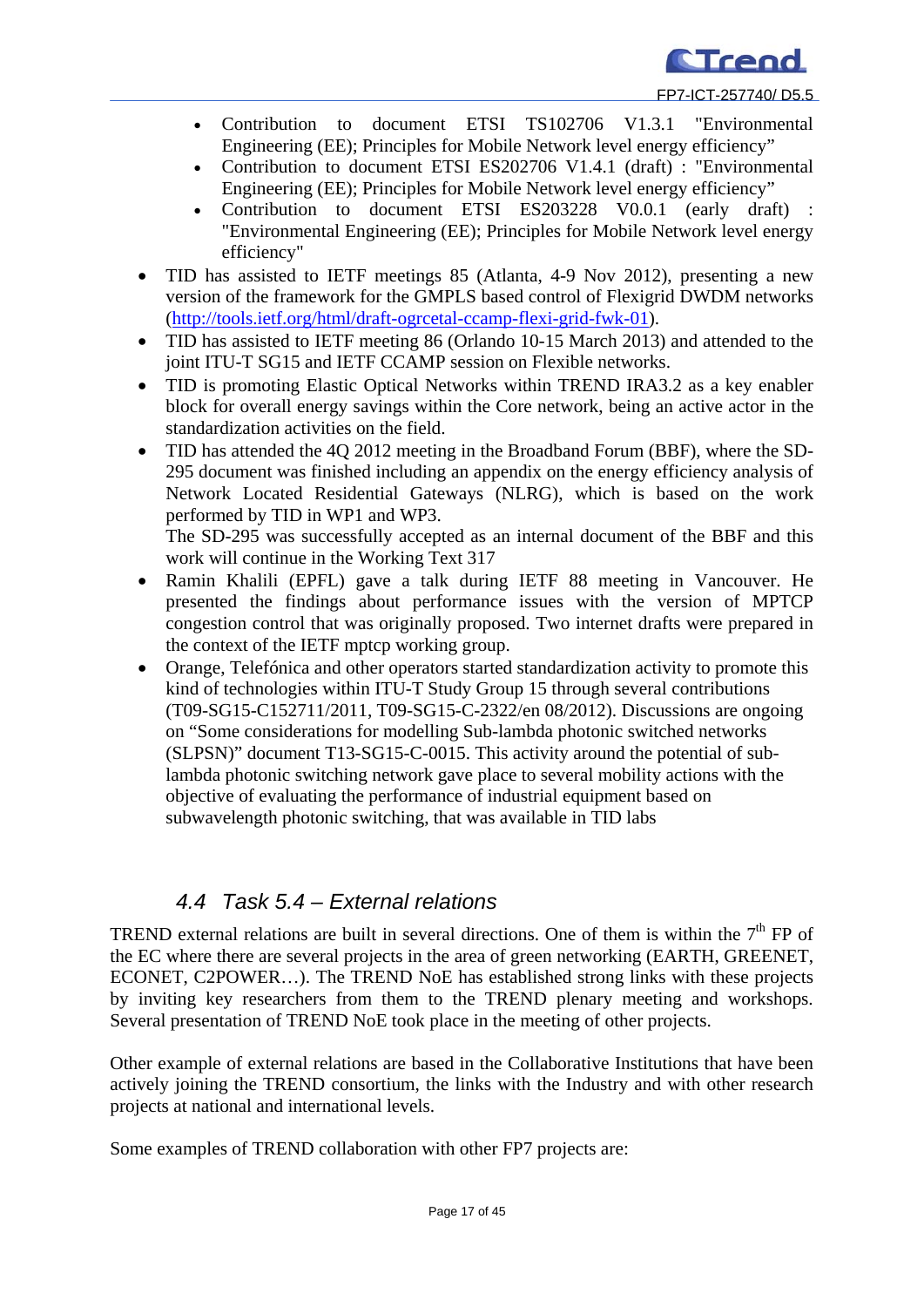

- **FP7 NoE EINS**: Within the FP7 EINS project (Network of Excellence in Internet Science), there is one work package dealing with energy efficiency, i.e. "WP8: Internet for Sustainability", investigating, from a multi-disciplinary angle, how the Future Internet could help to relieve the main problems affecting sustainability at planetary scale, including Greenhouse gas emissions, energy production, sustainable lifestyles, and the related problem of climate change. Within this work package, attention is also paid to research activities on ICT and Internet energy reduction. More specifically, the TREND study on the estimation of the worldwide electricity consumption of ICT was partially performed in the framework of EINS.
- **FP7 IP STRONGEST**: Some of the studies related to core networks were in collaboration with the FP7 STRONGEST IP project (Scalable, Tunable and Resilient Optical Networks Guaranteeing Extremely-high Speed Transport, grant agreement  $247674$ ,  $01/2010 - 12/2012$ ). STRONGEST's main goal is to design and demonstrate an evolutionary ultra-high capacity multilayer transport network, based on optimized integration of optical and packet nodes, and equipped with a multi-domain, multitechnology control plane, overcoming the problems of current networks that still provide limited scalability, are not cost-effective and do not properly guarantee end-to-end quality of service.
	- o The work on representative power values, which ultimately resulted in the powerlib online database, contained in its initial stages substantial input and feedback from STRONGEST partners. These findings were updated and finetuned within TREND using more operator specific input.
	- o The survey on the power saving potential in the core was a joint work with the University of Essex, a partner of STRONGEST [W. Van Heddeghem, M. C. Parker, S. Lambert, W. Vereecken, B. Lannoo, D. Colle, M. Pickavet and P. Demeester, "Using an Analytical Power Model to Survey Power Saving Approaches in Backbone Networks", NOC, Vilanova (Spain), June 2012].
	- o Similarly, a study on energy-efficient upgrade paths for edge routers was also in collaboration with this same partner. [M. C. Parker, R. Martin, S. D. Walker, W. Van Heddeghem, B. Lannoo, "Energy-Efficient Master-Slave Edge-Router Upgrade Paths in Active Remote Nodes of Next-Generation Optical Access", ACP 2012, Guangzhou (China), November 2012]

An overview of the relevant work on energy efficiency in the STRONGEST project was presented at the TREND workshops in Ghent (February 2012) and Volos (October 2012).

- **FP7 IP OASE:** Some of the input related to optical access networks was originating from the FP7 OASE project (Optical Access Seamless Evolution), grant agreement 249025, 01/2010-02/2013):
	- o Several power consumption values used in the study on power consumption evaluation of NGPON2 technologies are originating from public data from the OASE project.
	- o iMinds, as OASE partner, had several discussions on the used values with the two vendors participating in OASE, i.e. Ericsson and ADVA.

An overview of the relevant work on energy efficiency in the OASE project was presented at the TREND workshop in Volos (October 2012).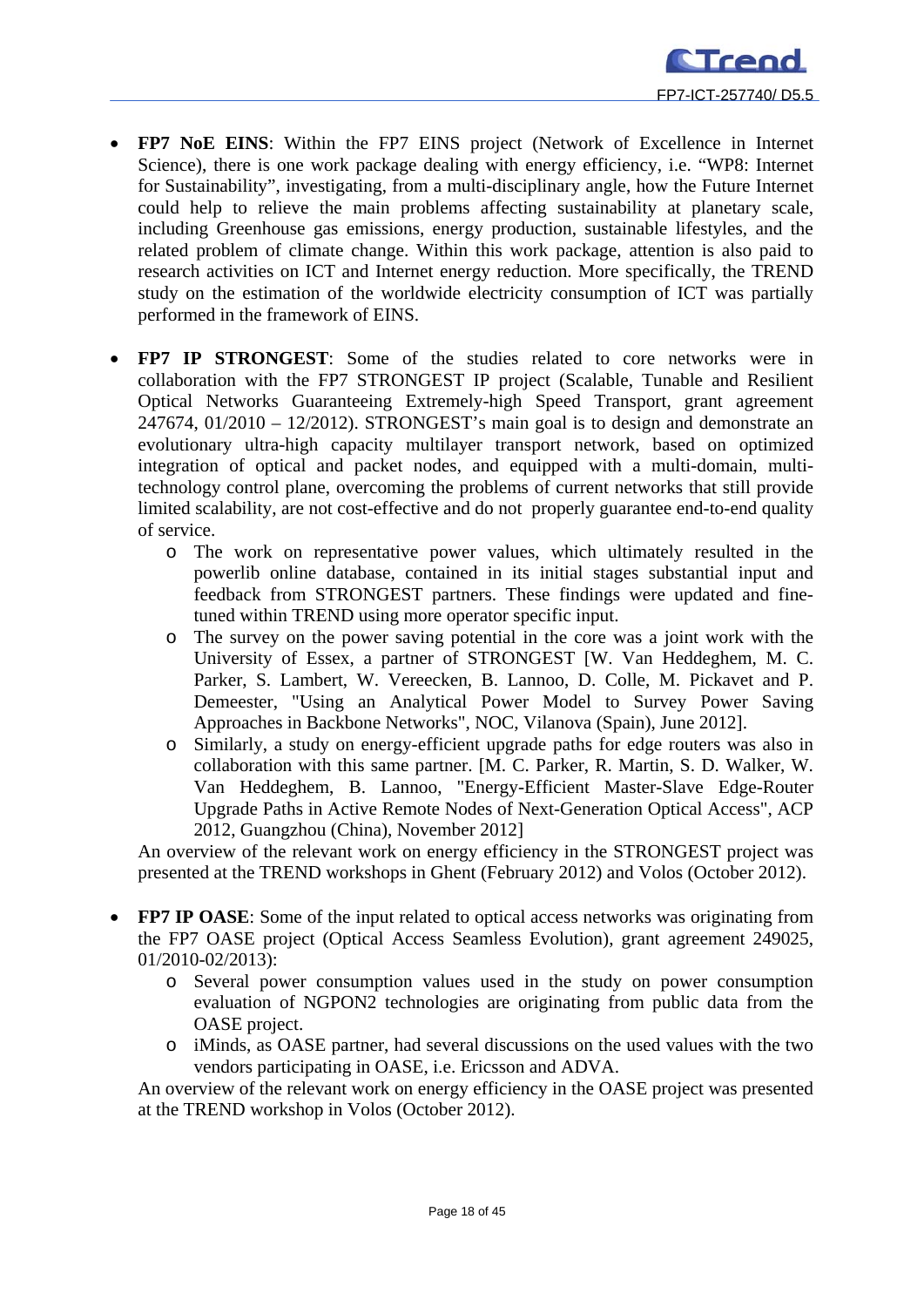

- **FP7 DISCUS** project (DIStributed Core for unlimited bandwidth supply for all Users and Services grant agreement 318137), (11/2012-10/2015). The DISCUS project defines an overall network architecture where high performance services are flexibly deployed through innovative optical elements and transmission technologies, ensuring infrastructure scalability. The project was presented by Telefónica I+D in Volos plenary meeting, as Trend relevant issues like energy efficient network architectures, resiliency mechanisms or transmission techniques were also analyzed by specific DISCUS working groups. Several papers have been produced in collaboration with DISCUS.
- **FP7 Idealist** project (Industry-Driven Elastic and Adaptive Lambda Infrastructure for Service and Transport Networks under grant agreement 317999) (11/2012-10/2015). The Idealist project analyses optical transmission technologies, network and node architectures and control plane mechanisms for Elastic Optical Networks (EONs). The project is led by TREND partner Telefónica I+D and there has been frequent interaction with the groups involved in data plane technologies and power efficient transmission techniques. This has produced, as an outcome, several papers within WP3 IRA3.2 related to innovative protection mechanisms for optical networks, increasing its energy efficiency as well as its capacity and flexibility. A book chapter on Green networking and communications was also elaborated as a result from Trend-Idealist cooperation. . Several papers have been produced in collaboration with Idealist.
- **FP7 CHRON** project (Cognitive Heterogeneous Reconfigurable Optical Network under grant agreement 258644) (07/2010-06/2013). The CHRON project proposes a network architecture that acts, learns and optimizes its performance, taking into account its high degree of heterogeneity with respect to QoS, transmission and switching techniques. As defined in the project, energy consumption is one of the key concepts that the cognitive decision system will take into account. Among other potential advantages, cognition and continuous monitoring may enable the design of energy efficient networks through remote power management. In fact, the cognitive process in the network can take into account power usage and availability of non-fossil or renewable energy sources when deciding how to handle new traffic demands according to the current network status provided by the monitoring system, and to set devices to stand-by state when appropriate. HWDU being a partner of TREND and CHRON projects, has established a close cooperation between both projects with the aim at finding strategies to improve the energy efficiency of the network. In fact, the carried research on energy-aware routing and resource allocation algorithms for Wavelength Division Multiplexing (WDM) networks and EONs, and the studies on energy-efficient protection schemes have been of great value to define the final architecture of the cognitive network system envisioned by CHRON. As a result from this cooperation, twelve TREND-CHRON joint publications have been achieved and two more papers currently under review.

TREND has established a close relationship with the French Laboratory of Excellence **Comin-labs** (2011-2020). CominLabs is an Excellence Center (Laboratoire d'Excellence from the Investissements d'Avenir program of the French government). CominLabs gathers ten research labs from Bretagne and Nantes in the area of telecommunications, Internet, and over-the-top services. Esther Le Rouzic (Orange) has presented TREND to the Energy focus group of the French Laboratory of Excellence CominLabs on the 20/10/2011. 30 researchers from Brittany (ENSSAT, Télécom Bretagne, INSA Rennes, mines Nantes, INRIA) participated in this meeting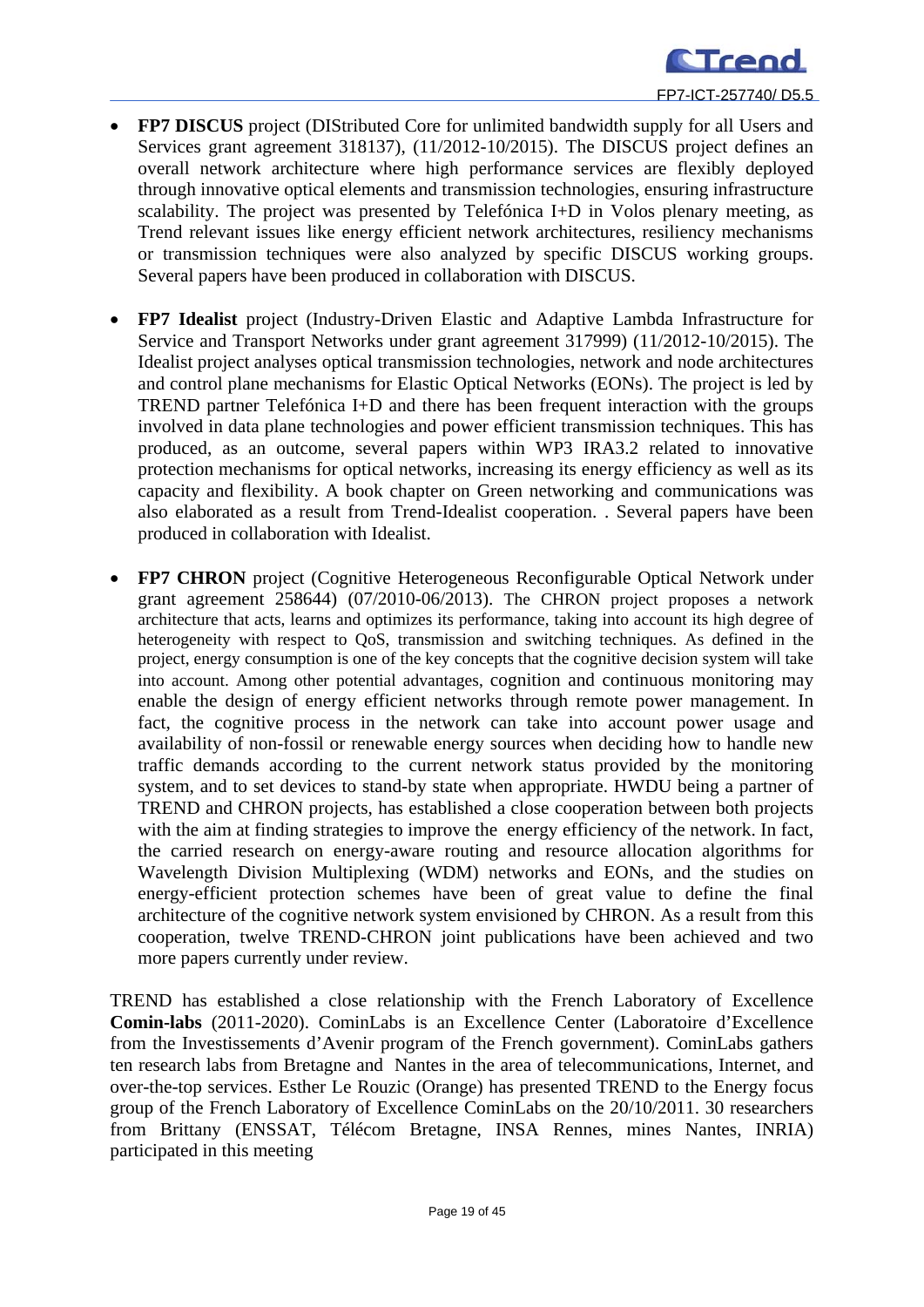

TREND has also established a close relationship with the GreenTouch initiative across several iterations: Participation in GreenTouch Plenary meetings Shanghai in May 2013 and Paris in November 2013); joint organization of several workshops: TREND/GreenTouch workshop at INFOCOM 2013 (Turin, April 2013), FIA in Dublin (May 2013) and FI Cluster meeting (Brussels, October 2013); PoLITO, A-LBLF and HWDU has an active participation in the GreenTouch BCG2 project and several plenary meetings. More specifically, the following TREND work was presented and discussed in a GreenTouch meeting:

- o Worldwide electricity consumption of ICT (presented at the Stuttgart meeting in Nov. 2012).
- o Power consumption evaluation of NG-PON2 technologies (presented at the Shanghai meeting in May 2013, and the Paris meeting in Nov. 2013).
- o Creation and use of reference power consumption values for core network equipment, both with information from STRONGEST, TREND and Greentouch. (for exemple, in the GreenTouch **Greenmeter report** the values in Table 9 are partly based on input from TREND partners: http://www.greentouch.org/uploads/documents/GreenTouch\_Green\_Meter\_Resear ch\_Study\_26\_June\_2013.pdf.

TREND has created synergies with industry, especially for the estimation of the worldwide electricity consumption on ICT, organizing several discussions with TREND consortium and external industrial partners. Some examples of these close relations during the last year are:

- TREND had direct contacts with Deutsche Telekom and British Telecom in the field of energy efficiency networking.
- A set of dynamic traffic matrices was added to the SNDlib online database that is managed by Zuse Institut Berlin (ZIB) with support of atesio GmbH. The set contains numerous traffic matrices originating from traffic measurements in core networks. More details about this data can be found in the TREND deliverable D1.3. These traces can be accessed through: http://sndlib.zib.de/dynamicmatrices.overview.action.
- A set of measurements of weekly activity in base stations of an Italian MNO (Mobile Network Operator) was collected, as a result of the cooperation of Politecnico di Torino with the MNO, and made available to the TREND partners for the realistic estimation of energy saving in mobile access networks.
- At ECOC 2012 (Sep. 19, 2012, Amsterdam, The Netherlands) iMinds organized a symposium on "Energy Consumption of the Internet" in collaboration with the European Photonics Industry Consortium (EPIC). This symposium, supported by TREND, analyzed the relationship between the Internet and its energy requirements now and in the coming decade. Renowned speakers from both energy and ICT background presented their view on this matter. There was a lot of industry involvement in this symposium, with speakers from the International Energy Agency (IEA), Orange Labs, Alcatel-Lucent and Ericsson.
- The powerlib (http://powerlib.intec.ugent.be/) online database was presented at the International Energy Agency (IEA) 'Network Standby' workshop in Paris (September 2013). The presentation raised substantial interest and feedback, and was particularly useful as almost all collaborators of the workshop did not have any links with the TREND project. The study on the worldwide electricity consumption of ICT was also a valuable input to the IEA workshop and the upcoming IEA publication on 'Network Standby'.
- Filip Idzikowski (TUB) visited ZIB on 9 and 25 September 2012. The current activities of ZIB and TUB on green networking were presented and discussed with the focus on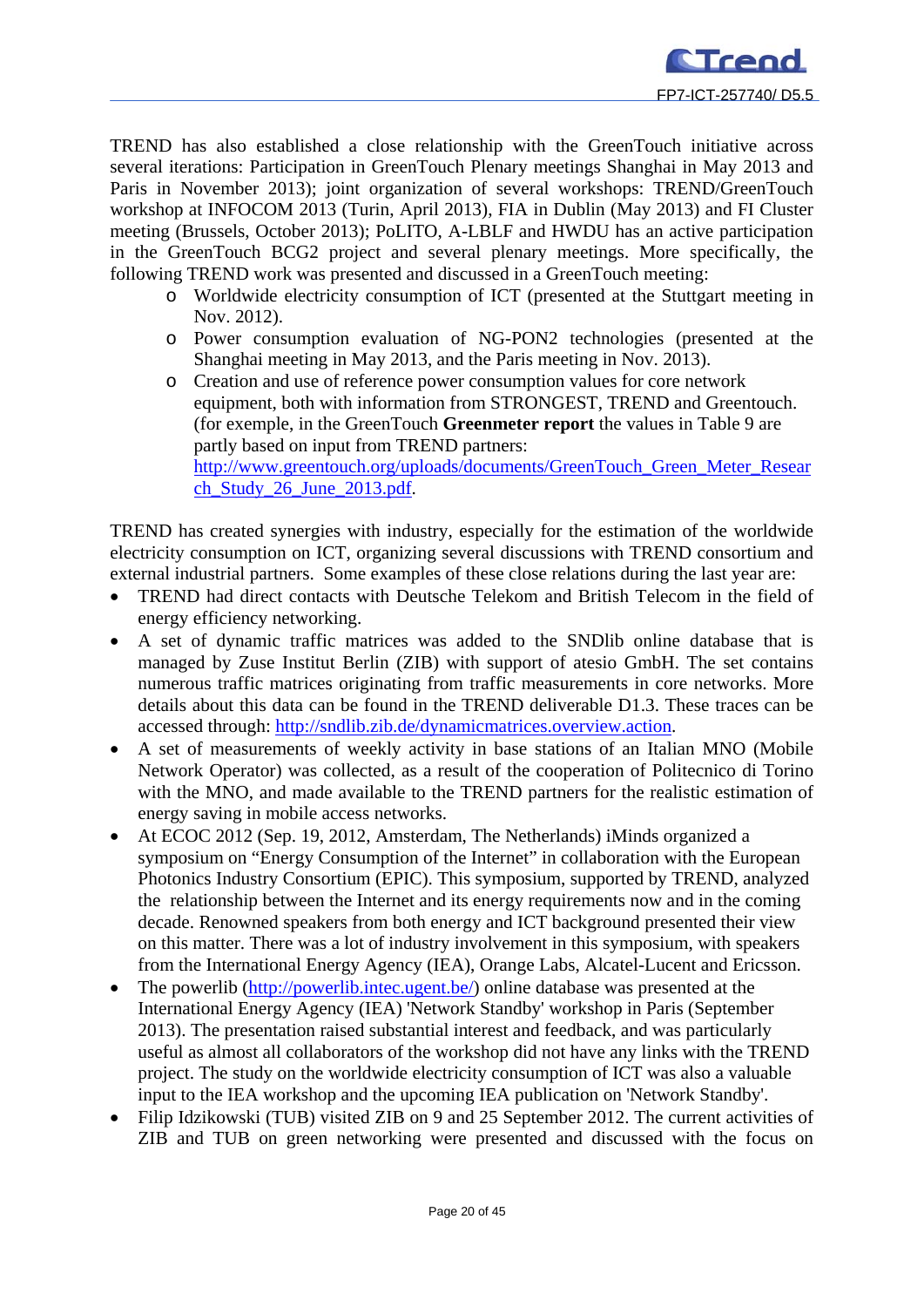

network and power modeling. A proposal for collaboration was made, what resulted in an application of ZIB to become a Collaborating Institution.

- Filip Idzikowski (TUB) visited EICT GmbH on 22 January 2013. TREND WP4 activities and related activities within the DESI project were discussed with FUB, INRIA and CNIT-UniRoma1 in a conf call.
- TUB worked with Atesio GmbH and Zuse Institut Berlin (ZIB) on the paper published in the Elsevier Journal on Optical Switching and Networking. Idzikowski et al., Dynamic routing at different layers in IP-over-WDM networks – Maximizing energy savings, July 2011.
- F. Ganji and L. Budzisz (TUB) participated in the Workshop CfC Fachgruppentreffen ITG 5.2.4 "Green IT in wireless access networks" and F. Ganji gave a talk on the strategy for power saving in dense WLANs developed in WP2, titled "Green WLANs: Power Saving Potential of Adaptive AP Density Control in Enterprise WLANs".
- Telekom Innovation Laboratories, Silicon Valley IC,Mountain View,California: Adam Wolisz (TUB) gave an invited talk: How to Influence the Major Trends in Mobile Communication (27.02.2013).
- Filip Idzikowski and Lukasz Budzisz (TUB) participated in the meeting with Telecom Italia at TUB on 29.07.2013 to discuss the topics and scope of potential collaboration.
- George Koutitas and Leandros Tassiulas (UTH) worked with AirCom (UK) and published one paper: G. Koutitas, A. Karousos, L. Tassiulas, 'Deployment Strategies and Energy fficiency of Cellular Networks', IEEE Transactions on Wireless Communications, vol. 7, no.11, pp. 2252-2563, 2012.

TREND partners have collaborated towards the submission of new research proposals. More precisely there were two strong collaborations over the three years. These are:

- o **Marie Curie (ITN)-DARE Proposal:** In 2012 UTH, IHU, PoliTO, IMDEA, EPFL, UC3M, ALBLF, TUB together with external partners (both academia and industry) such as Univ. Southampton, Toshiba Research Europe, Univ. Gent, Secure Meters Limited, Iquadrat Informatica S.L., Sistemas Avazandos de Technologia and ITU (International Telecommunication Union) submitted the proposal DARE (Demand Response in Smart Data and Power Networks). The proposal aims to couple power networks and data networks under the umbrella of demand response.
- o **COST Action-Sustainable Networking Proposal**: In 2012 WP2 TREND partners collaborated and submitted a COST proposal entitled as Sustainable Networking. The scope of the proposal is to increase networking in Europe in this direction and investigate future paths of Energy Efficient Networking.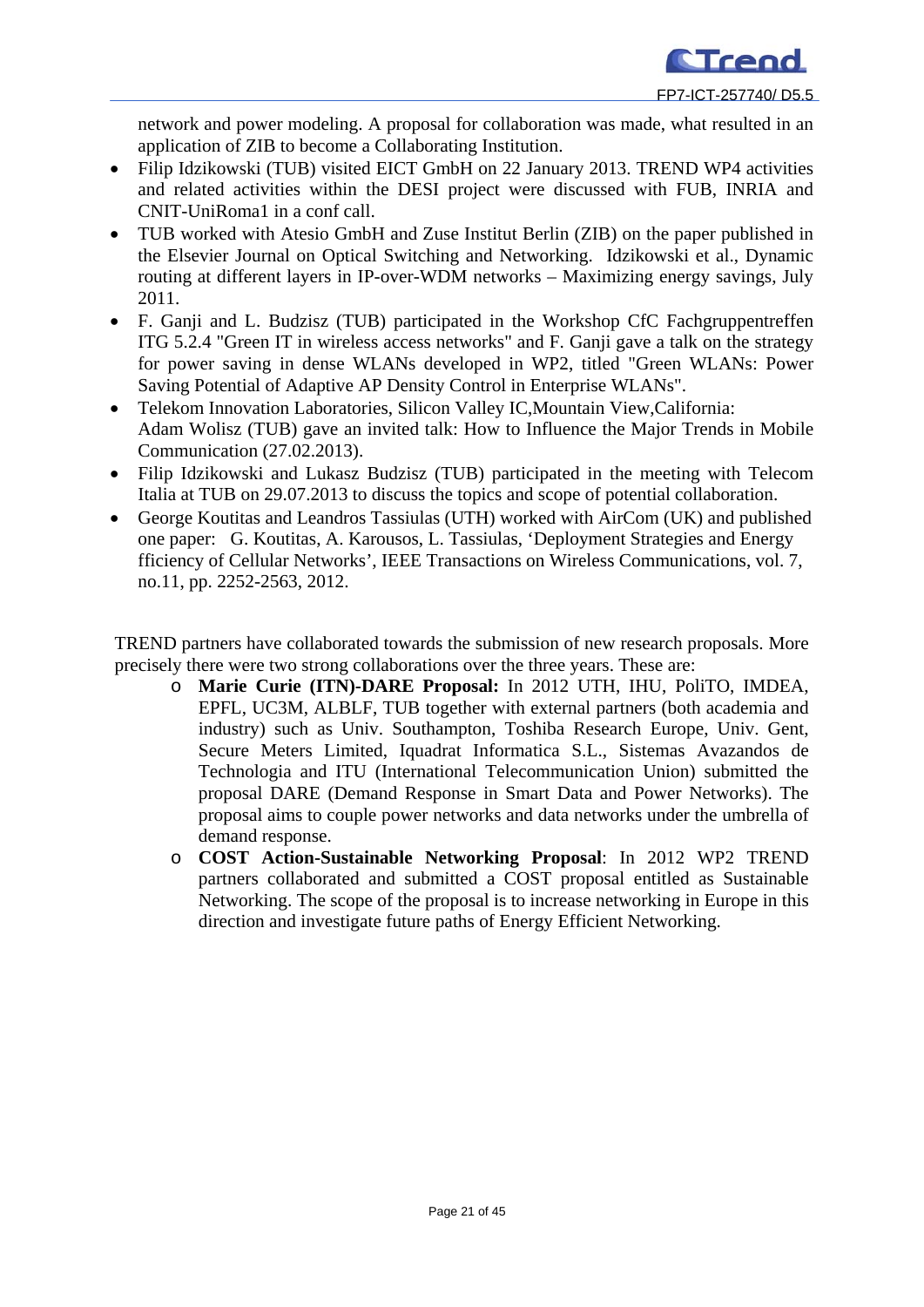

### *4.5 Task 5.4 – Editorial activities*

TREND partners play important roles in the editorial boards of the most prestigious journals and magazines, and in the technical program and steering committees of the best conferences covering green networking topics. These editorial activities can significantly contribute to improve the visibility of TREND in the international technical community. On a regular basis, the TREND project published key contributions in the top international journals and conferences in the field. Appendix 2 includes a full list of the third year TREND publications.

One of the main achievements in the editorial task is the final publication of the **Special Issue on Energy-Efficient Networking of the IEEE Internet Computing Magazine officially published in February 2013.** 

During the third year another TREND special issue was launched on **Elsevier Computer Communications**. The expected publication date is for first quarter of 2014.

During the third year, other main achievements in the editorial task are the followings:

*PoLITO* 

• **22nd ITC Specialist Seminar on Energy Efficient and Green Networking (SSEEGN 2013)**  Christchurch, New Zealand, 20/11/2013 - 22/11/2013

Michela Meo, Marco Ajmone Marsan (TPC member)

- **SustainIT 2013 The Third IFIP Conference on Sustainable Internet and ICT for Sustainability - SustainIT 2013**  Palermo, Italy, 30/10/2013 - 31/10/2013 Michela Meo (TPC member)
- **2013 IEEE Online Conference on Green Communications (OnlineGreenComm) online, 29/10/2013 - 31/10/2013**  Michela Meo (General Co-chair)
- **2013 IEEE Online Conference on Green Communications (OnlineGreenComm) online, 29/10/2013 - 31/10/2013**  Marco Ajmone (SC member)
- **24th TIWDC 2013 (Tyrrhenian International Workshop 2013 on Digital Communications: Green ICT) Genova, 24/09/2013 - 24/09/2013**  Michela Meo (TPC member)
- **24th TIWDC 2013 (Tyrrhenian International Workshop 2013 on Digital Communications: Green ICT) Genova, 24/09/2013 - 24/09/2013**  Marco Ajmone (TPC member)
- **IEEE Globecom 2012 Orlando, Florida, 03/12/2012 - 07/12/2012**  Luca Chiaraviglio (TPC Member - Symposium on Selected Areas in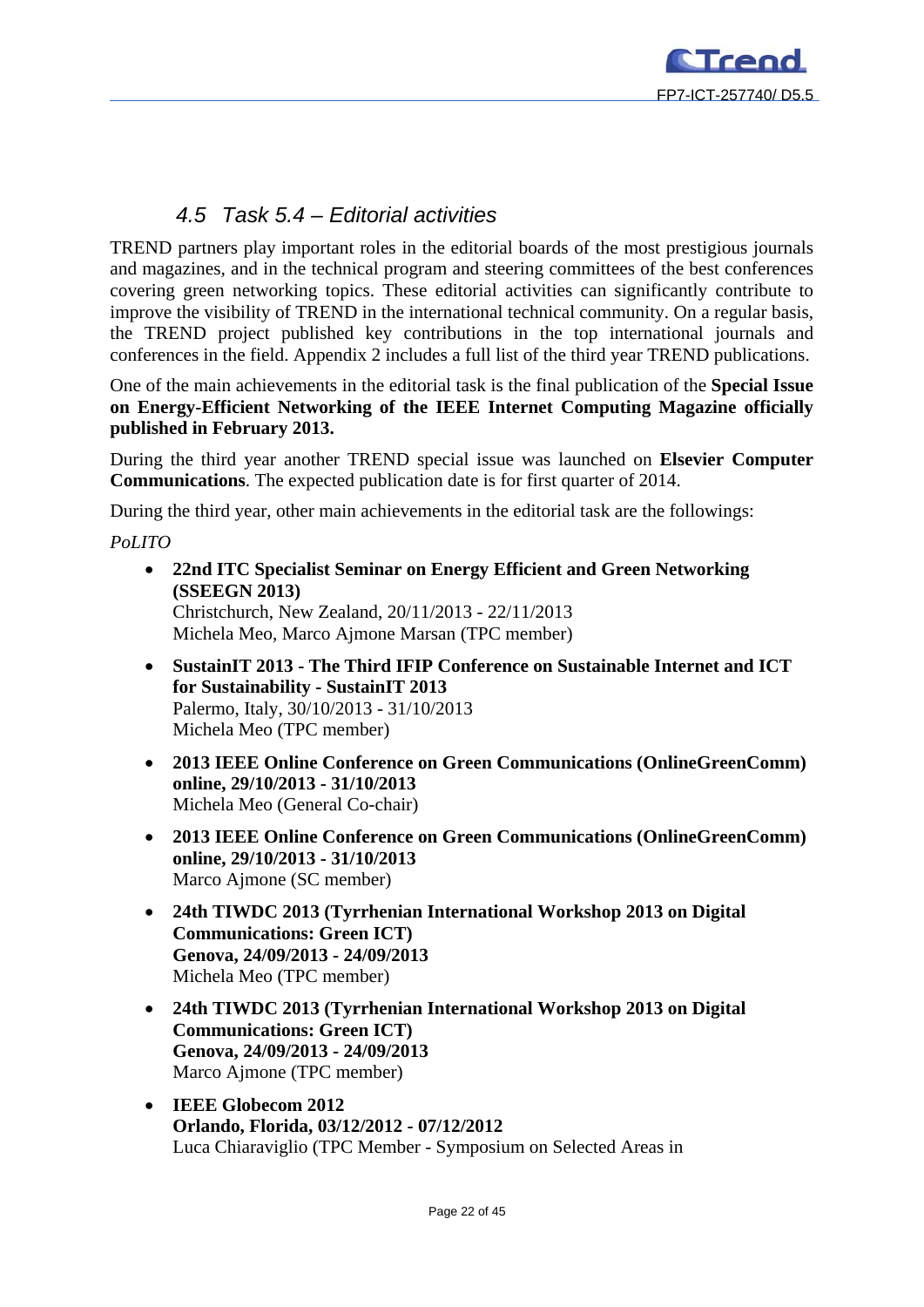

Communications - Track on Green Communication Systems and Networks**)** 

- **The Second IFIP Conference on Sustainable Internet and ICT for Sustainability, (SustainIT)**  Pisa, Italy, 04/10/2012 - 05/10/2012 Michela Meo (TPC member)
- **2012 IEEE Online Conference on Green Communications online, 25/09/2012 - 28/09/2012**  Marco Ajmone (General Co-Chair) Michela Meo (TPC Member)

#### *HWDU*

- IEEE Global **Communications** Conference (GLOBECOM 2013) ATLANTA, USA, 09/12/2013 - 13/12/2013 Yabin Ye (TPC member)
- **IEEE** International Conference on Communications (ICC 2013) workshop on Telecommunications: From Research to Standards Budapest, Hungary, 09/06/2013 - 09/06/2013 Yabin Ye (TPC member)
- **IEEE Globecom 2012 Optical Networks and Systems Symposium**  Orlando, Florida, 03/12/2012 - 07/12/2012 Yabin Ye (TPC member)

#### *Orange*

- **ONDM 2013**  Brest France, 16/04/2013 - 19/04/2013 (Esther Le Rouzic is TPC member of ONDM 2013) • **OFC/NFOEC 2013**
- Anaheim California USA, 18/03/2013 22/03/2013 (Esther Le Rouzic and Philippe Chanclou are TPC members)
- **European Conference on Optical Communications ECOC 2012**  Amsterdam, The Netherlands, 15/09/2012 - 20/09/2012 Philippe Chanclou (TPC member)
- **Photonics in Switching 2012**  Ajaccio, France, 11/09/2012 - 14/09/2012 Esther Lerouzic (General chair)

*TUB* 

• **2nd International Conference on Connected Vehicles and Expo (ICCVE 2013)**

Las Vegas, USA, 02/12/2013 - 02/12/2013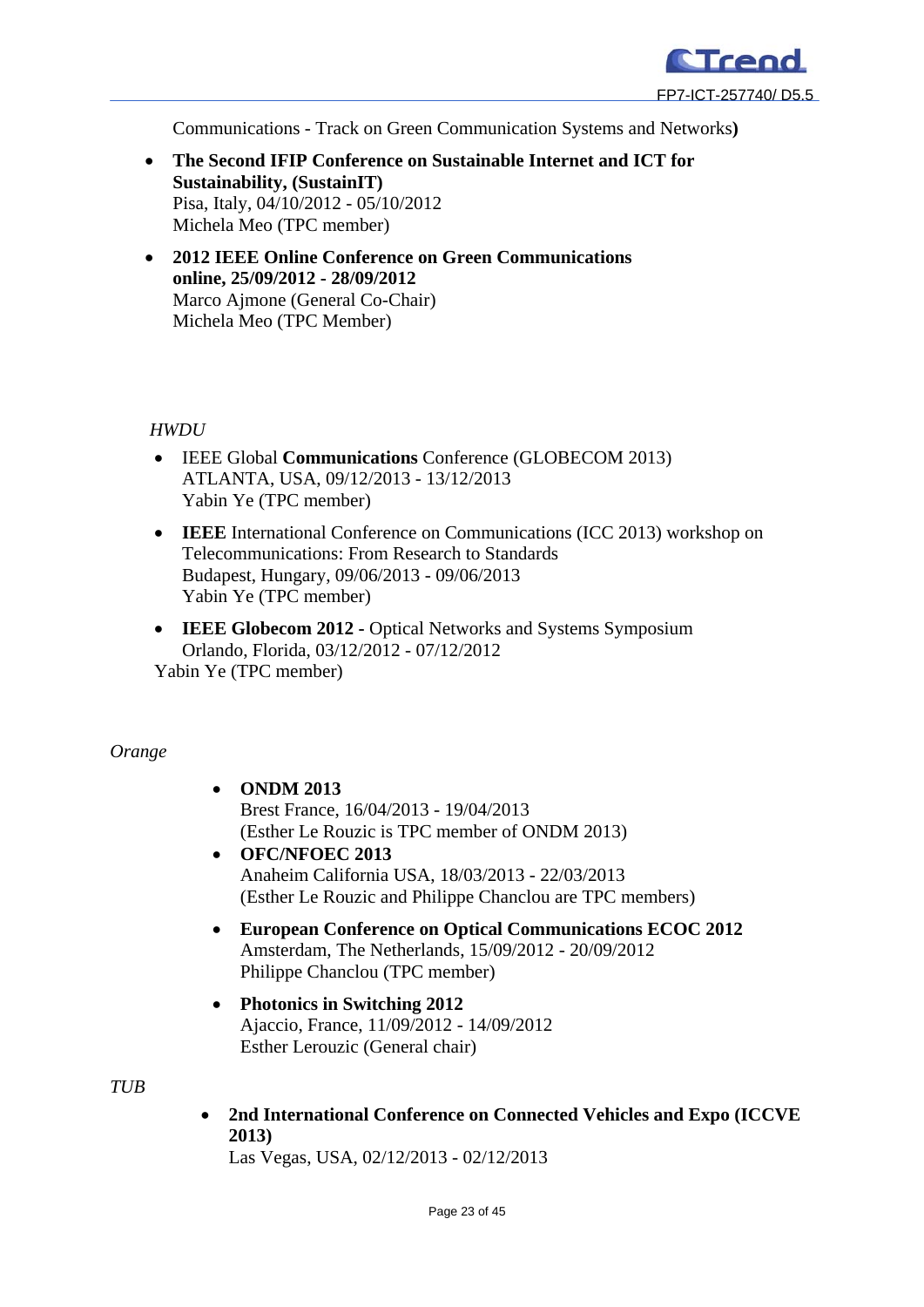

Filip Idzikowski (TPC member)

- **Australian Telecommunication Networks & Applications Conference ATNAC 2013**  Christchurch, New Zealand, 20/11/2013 - 22/11/2013 Adam Wolisz (TPC member)
- **SustainIT 2013 The Third IFIP Conference on Sustainable Internet and ICT for Sustainability - SustainIT 2013**  Palermo, Italy, 30/10/2013 - 31/10/2013 Adam Wolisz (TPC member)
- **2013 IEEE Online Conference on Green Communications (OnlineGreenComm)**  online, 29/10/2013 - 31/10/2013 Filip Idzikowski (TPC member)
- **Informatik 2013** Koblenz, Germany, 16/09/2013 - 20/09/2013 Adam Wolisz (TPC member)
- **9th International Symposium on Algorithms and Experiments for Sensor Systems, Wireless Networks and Distributed Robotics - ALGOSENSORS 2013**

Sophia Antipolis, France , 05/09/2013 - 06/09/2013 Adam Wolisz (TPC member)

- **19th EUNICE Workshop on Advances in Communication Networking**  Chemnitz, Germany, 28/08/2013 - 30/08/2013 Adam Wolisz (TPC member)
- **First International Black Sea Conference on Communications and Networking (BlackSeaCom 2013)**  Batumi, Georgia, 03/07/2013 - 05/07/2013 Adam Wolisz (TPC member)
- **2nd International Conference on Smart Grids and Green IT Systems (SMARTGREENS 2013)**  Aachen, Germany, 09/05/2013 - 10/05/2013 Filip Idzikowski (TPC member)
- **19th European Wireless Conference (EW 2013)** Guildford, United Kingdom, 16/04/2013 - 18/04/2013 Adam Wolisz (TPC member)
- **12th ACM/IEEE Conference on Information Processing in Sensor Networks (IPSN)**  Philadelphia, USA, 08/04/2013 - 11/04/2013 Adam Wolisz (TPC member)
- **ACM MSWIM 15th ACM International Conference on Modeling, Analysis and Simulation of Wireless and Mobile Systems** Paphos, Cyprus Island, 21/10/2012 - 25/10/2012 Adam Wolisz (TPC member)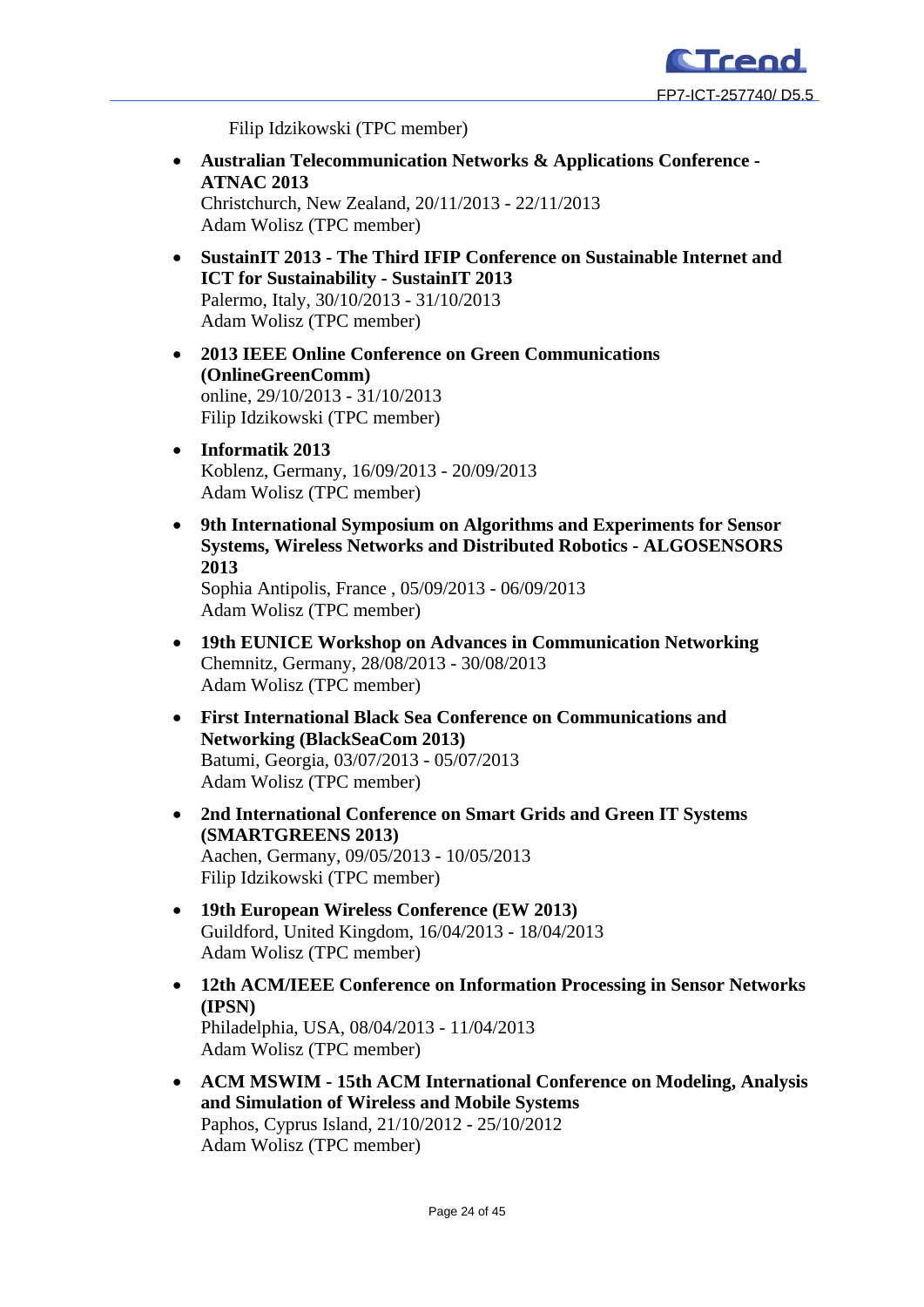

- **ACM MOBIWAC 2012 The 10th ACM International Symposium on Mobility Management and Wireless Access** Paphos, Cyprus Island, 21/10/2012 - 22/10/2012 Adam Wolisz (TPC member)
- **The Second IFIP Conference on Sustainable Internet and ICT for Sustainability, (SustainIT)** Pisa, Italy, 04/10/2012 - 05/10/2012 Adam Wolisz (TPC member)
- **2012 IEEE Online Conference on Green Communications**  online, 25/09/2012 - 28/09/2012 Filip Idzikowski (TPC member)
- **IEEE PIMRC 2012**  Sydney, 09/09/2012 - 12/09/2012 Adam Wolisz (TPC member)

#### *UC3M*

- **The 33rd International Conference on Distributed Computing Systems - icdcs 2013**  Philadelphia (USA), 08/07/2013 - 11/07/2013 Carmen Guerrero (TPC Member)
- **The 33rd International Conference on Distributed Computing Systems - icdcs 2013**  Philadelphia (USA), 08/07/2013 - 11/07/2013 Ruben Cuevas (TPC Member)
- **The 12nd IFIP Networking Conference NETWORKING 2013** Brookling, NY (USA), 22/05/2013 - 24/05/2013 Carmen Guerrero (TPC Member)
- **The 12nd IFIP Networking Conference NETWORKING 2013**  Brookling, NY (USA), 22/05/2013 - 24/05/2013 Ruben Cuevas (TPC Member)
- **The 5th International Conference on Communication Systems and Networks - COMSNETS 2013**  Bangalore, India , 07/01/2013 - 10/01/2013 Carmen Guerrero (TPC Member)
- **The 8th International Conference on emerging Networking EXperiments and Technologies - CoNEXT 2012** Nice (France), 10/12/2012 - 13/11/2013 Carmen Guerrero (TPC Member)

*iMinds* 

• **SustainIT 2013 - The Third IFIP Conference on Sustainable Internet and ICT for Sustainability - SustainIT 2013** Palermo, Italy, 30/10/2013 - 31/10/2013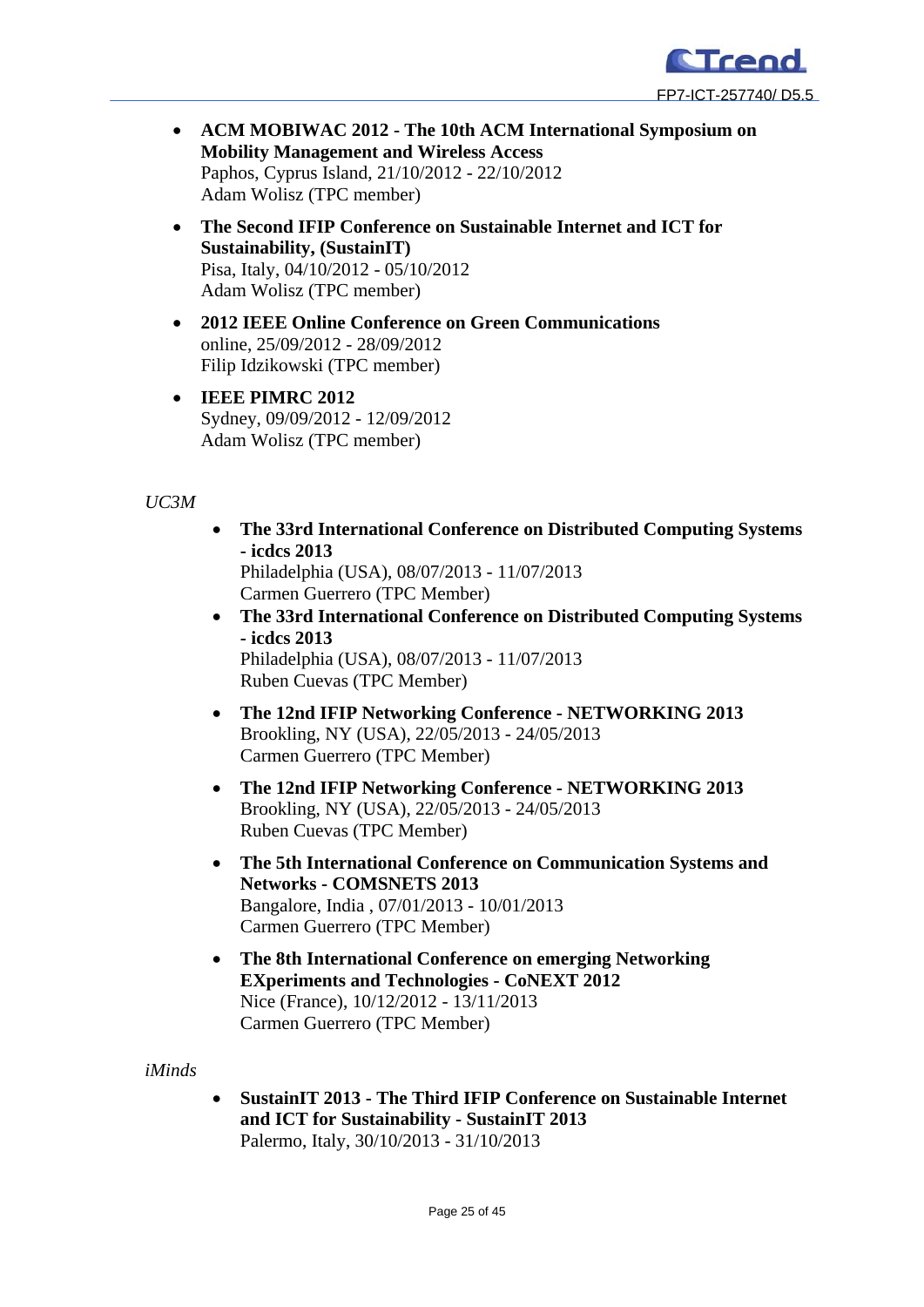

Bart Lannoo (TPC member)

- **IEEE OnlineGreenComm** Online, 29/10/2013 - 31/10/2013 Mario Pickavet (TPC member)
- **39th European Conference and Exhibition on Optical Communication (ECOC2013)** London, UK, 22/09/2013 - 26/09/2013 Mario Pickavet (TPC member)
- **ONDM 2013** Brest France, 16/04/2013 - 19/04/2013 Mario Pickavet (TPC member)
- **The Second IFIP Conference on Sustainable Internet and ICT for Sustainability, (SustainIT)**  Pisa, Italy, 04/10/2012 - 05/10/2012 Bart Lannoo (TPC member)
- **The Second IFIP Conference on Sustainable Internet and ICT for Sustainability, (SustainIT)**  Pisa, Italy, 04/10/2012 - 05/10/2012 Mario Pickavet (TPC member)
- **4th International Workshop on Reliable Networks Design and Modeling (RNDM) RNDM 2012** St. Petersburg, Russia, 03/10/2012 - 05/10/2012 Mario Pickavet (TPC member and Co-chair)
- **ECOC 2012**  Amsterdam, The Netherlands, 14/09/2012 - 19/09/2012 Mario Pickavet (TPC member)

#### *CNIT*

- **IEEE Global Communications Conference (GLOBECOM 2013)**  ATLANTA, USA, 09/12/2013 - 13/12/2013 Luca Chiaraviglio (TPC member)
- **IEEE GreenComm Online**  online, 29/10/2013 - 31/10/2013 Luca Chiaraviglio (TPC member)
- **Softcom 2013**  Split, Croatia, 18/09/2013 - 20/09/2013 Luca Chiaraviglio (TPC member)
- **IEEE ICC 2013** Budapest, Hungary, 09/06/2013 - 13/06/2013 Luca Chiaraviglio (TPC member)
- **Workshop on Flexible Optical Networks (FON) Colocated with Globecom 2012**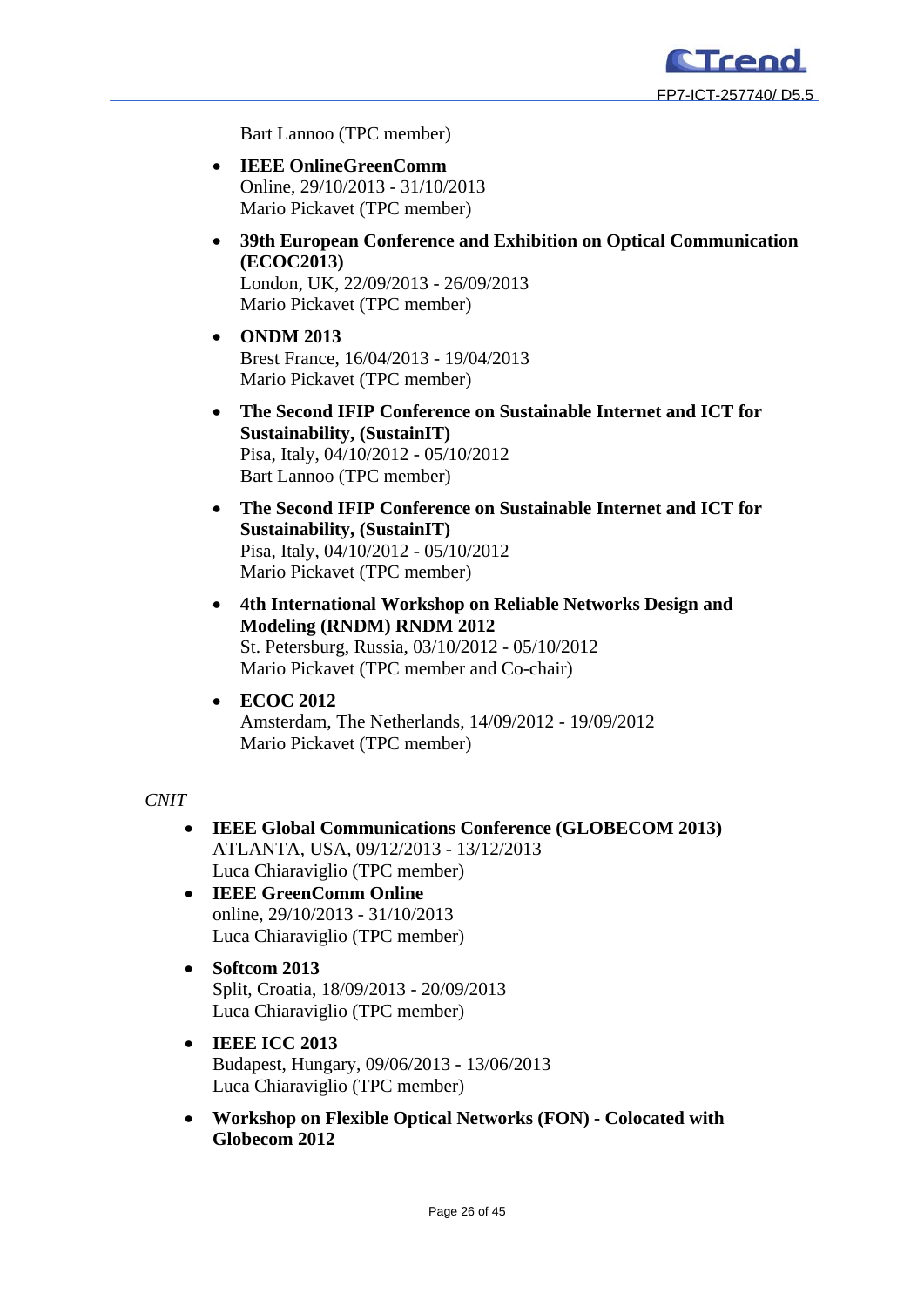

Anaheim, CA, USA, 03/12/2012 - 03/12/2012 Massimo Tornatore (TPC member)

- **IEEE GLOBECOM 2012** Anaheim, CA, USA, 03/12/2012 - 07/11/2012 Stefano Bregni2 (Technical Program Vice-Chair)
- **CloudNet**  Paris, 28/11/2012 - 30/11/2012 Massimo Tornatore (TPC member)
- **CloudNet**  Paris, 28/11/2012 - 30/11/2012 Antonio Cianfrani (TPC member)
- **4th International Workshop on Reliable Networks Design and Modeling (RNDM) RNDM 2012**  St. Petersburg, Russia, 03/10/2012 - 05/10/2012 Massimo Tornatore (TPC member)
- **2012 IEEE Online Conference on Green Communications** online, 25/09/2012 - 28/09/2012 Stefano Buzzi (TPC member)
- **2012 IEEE Online Conference on Green Communications** online, 25/09/2012 - 28/09/2012 Antonio Cianfrani (TPC member)
- **2012 IEEE Online Conference on Green Communications** online, 25/09/2012 - 28/09/2012 Carla Panarello (TPC member)
- **Photonics in Switching 2012** Ajaccio, France, 11/09/2012 - 14/09/2012 Achille Pattavina (TPC member)
- **IEEE ENERGYCON 2012** Florence, Italy, 09/09/2012 - 12/09/2012 Stefano Bregni (TPC Vice-Chair)

#### *EPFL*

- **31st International Symposium on Computer Performance, Modeling, Measurements and Evaluation 2013**  Vienna, Austria, 24/09/2013 - 26/09/2013 Jean-Yves.Le Boudec (TCP member)
- **ACM e-Energy 2013 The fourth International Conference on Future Energy Systems** Berkeley, CA, 22/05/2013 - 24/05/2013 Jean-Yves.Le Boudec (TCP member)
- **2nd International Conference on Smart Grids and Green IT Systems (SMARTGREENS 2013)**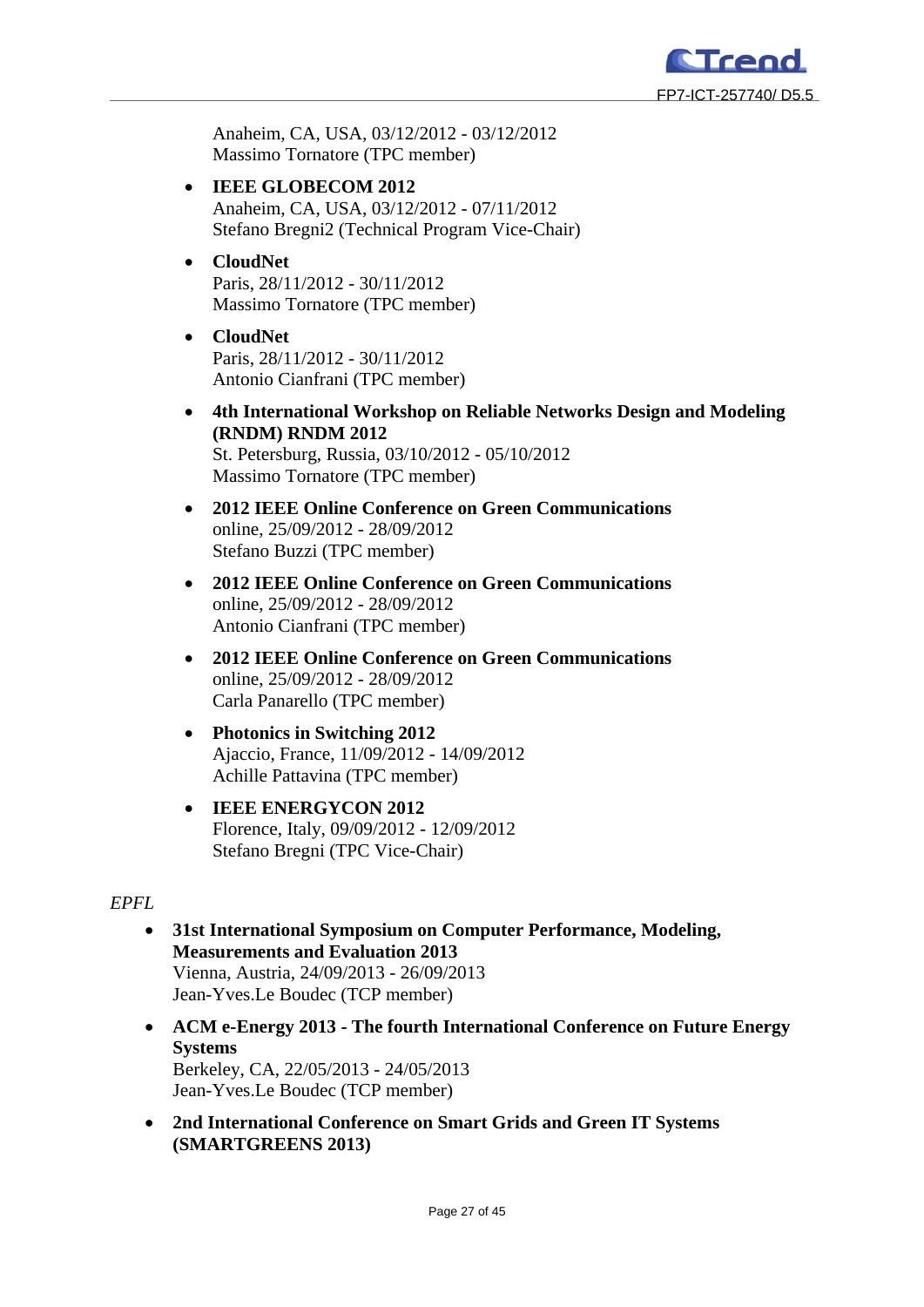

Aachen, Germany, 09/05/2013 - 10/05/2013 Jean-Yves.Le Boudec (TCP member)

• **IEEE SmartGridComm 2012 WISG workshop**  Tainan City, Taiwan, 05/11/2012 - 05/11/2012 Jean-Yves.Le Boudec (TCP member)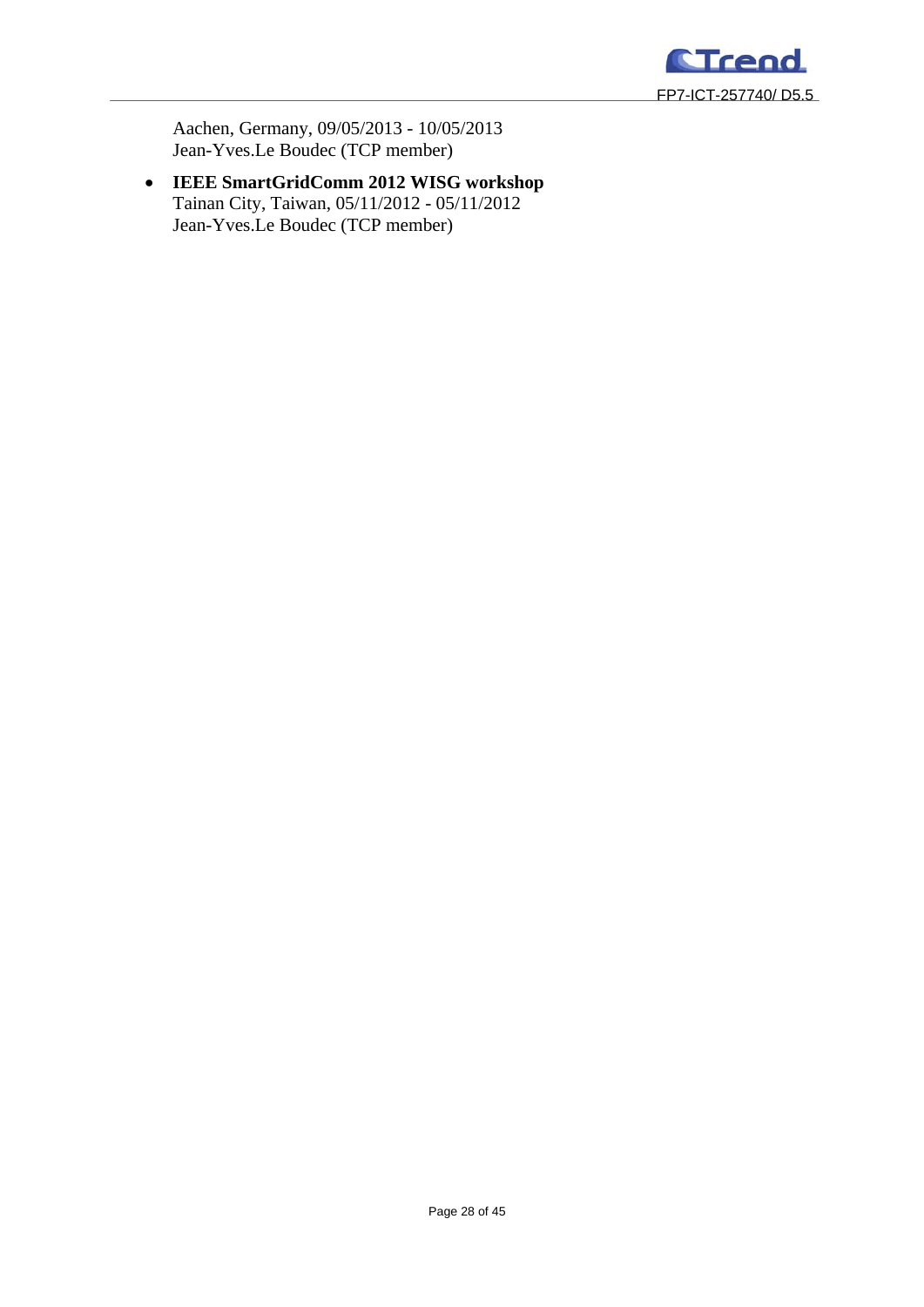

# **5. List of WP5 deliverables**

| <b>Delive</b><br>rable<br>$N^{\rm o}$ | <b>Deliverable Title</b>                                                                         | <b>Leader</b> | <b>Estimated</b><br>indicative<br>person-<br>months | <b>Nature</b> | <b>Dissemi</b><br>nation<br>Level | <b>Delivery date</b> |
|---------------------------------------|--------------------------------------------------------------------------------------------------|---------------|-----------------------------------------------------|---------------|-----------------------------------|----------------------|
| D5.1                                  | Detailed WP5<br>dissemination activities<br>plan                                                 | UC3M          | 5                                                   | R             | PU                                | M <sub>3</sub>       |
| D <sub>5.2</sub>                      | First yearly WP5 report<br>and updated activity<br>plan                                          | UC3M          | 10.00                                               | R             | PU                                | M <sub>12</sub>      |
| D <sub>5.3</sub>                      | Second yearly WP5<br>report and<br>updated activity plan                                         | UC3M          | 10.00                                               | R             | PU                                | M24                  |
| D <sub>5.4</sub>                      | White Paper on<br>"TREND Research<br>Challenges on<br>Energy-Efficient<br><b>Future Internet</b> | UC3M          | 5.00                                                | $\mathbf R$   | PU                                | M36                  |
| D <sub>5.5</sub>                      | Final WP5 Report                                                                                 | UC3M          | 12.00                                               | $\mathbb{R}$  | PU                                | M39                  |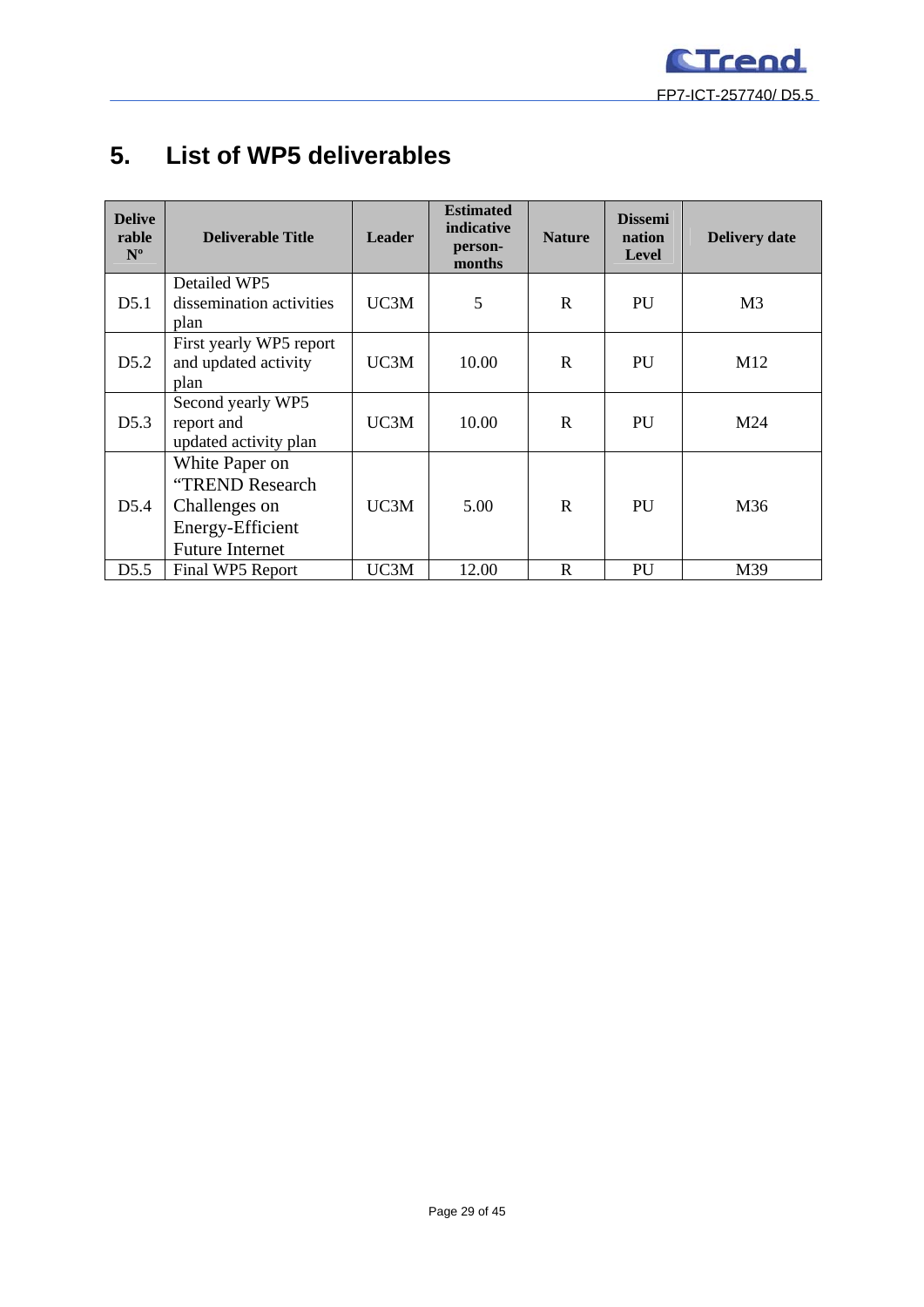

# **6. List of WP5 milestones**

| <b>Deliver</b><br>able N° | <b>Milestone name</b>                                                                                                             | <b>Leader</b> | <b>Delivery</b><br>date | <b>Comments</b>                                                                                                                      |
|---------------------------|-----------------------------------------------------------------------------------------------------------------------------------|---------------|-------------------------|--------------------------------------------------------------------------------------------------------------------------------------|
| MS1                       | Kickoff meeting;<br>consolidation of the first<br>set of IRAs and JEAs to<br>be activated                                         | PoliTO        | M1                      | Status: closed, done.<br>Kickoff meeting organized in October (M2).                                                                  |
| MS5                       | Project technical<br>meeting; with<br>presentation of action<br>plans for all WPs.                                                | PoliTO        | M <sub>6</sub>          | Status: closed, done.<br>2 <sup>nd</sup> project meeting on March 2011 hosted by<br>FT in Paris.                                     |
| MS8                       | First-year plenary<br>meeting; technical<br>presentations by all WPs;<br>plans for Y2; definition<br>of SJRPs- JEAs               | PoliTO        | M12(1)                  | Status: closed, done.<br>3 <sup>rd</sup> project meeting on September 2011 hosted<br>by UC3M in Madrid.<br>$(1)$ M13                 |
| <b>MS11</b>               | Project technical<br>meeting, with<br>presentations of<br>completed JSRP results                                                  | PoliTO        | M18                     | Status: closed, done.<br>4 <sup>th</sup> project meeting on Feb 2012 hosted by<br>IBBT in Gent                                       |
| <b>MS12</b>               | Submission of proposal<br>for feature topic<br>on Green<br>Communications to the<br><b>IEEE</b><br>Communications<br>Magazine (2) | UC3M          | M20(3)(4)               | Status: closed, done.<br>(2) IEEE Internet Computing Magazine<br>$(3)$ M <sub>8</sub><br>(4) Final publication by Feb 2013           |
| <b>MS13</b>               | <b>TREND</b> Industrial<br>Workshop, broadly<br>targeted at Industry                                                              | UC3M          | M21(5)                  | Status: closed, done.<br>(5) Co-located with e-Energy 2012                                                                           |
| <b>MS14</b>               | Second-year plenary<br>meeting; technical<br>presentations by all WPs;<br>plans for the next year                                 | PoliTO        | M24(6)                  | Status: closed, done<br>(6) 5 <sup>th</sup> Plenary Meeting in Sept 2012<br>hosted by UTH in Volos, Greece                           |
| <b>MS16</b>               | TREND Winter School,<br>coordinated with all<br>FP7 Projects active on<br>energy-efficiency<br>networking                         | UC3M          | M35(7)                  | Status: closed, done.<br>(7) TREND Summer PhD School, Turin 1-5 July 2013                                                            |
| <b>MS17</b>               | Project technical<br>meeting, with<br>presentations<br>of IRA and JEA results                                                     | PoliTO        | M30(8)                  | Status: closed, done.<br>(8) $6th$ Plenary Meeting in Catania, 6-8<br>February2013                                                   |
| MS19                      | Organization of the<br><b>TREND Scientific</b><br>Workshop                                                                        | UC3M          | M35(9)                  | Status: closed, done.<br>The TREN/Green Touch Joint Workshop on Green and<br>(9)<br>Energy Efficient Networking, turin 19 April 2013 |
| <b>MS20</b>               | Final meeting with<br>presentation of major<br>project achievements and<br>coordination of final<br>reporting                     | PoliTO        | M37 (10)                | Status: closed, done<br>(10) TREND Final Workshop in<br>Brussles 24 October 2013                                                     |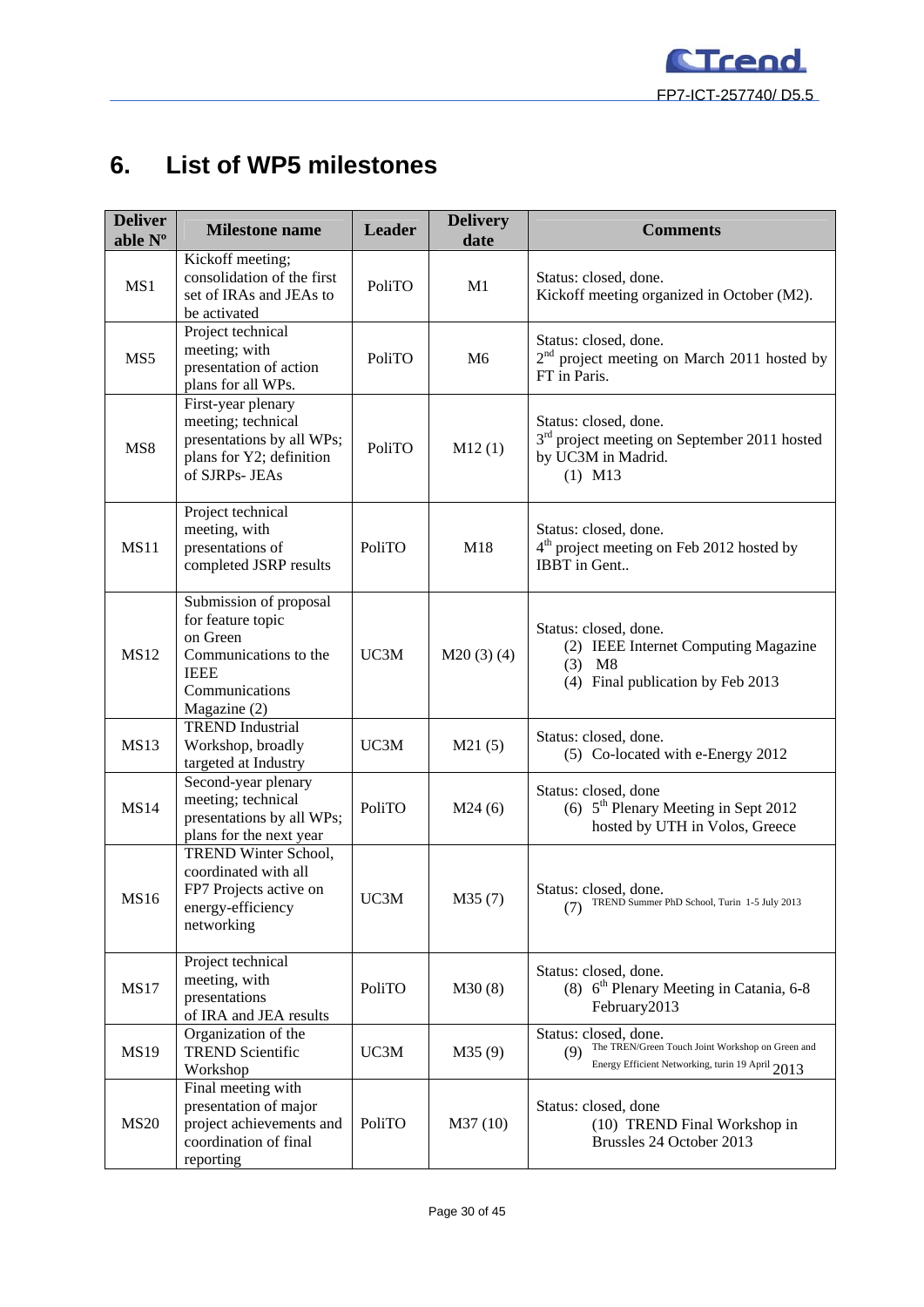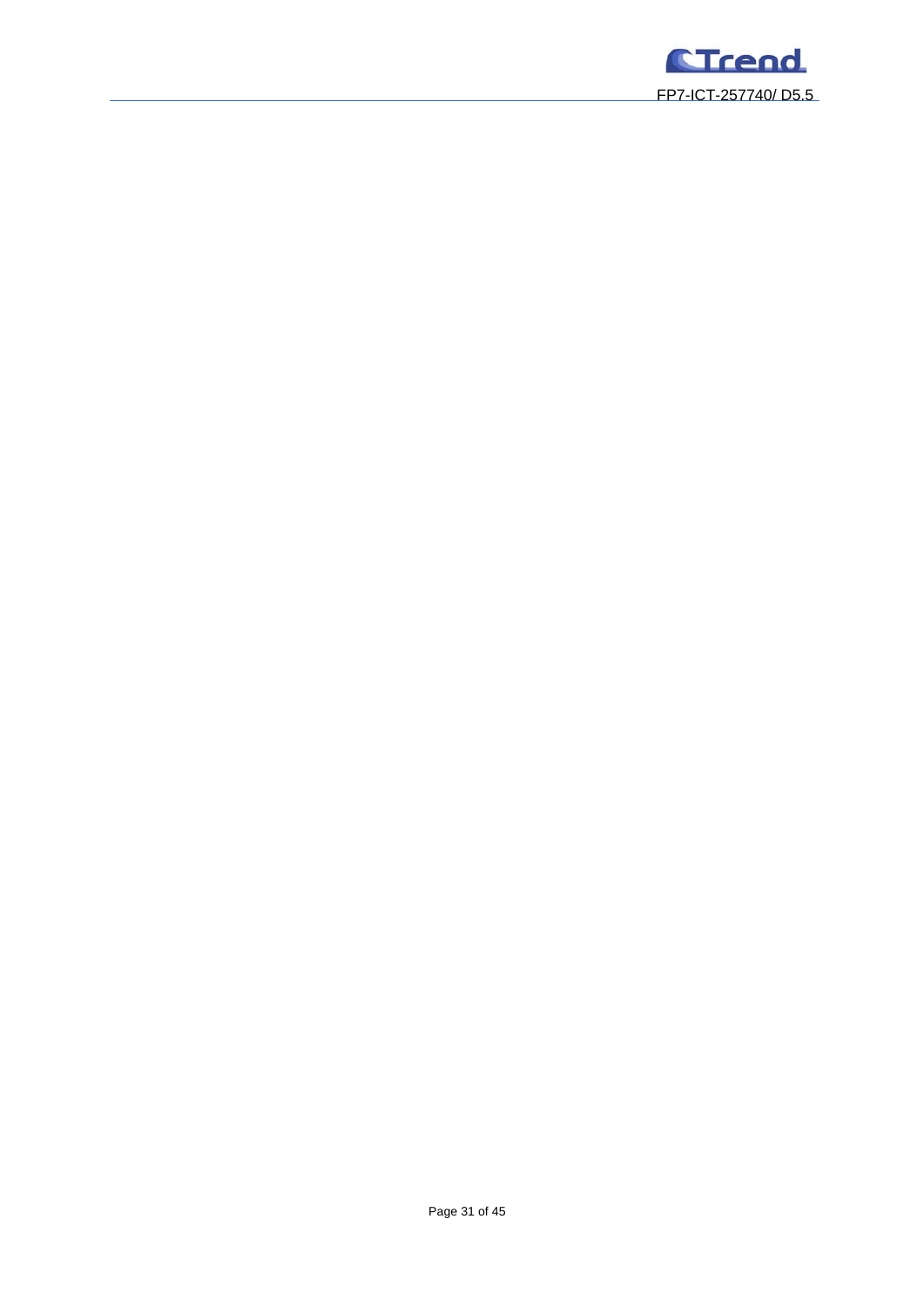

# **APPENDIX 1. Y3 TREND PUBLICATIONS**

An updated version of this list can be found in the Publications Section of the TREND website: http://www.fp7-trend.eu/content/publications

#### **Journals**

 1 J. Lopez Vizcaino (HWDU), Y. Ye (HWDU), V. Lopez (TID), F. Jimenez (TID), F. Musumeci (CNIT), M. Tornatore (CNIT), A. Pattavina (CNIT), P. Krummrich (TU Dortmund), Protection in Optical Transport Networks with fixed and flexible grid: Cost and Energy Efficiency Evaluation, Optical Switching and Networking, Vol. Vol. 11-Part A, No. Optical network architecture and applications, pp. 55-71, January 2014. ( WP3 )

2 M. Gattulli (POLIMI), M. Tornatore (POLIMI), R. Fiandra (FW), A. Pattavina (POLIMI), Low-Emissions Routing for Cloud Computing in IP-over-WDM Networks with Data Centers, Journal of Selected Areas in Communications, Vol. 31, No. 1, pp. 23-38, January 2014. ( WP3 )

3 L. Chiaraviglio (CNIT), R. Bruschi (CNIT), A. Cianfrani (CNIT), O. Jaramillo Ortiz (CNIT), G. Koutitas (UTH), The TREND Meter: Monitoring the Energy Consumption of Networked Devices, International Journal of Business Data Communications and Networking (IJBDCN), IGI Global, special issue on "Green Networking and Computing,", Vol. 9, No. 2, pp. 27-44, December 2013. ( WP4 )

4 M. Ajmone Marsan (PoliTO), L. Chiaraviglio (CNIT), D. Ciullo (INRIA), M. Meo (PoliTO), On the Effectiveness of Single and Multiple Base Station Sleep Modes in Cellular Networks, Computer Networks, Vol. 57, No. 17, pp. 3276-3290 , December 2013. ( WP2 )

5 A. Ahmad (PoliTO), A. Bianco (PoliTO), E. Bonetto (PoliTO), L. Chiaraviglio (CNIT), F. Idzikowski (TUB), Energy-Aware Design of Multilayer Core Networks, IEEE/OSA Journal of Optical Communications and Networking, Vol. 5, No. 10, pp. A127- A143, October 2013. ( WP3 )

6 R. Khalili (EPFL), N. Gast (EPFL), M. Popovic (EPFL), J. Le Boudec (EPFL), MPTCP Is Not Pareto-Optimal: Performance Issues and a Possible Solution, IEEE/ACM TRANSACTIONS ON NETWORKING, Vol. 21, No. 5, pp. 1651 - 1665, October 2013. ( WP2 )

7 L. Chiaraviglio (CNIT), D. Ciullo (Eurecom), M. Mellia (PoliTO), M. Meo (PoliTO), Modeling Sleep Mode Gains in Energy-Aware Networks, Computer Networks, Vol. 57, No. 15, pp. 3051–3066, October 2013. ( WP3 )

8 L. Chiaraviglio (INRIA), A. Cianfrani (CNIT), E. Le Rouzic (Orange), M. Polverini (CNIT), Sleep Modes Effectiveness in Backbone Networks with Limited Configurations, Computer Networks, Vol. 57, No. 15, pp. 2931–2948, October 2013. ( WP3 )

9 G. Koutitas (UTH), L. Tassiulas (UTH), Periodic Flexible Demand: Optimization and Phase Management in the Smart Grid, IEEE Transactions Smart Grids, Vol. 4, No. 3, pp. 1305 - 1313, September 2013. ( WP2 )

10 A. Zappone (TUD), G. Alfano (PoliTO), S. Buzzi (CNIT), M. Meo (PoliTO), Distributed energy-aware resource allocation in multi-antenna multi-carrier interference networks with statistical CSI, EURASIP Journal on Wireless Communications and Networking, Vol. 2013, August 2013. ( WP2 )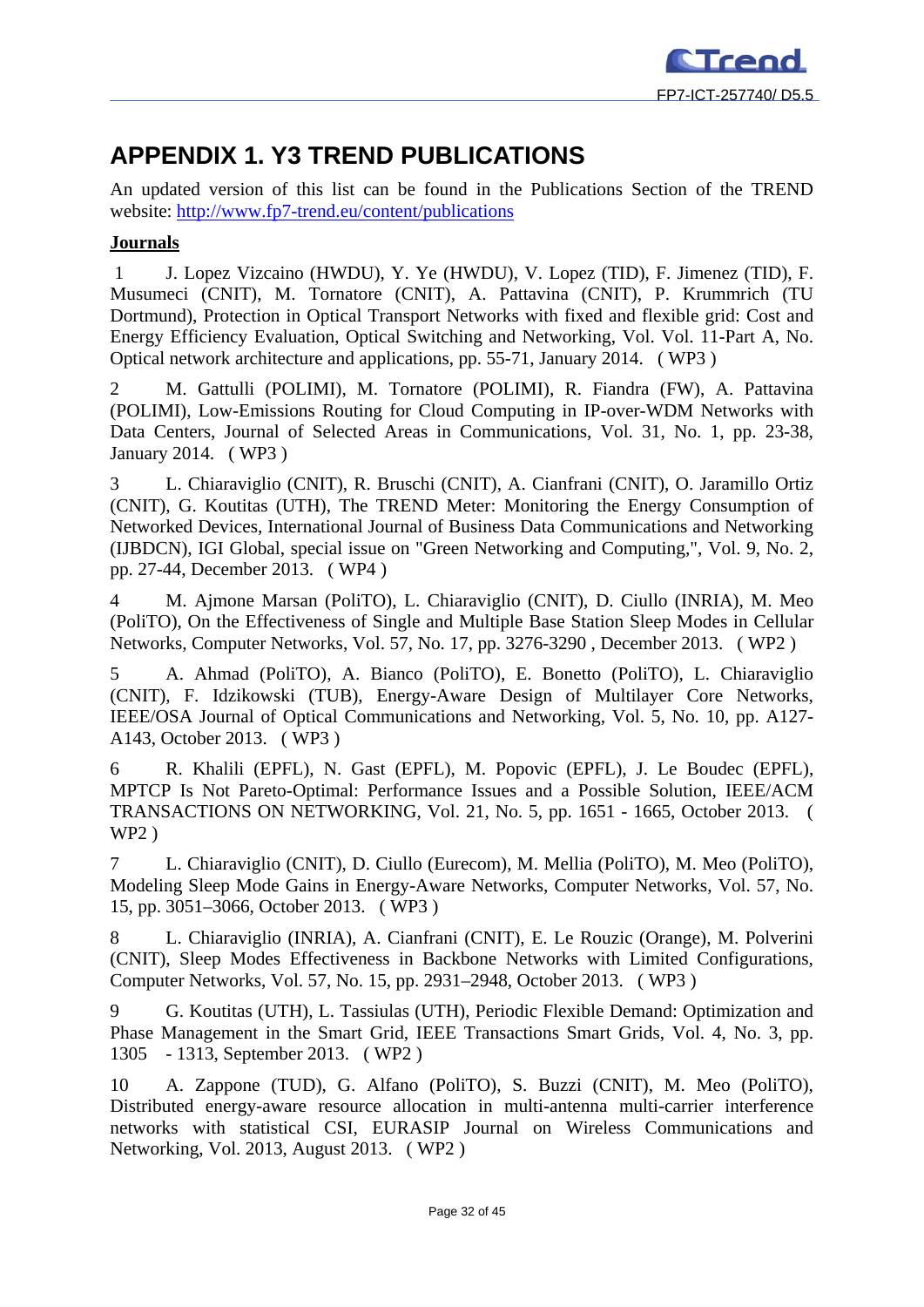

11 S. Buzzi (CNIT), A. Zappone (TUD), Potential games for energy-efficient resource allocation in multipoint-to-multipoint CDMA wireless data networks, Physical Communication, Vol. 7, pp. 1 - 13, June 2013. ( WP1 WP2 )

12 C. S. Chen (A-LBLF), An Energy-Aware Protocol for Self-Organizing Heterogeneous LTE Systems, IEEE Journal on Selected Areas in Communications (JSAC), Vol. 31, No. 5, pp. 937 - 946, May 2013. ( WP2 WP5 )

13 E. Bonetto (PoliTO), L. Chiaraviglio (PoliTO), F. Idzikowski (TUB), E. Le Rouzic (Orange), Algorithms for the Multi-Period Power-Aware Logical Topology Design with Reconfiguration Costs, IEEE/OSA Journal of Optical Communications and Networking, Vol. 5, No. 5, pp. 394-410, May 2013. ( WP3 )

14 A. Zappone (TUD), Z. Chong (TUD), E. Jorswieck (TUD), S. Buzzi (CNIT), Energyaware competitive power control in relay-assisted interference wireless networks, IEEE Transactions on Wireless Communications, Vol. 12, pp. 1860 - 1861, USA, April 2013. ( WP2 )

15 R. Cuevas (UC3M), N. Laoutari (Telefonica Research ), X. Yang (Telefonica Research ), G. Siganos (Telefonica Research ), P. Rodriguez (Telefonica Research ), BitTorrent Locality and Transit Traffic Reduction: when, why and at what cost?, IEEE Transactions on Parallel and Distributed Systems, April 2013. ( WP1 WP4 WP5 )

16 A. Lombardo (CNIT), C. Panarello (CNIT), G. Schembra (CNIT), EE-ARQ: a Green ARQ-Based Algorithm for the Transmission of Video Streams on Noise Wireless Channels, Network Protocols and Algorithms, Vol. 5, No. 1, March 2013. ( WP2 )

17 M. Urueña (UC3M), R. Cuevas (UC3M), A. Cuevas (UC3M), A. Banchs (UC3M), A Model to Quantify the Success of a Sybil Attack Targeting RELOAD/Chord Resources, IEEE Communications Letters, Vol. 17, No. 2, pp. 428-431, USA, February 2013. ( WP5 )

18 R. Cuevas (UC3M), R. Gonzalez (UC3M), A. Cuevas (UC3M), C. Guerrero (UC3M), Understanding the Locality Effect in Twitter: Measurement and Analysis, Personal and Ubiquitois Computing, USA, February 2013. ( WP1 WP4 WP5 )

19 R. Cuevas (UC3M), M. Kryczka (IMDEA Networks), A. Cuevas (UC3M), S. Kaune (Technical University of Darmstadt), C. Guerrero (UC3M), R. Rejae (University of Oregon), Unveiling the Incentives for Content Publishing in Popular BitTorrent Portals, IEEE/ACM Transactions on Networking, USA, February 2013. ( WP1 WP4 WP5 )

20 F. Musumeci (CNIT), M. Tornatore (CNIT), J. L. Vizcaino (HWDU), Y. Ye (HWDU), A. Pattavina (CNIT), Energy-Efficiency of Protected IP-over-WDM Networks with Sleep-Mode Devices, Journal of High Speed Networks, Vol. 19, No. 1, pp. 19-32, January 2013. ( WP3 )

21 S. Lambert (iMinds), W. Van Heddeghem (iMinds), W. Vereecken (iMinds), B. Lannoo (iMinds), D. Colle (iMinds), M. Pickavet (iMinds), Worldwide electricity consumption of communication networks, Optics Express, Vol. 20, No. 26, December 2012. ( WP1 )

22 A. Dixit (iMinds), B. Lannoo (iMinds), D. Colle (iMinds), M. Pickavet (iMinds), P. Demeester (iMinds), ONU power saving modes in next generation optical access networks: progress, efficiency and challenges, Optics Express, Vol. 20, No. 26, pp. B52-B63, December 2012. ( WP2 )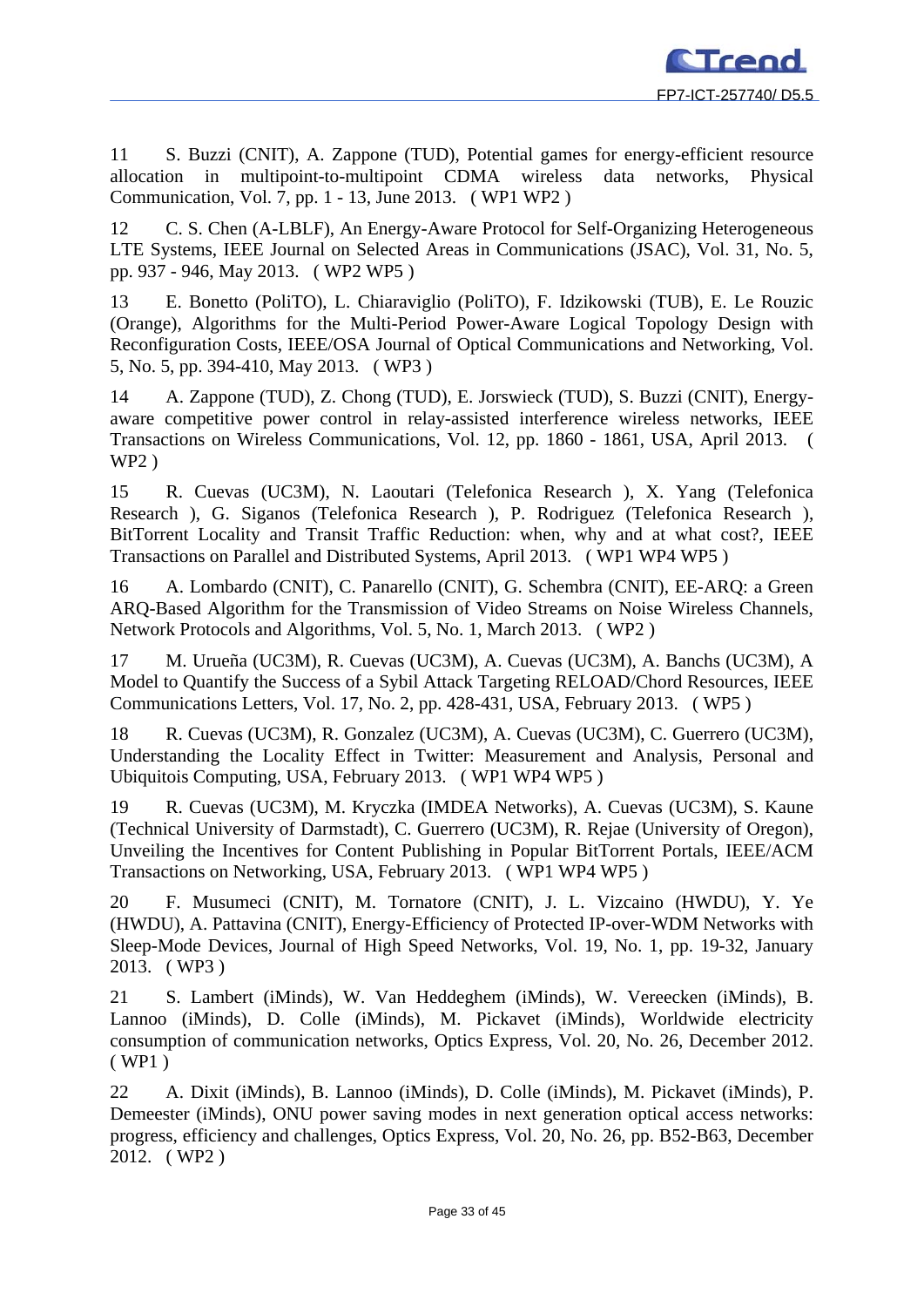

23 G. Koutitas (UTH), Control of Flexible Smart Devices in the Smart Grid, IEEE Transactions Smart Grids, Vol. 3, No. 3, pp. 1333 - 1343, September 2012. ( WP2 )

24 W. Fang (Beijing Jiaotong University), X. Liang (Beijing Jiaotong University), S. Li (Beijing Jiaotong University,), L. Chiaraviglio (PoliTO), N. Xiong (Colorado State University), VMPlanner: Optimizing virtual machine placement and traffic flow routing to reduce network power costs in cloud data centers, Computer Networks, September 2012. ( WP3 )

25 L. Budzisz (TUB), F. Ganji (TUB), G. Rizzo (IMDEA), M. Ajmone Marsan (PoliTO), M. Meo (PoliTO), Y. Zhang (PoliTO), G. Koutitas (UTH), L. Tassiulas (UTH), S. Lambert (iMinds), B. Lannoo (iMinds), M. Pickavet (iMinds), A. Conte (A-LBLF), I. Haratcherev (A-LBLF), A. Wolisz (TUB), Dynamic Resource Provisioning for Energy Efficiency in Wireless Access Networks: a Survey and an Outlook, IEEE Communications Surveys & Tutorials (2nd revision round), to be published. ( WP2 )

26 C. Mastroianni (ICAR-CNR), M. Meo (PoliTO), G. Papuzzo (Eco4Cloud srl), Probabilistic Consolidation of Virtual Machines in Self-Organizing Cloud Data Centers, Accepted on Transactions on Cloud Computing, to be published. ( WP3 )

#### **Magazines**

 1 F. Idzikowski (TUB), E. Bonetto (PoliTO), L. Chiaraviglio (CNIT), A. Cianfrani (CNIT), A. Coiro (CNIT), R. Duque (TID), F. Jiménez (TID), E. Le Rouzic (Orange), F. Musumeci (CNIT), W. Van Heddeghem (iMinds), J. López Vizcaíno (HWDU), Y. Ye (HWDU), TREND in Energy-Aware Adaptive Routing Solutions, IEEE Communications Magazine, Vol. 51, No. 11, pp. 94-104, November 2013. ( WP3 )

2 G. Koutitas (IHU), L. Tassiulas (UTH), Smart Grid Technologies for Future Radio and Data Centre Networks, IEEE Communications Magazine, Vol. in press, No. in press, to be published. ( WP2 )

#### **Conference proceedings**

1 R. Modrzejewski (INRIA), L. Chiaraviglio (CNIT), I. Tahiri (INRIA), F. Giroire (INRIA), E. Le Rouzic (Orange), E. Bonetto (PoliTO), F. Musumeci (POLIMI), R. Gonzalez (UC3M), C. Guerrero (UC3M), Energy Efficient Content Distribution in an ISP Network, Globecom 2013, December 2013. ( WP1 WP3 WP4 WP5 )

2 M. Ajmone Marsan (PoliTO), M. Meo (PoliTO), Network Sharing and its Energy Benefits: a Study of European Mobile Network Operators, IEEE Globecom 2013 - Symposium on Selected Areas in Communications - (GC13 SAC), Atlanta (USA), December 2013. ( WP2 )

3 C. Panarello (CNIT), A. Lombardo (CNIT), G. Schembra (CNIT), M. Meo (PoliTO), M. Mellia (PoliTO), M. Ajmone Marsan (PoliTO), Power Management and TCP Congestion Control: Friends or Foes?, SSEEGN 2013, November 2013. ( WP1 )

4 W. Van Heddeghem (iMinds), F. Musumeci (CNIT), F. Idzikowski (TUB), A. Pattavina (CNIT), B. Lannoo (iMinds), D. Colle (iMinds), M. Pickavet (iMinds), Power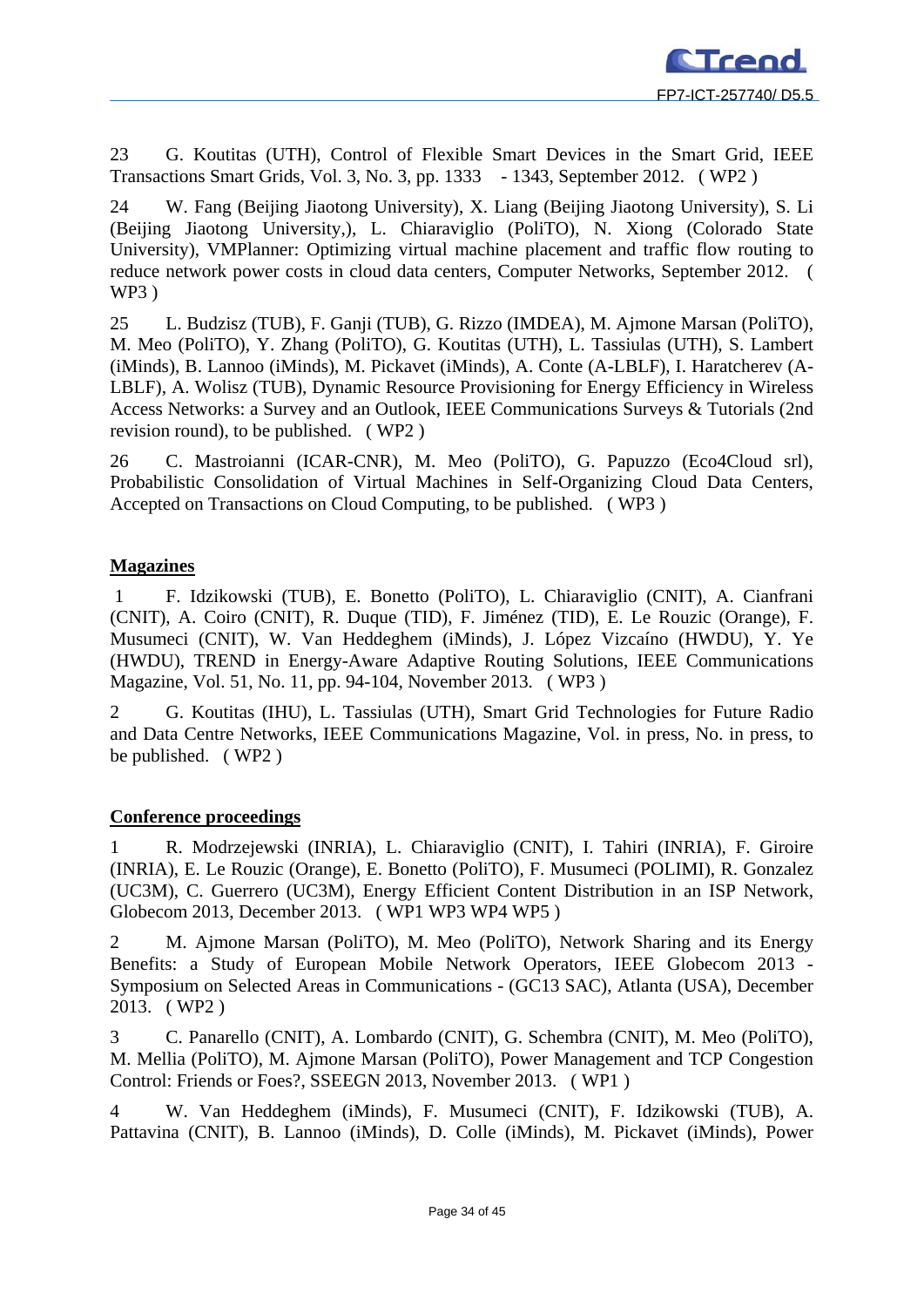

Consumption Evaluation of Circuit-Switched Versus Packet-Switched Optical Backbone Networks, OnlineGreenComm, online, October 2013. ( WP1 WP3 )

5 A. Lombardo (CNIT), C. Panarello (CNIT), G. Schembra (CNIT), Analytically Evaluating the Impact of Wireless Channel Behavior on an Energy-Efficient Rate-Controlled Video Transmission System, SustainIT 2013, October 2013. ( WP2 )

6 A. Lombardo (CNIT), V. Riccobene (CNIT), G. Schembra (CNIT), Designing a Governor Policy for Energy Saving and Heat Control in Frequency-Scaling Green Routers, IEEE online Greencomm 2013, October 2013. ( WP2 )

7 S. Lambert (iMinds), J. Montalvo (TID), J. Torrijos (TID), B. Lannoo (iMinds), D. Colle (iMinds), M. Pickavet (iMinds), Energy Demand of High-Speed Connectivity Services in NG-PON Massive Deployments, 39th European Conference and Exhibition on Optical Communication (ECOC 2013), London, United Kingdom, September 2013. ( WP1 WP2 )

8 L. Venturino (CNIT), C. Risi (CNIT), A. Zappone (TUD), S. Buzzi (CNIT), Energy efficient coordinated user scheduling and power control in downlink multicell ofdma networks, Proceedings of PIMRC 2013, pp. 1 - 5, September 2013. ( WP2 )

9 J. Lopez Vizcaino (HWDU), P. Soto (HWDU), Y. Ye (HWDU), F. Jimenez (TID), P. Krummrich (TU Dortmund), Energy-efficient and Low Blocking Probability Differentiated Quality of Protection Scheme for Dynamic Elastic Optical Networks, Softcom 2013, Split, Croatia, September 2013. ( WP3 )

10 J. Lopez Vizcaino (HWDU), Y. Ye (HWDU), F. Jiménez (TID), P. Krummrich (TU Dortmund), Energy- and Cost-Efficient Protection in Core Networks by a Differentiated Quality of Protection Scheme, European Conference on Optical Communications (ECOC) 2013, London, UK, September 2013. ( WP3 )

11 J. Mata (HWDU), J. Lopez Vizcaino (HWDU), Y. Ye (HWDU), I. Tafur Monroy (DTU), Influence of Embodied Energy in the Energy Efficiency of Optical Transport Networks, European Conference on Optical Communications (ECOC) 2013, London, UK, September 2013. ( WP3 )

12 R. Bolla (CNIT), R. Bruschi (CNIT), O. M. Jaramillo Ortiz (CNIT), R. Rapuzzi (CNIT), Enabling the TCP segmentation offload to save energy, 24th Tyrrhenian International Workshop on Digital Communications (TIWDC'13), Genoa, Italy, September 2013. ( WP4 ) 13 F. Ganji (TUB), L. Budzisz (TUB), A. Wolisz (TUB), Assessment of the Power Saving Potential in Dense Enterprise WLANs, 24th annual IEEE Symposium on Personal, Indoor and Mobile Radio Communications (PIMRC'13), London, Great Britain, September 2013. ( WP2 )

14 Y. Zhang (PoliTO), L. Budzisz (TUB), M. Meo (PoliTO), A. Conte (A-LBLF), I. Haratcherev (A-LBLF), G. Koutitas (UTH), L. Tassiulas (UTH), M. A. Marsan (PoliTO), S. Lambert (iMinds), An Overview of Energy-efficient Base Station Management Techniques, 24th Tyrrhenian International Workshop on Digital Communications (TIWDC'13), Genoa, Italy, September 2013. ( WP2 )

15 I. Haratcherev (A-LBLF), M. Meo (PoliTO), Y. Zhang (PoliTO), Y. Hu (PoliTO), A. Conte (A-LBLF), F. Idzikowski (TUB), L. Budzisz (TUB), F. Ganji (TUB), R. Bolla (CNIT), O. Jaramillo Ortiz (CNIT), R. Bruschi (CNIT), A. Cianfrani (UNIROMA1), L. Chiaraviglio (UNIROMA1), A. Coiro (UNIROMA1), R. Gonzalez (UC3M), C. Guerrero (UC3M), E. Tego (FUB), F. Matera (FUB), S. Keranidis (UTH), G. Kazdaridis (UTH), T. Korakis (UTH), The TREND Experimental Activities on "green" Communication Networks, 24th Tyrrhenian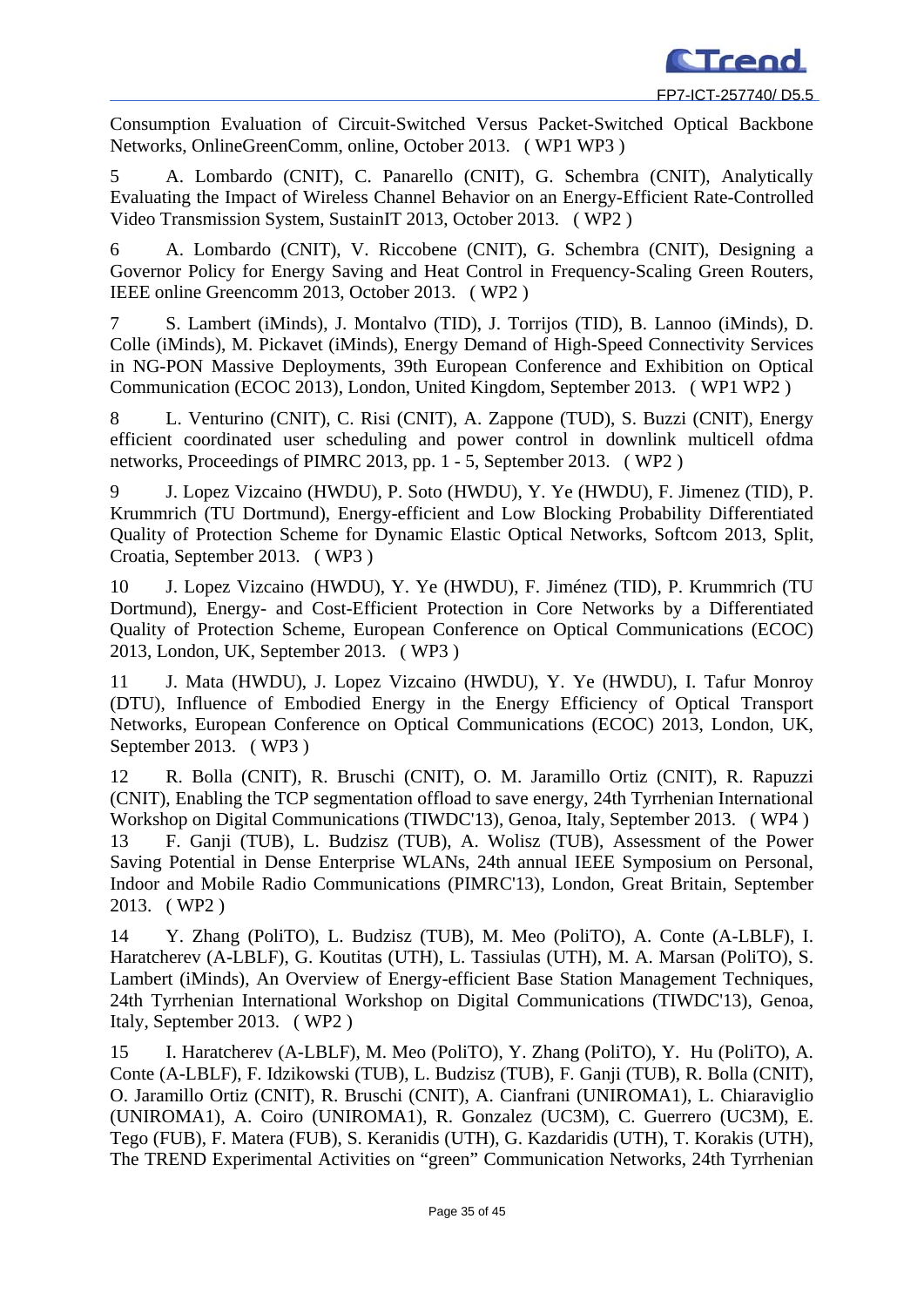

International Workshop on Digital Communications (TIWDC'13), Genoa, Italy, September 2013. ( WP4 )

16 E. Le Rouzic (Orange), R. Indre (Orange), L. Chiaraviglio (CNIT), F. Musumeci (CNIT), A. Pattavina (CNIT), J. López Vizcaíno (HWDU), Y. Ye (HWDU), W. Van Heddeghem (iMinds), A. Bianco (PoliTO), E. Bonetto (PoliTO), M. Meo (PoliTO), F. Jiménez (TID), F. Idzikowski (TUB), R. Cuevas (UC3M), TREND Big Picture on Energy-Efficient Backbone Networks, 24th Tyrrhenian International Workshop on Digital Communications (TIWDC'13), Genoa, Italy, September 2013. ( WP3 )

17 A. Zappone (TUD), S. Buzzi (CNIT), E. Jorswieck (TUD), M. Meo (PoliTO), A survey on game-theoretic approaches to energy-efficient relay-assisted communications, Proc. of the 24th Tyrrhenian International Workshop on Digital Communications (TIWDC 2013), Italy, September 2013. ( WP2 )

18 S. Lambert (iMinds), B. Lannoo (iMinds), D. Colle (iMinds), M. Pickavet (iMinds), J. Montalvo (TID), J. Torrijos (TID), P. Vetter (Alcatel-Lucent, Murray Hill, NJ, US), Power Consumption Evaluation for Next-Generation Passive Optical Networks, 24th Tyrrhenian International Workshop on Digital Communications (TIWDC '13), Genoa, Italy, September 2013. ( WP1 WP2 )

19 L. Chiaraviglio (CNIT), A. Cianfrani (CNIT), A. Coiro (CNIT), M. Listanti (CNIT), J. Lorincz (University of Split), M. Polverini (CNIT), Increasing Device Lifetime in Backbone Networks with Sleep Modes, The 21st International Conference on Software, Telecommunications and Computer Networks - SoftCOM 2013, pp. 1-6, Split, Croatia, September 2013. ( WP3 )

20 F. Khuhawar (PoliTO), M. Mellia (PoliTO), M. Meo (PoliTO), Modeling the interaction between TCP and Rate Adaptation, ITC 2013, September 2013. ( WP1 )

21 L. Venturino (CNIT), C. Risi (CNIT), A. Zappone (TUD), S. Buzzi (CNIT), Green joint user scheduling and power control in downlink multicell OFDMA networks, Proceedings of 2013 future networks and mobile summit , pp. 1 - 10, July 2013. ( )

22 I. Haratcherev (A-LBLF), A. Conte (A-LBLF), Practical energy-saving in 3G femtocells, IEEE ICC'13 - Workshop on Green Broadband access, pp. 602 -606, 2013 IEEE International Conference on Communications Workshops (ICC), June 2013. ( WP4 WP2 )

23 F. Idzikowski (TUB), L. Chiaraviglio (INRIA), R. Duque (TID), F. Jiménez (TID), E. Le Rouzic (Orange), Green Horizon: Looking At Backbone Networks in 2020 From the Perspective of Network Operators, IEEE ICC, Budapest, Hungary, June 2013. ( WP3 )

24 S. Lambert (iMinds), J. Montalvo (TID), J. Torrijos (TID), B. Lannoo (iMinds), D. Colle (iMinds), M. Pickavet (iMinds), Energy efficiency analysis of next-generation passive optical network (NG-PON) technologies in a major city network, International Conference on Transparent Optical Networks (ICTON 2013), Cartagena, Spain, June 2013. ( WP2 WP1 )

25 R. Bruschi (CNIT), A. Lombardo (CNIT), C. Panarello (CNIT), F. Podda (CNIT), E. Santagati (CNIT), G. Schembra (CNIT), Active Window Management: Reducing Energy Consumption of TCP Congestion Control, IEEE ICC 2013, June 2013. ( WP2 )

26 A. Zappone (TUD), E. Jorswieck (TUD), S. Buzzi (CNIT), Competitive Energy-Aware Power Control in Relay-Assisted Interference Channels Considering Circuit Dissipated Power, 2013 IEEE 77th Vehicular Technology Conference, June 2013. ( WP2 )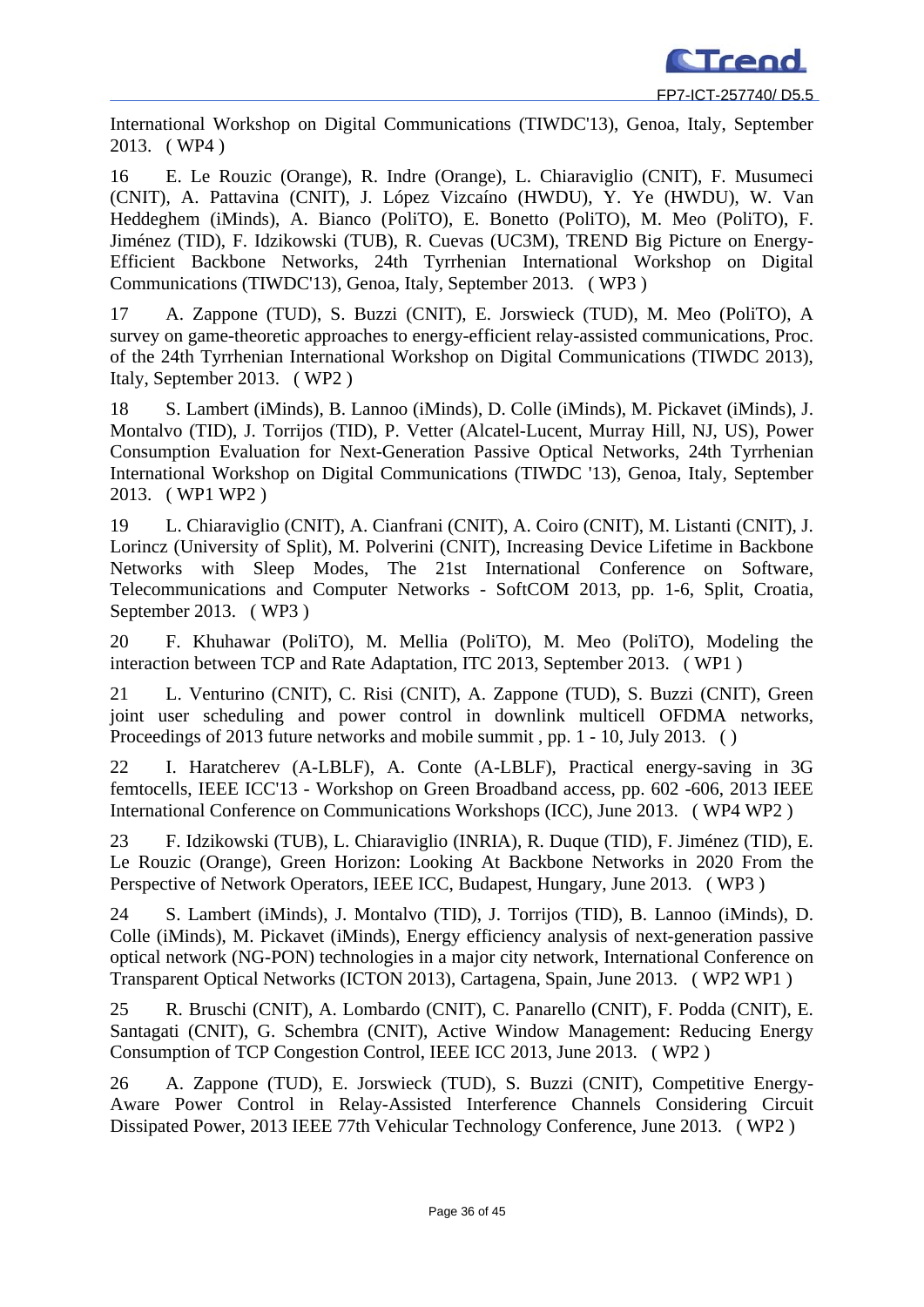

27 F. Musumeci (POLIMI), M. Tornatore (POLIMI), M. Riunno (FW), A. Pattavina (POLIMI), A Blocking Analysis for Green WDM Networks with Transponder Power Management, Proceedings of ICTON 2013 Conference, June 2013. ( WP3 )

28 D. Hatzopoulos (UTH), I. Koutsopoulos (UTH), G. Koutitas (UTH), W. Van Heddeghem (iMinds), Dynamic Virtual Machine Allocation in Cloud Server Facility Systems with Renewable Energy Sources, ICC 2013, Budapest, Hungary, June 2013. ( WP1 WP3 )

29 C. Mastroianni (ICAR-CNR), M. Meo (PoliTO), G. Papuzzo (ICAR-CNR), Analysis of a Self-Organizing Algorithm for Energy Saving in Data Centers, The 9th Workshop on High-Performance, Power-Aware Computing, May 2013. ( WP3 )

30 R. Bolla (CNIT), R. Bruschi (CNIT), O. M. Jaramillo Ortiz (CNIT), P. Lago (CNIT), The Energy Consumption of TCP, Proc. of 3rd ACM/IEEE Internat. Conf. on Future Energy Systems (e-Energy 2013), Berkeley, CA, USA, May 2013. ( WP4 )

31 R. Gonzalez (UC3M), R. Cuevas (UC3M), R. Motamedi (University of Oregon), R. Rejaie (University of Oregon), A. Cuevas (Telecom Sud Paris), Google+ or Google-? Dissecting the Evolution of the New OSN in its First Year, 22nd International Worldwide Web Conference WWW 2013, Rio de Janeiro, May 2013. ( WP1 WP4 WP5 )

32 E. Le Rouzic (Orange), E. Bonetto (PoliTO), L. Chiaraviglio (INRIA), F. Giroire (INRIA), F. Idzikowski (TUB), F. Jiménez (TID), C. Lange (DT), J. Montalvo (TID), F. Musumeci (CNIT), I. Tahiri (INRIA), A. Valenti (FUB), W. Van Heddeghem (iMinds), Y. Ye (HWDU), A. Bianco (PoliTO), A. Pattavina (CNIT), TREND towards more energyefficient optical networks, Optical Network Design and Modelling, Invited, Brest, France, April 2013. ( WP2 WP3 WP1 )

33 A. Bianco (PoliTO), E. Bonetto (PoliTO), F. Musumeci (CNIT), A. Pattavina (CNIT), M. Tornatore (CNIT), CapEx/OpEx Evaluation of Circuit vs Packet Switched Optical Networks, Optical Network Design and Modelling 2013, April 2013. ( WP1 )

34 J. Montalvo (TID), J. Torrijos (TID), J. Xia (HWDU), Y. Ye (HWDU), Energy Efficiency in PON Home Network Scenarios With Network Enhanced Residential Gateways, IEEE Conference of Networking, Sensing and Control, April 2013. ( WP1 WP2 )

35 J. L. Vizcaíno (HWDU), Y. Ye (HWDU), V. Lopez (TID), F. Jimenez (TID), R. Duque (TID), F. Musumeci (CNIT), A. Pattavina (CNIT), P. Krummrich (TU Dortmound), Differentiated Quality of Protection to Improve Energy Efficiency of Survivable Optical Transport Networks, OFC2013, March 2013. ( WP3 )

36 J. L. Vizcaíno (HWDU), Y. Ye (HWDU), F. Jimenez (TID), R. Duque (TID), F. Musumeci (CNIT), M. Tornatore (CNIT), A. Pattavina (CNIT), P. Krummrich (TUD), Quality of protection schemes with extended flexibility for improved energy efficiency in transport networks, DRCN2013, pp. 28-35, March 2013. ( WP3 )

37 Q. Deniel (Orange), F. Saliou (Orange), P. Chanclou (Orange), D. Erasme (Telecom ParisTech), Self-Seeded RSOA based WDM-PON Transmission Capacities, Optical Fiber Communication Conference and Exposition OFC/NFOEC 2013, OW4D.3, No. OW4D.3, Anaheim, CA, USA, March 2013. ( WP2 )

38 A. Bianco (PoliTO), E. Bonetto (PoliTO), A. Ahmad (PoliTO), Energy awareness in the design of optical core networks, OFC/NFOEC (Optical Fiber Communication and the National Fiber Optic Engineers Conference), Anaheim, CA, USA, March 2013. ( WP3 )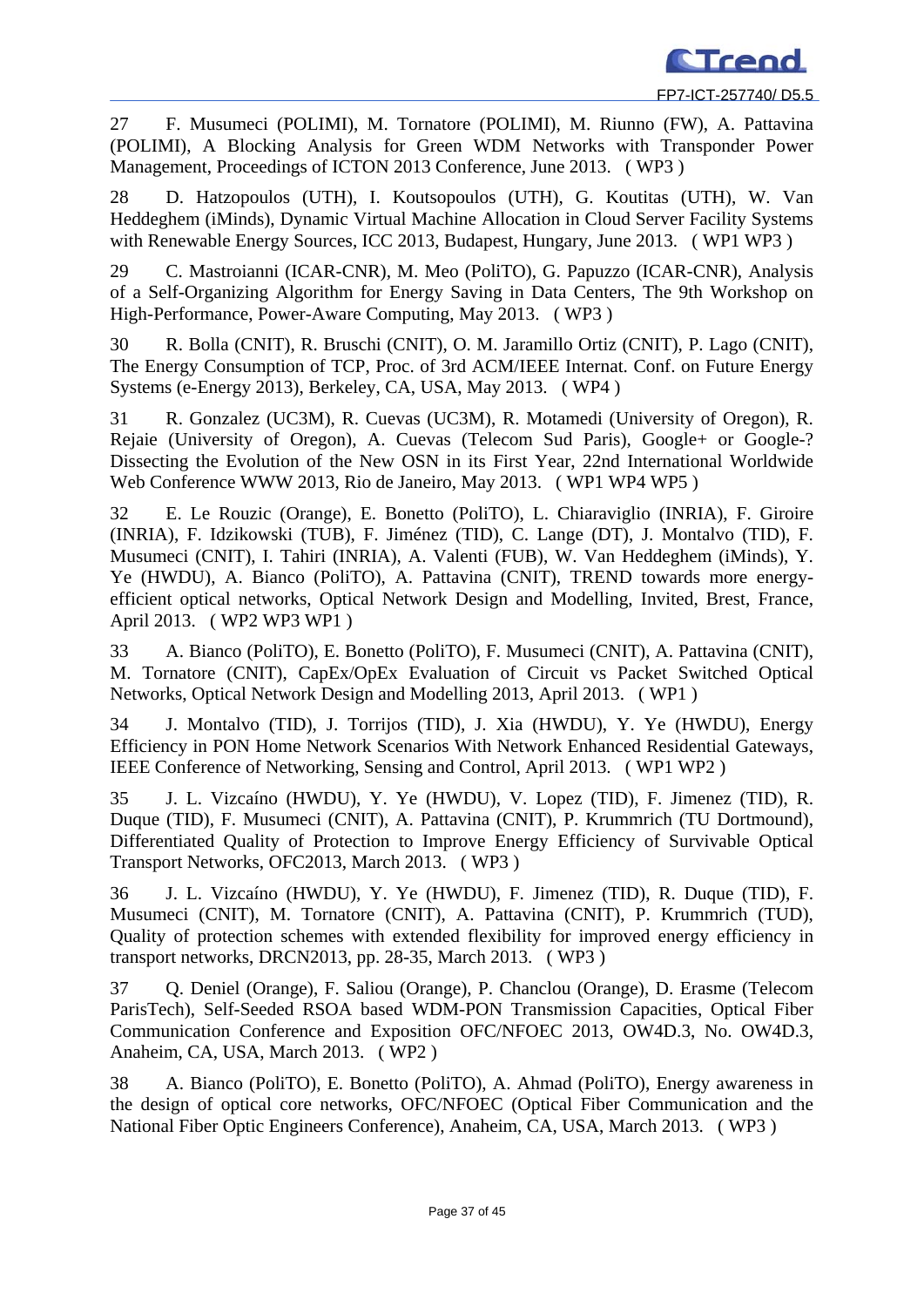

39 M. Popovic (EPFL), P. Gao (EPFL), D. Tomozei (EPFL), J. Le Boudec (EPFL), On the Necessity of Traffic Shaping for PMU Measurement Data Streams, Power and Energy Automation Conference, Spokane, WA, March 2013. ( WP2 )

40 J. Montalvo (TID), J. Torrijos (TID), R. Canto (TID), I. Berberana (TID), Energy Efficiency and Cost Optimization of OTDR Supervision Systems for Monitoring Optical Fiber Infrastructures, International Conference on Networks (ICN 2013), pp. 75-80, January 2013. ( WP1 WP2 )

41 J. L. Vizcaíno (HWDU), Y. Ye (HWDU), V. Lopez (TID), F. Jimenez (TID), R. Duque (TID), P. Krummrich (TU Dortmound), Cost Evaluation for Flexible-Grid Optical Networks, IEEE Globecom 2012 workshop on Flexible Optical Networks, December 2012. (WP3)

42 A. Lombardo (CNIT), C. Panarello (CNIT), D. Reforgiato (CNIT), G. Schembra (CNIT), Measuring and modeling Energy Consumption to design a Green NetFPGA Giga-Router, IEEE Globecom 2012, December 2012. ( WP1 )

43 C. S. Chen (A-LBLF), On the peak-to-average power ratio of pre-equalized OFDM based on Base-Field Hartley transform, IEEE Global Communications Conference, workshop on Emerging Technologies for LTE-Advanced and Beyond-4G (LTE-B4G), December 2012. ( WP1 WP5 )

44 S. Kokkinogenis (UOWM), G. Koutitas (UTH), Dynamic and static base station management schemes in cellular networks, IEEE GlobeComm, USA, December 2012. ( WP2 )

45 R. Khalili (EPFL), N. Gast (EPFL), M. Popovic (EPFL), U. Upadhyay (EPFL), J. Le Boudec (EPFL), MPTCP is not Pareto-Optimal: Performance Issues and a Possible Solution, ACM CoNEXT 2012, December 2012. ( WP2 )

46 E. Bonetto (PoliTO), A. Finamore (PoliTO), M. Munafò (PoliTO), R. Fiandra (FW), Sleep Mode at the Edge: How Much Room is There?, Proceedings of the 15th International Telecommunications Network Strategy and Planning Symposium (NETWORKS 2012) , Rome, Italy, October 2012. ( WP1 )

47 M. Ajmone Marsan (PoliTO), S. Buzzi (CNIT), L. Chiaraviglio (PoliTO), M. Meo (PoliTO), C. Guerrero (UC3M), F. Idzikowski (TUB), Y. Ye (HWDU), J. López Vizcaíno (HWDU), TREND: Toward Real Energy-efficient Network Design, Second IFIP Conference on Sustainable Internet and ICT for Sustainability (SustainIT 2012): On-going Projects Track, Pisa, Italy, October 2012. ( WP5 )

48 A. Lombardo (CNIT), D. Reforgiato (CNIT), V. Riccobene (CNIT), G. Schembra (CNIT), A Markov Model to Control Heat Dissipation in Open Multi-Frequency Green Routers, Second IFIP Conference on Sustainable Internet and ICT for Sustainability 2012, October 2012. ( WP1 )

49 A. Coiro (CNIT), M. Listanti (CNIT), A. Valenti (FUB), Impact of Energy-Aware Topology Design and Adaptive Routing at Different Layers in IP over WDM networks, NETWORKS 2012, October 2012. ( WP3 )

50 A. Lombardo (CNIT), C. Panarello (CNIT), G. Schembra (CNIT), An Adaptive Cross-Layer Approach for Energy-Efficient and QoS-Constrained Multimedia Transmission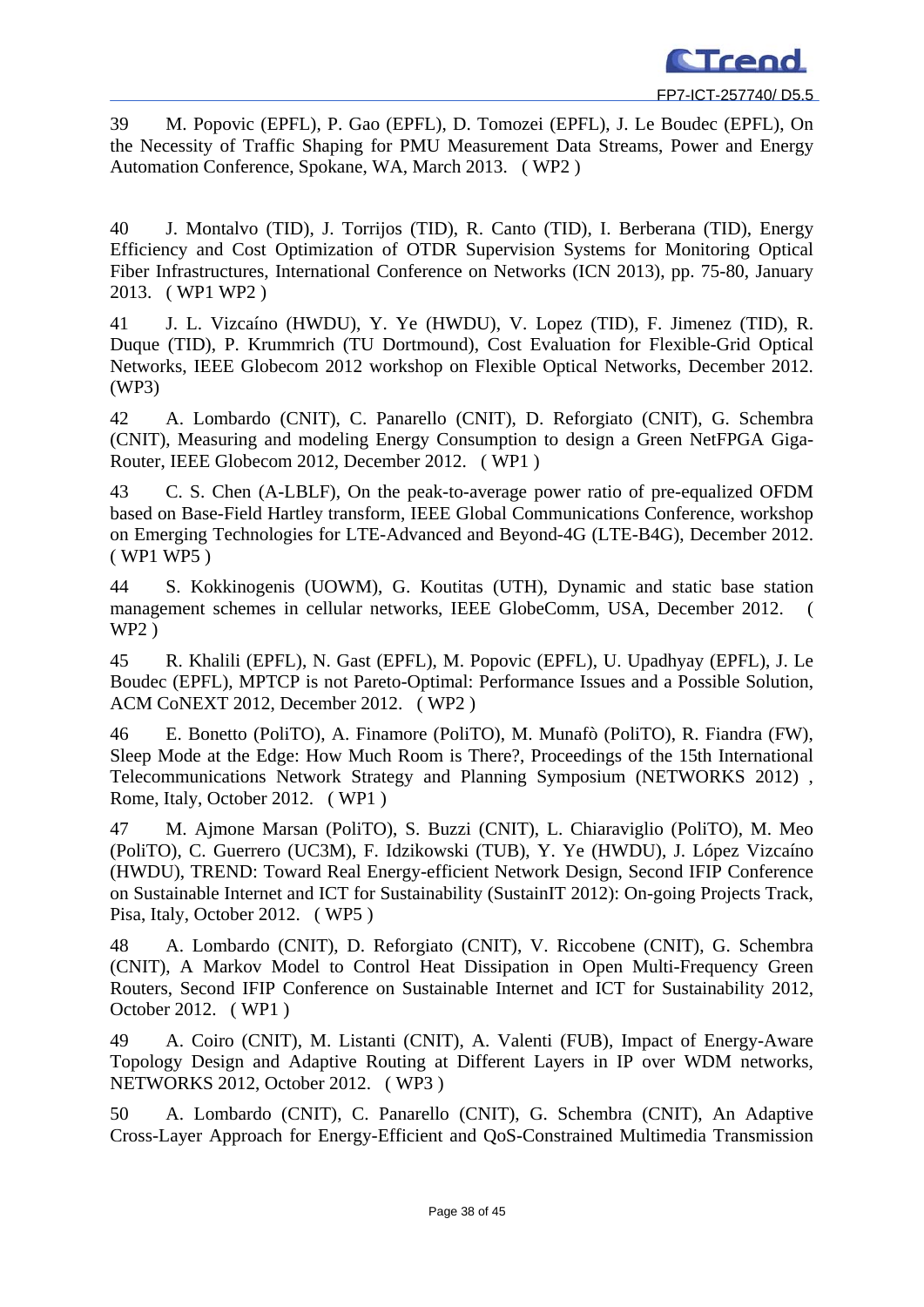

over Wireless Channels, The Second International Conference on Green Communications and Networking (GreeNets 2012), Gandia, Spain, October 2012. ( WP2 )

51 S. Gosselin (Orange), F. Saliou (Orange), F. Bourgart (Orange), E. Le Rouzic (Orange), S. Le Masson (Orange), A. Gati (Orange), Consumption of ICT Infrastructures: an Operator's Viewpoint, ECOC 2012 symposium on Energy Consumption of the Internet , pp. paper We.1.G.4, September 2012. ( WP5 )

52 S. Lambert (iMinds), W. Van Heddeghem (iMinds), W. Vereecken (iMinds), B. Lannoo (iMinds), D. Colle (iMinds), M. Pickavet (iMinds), Estimating the global power consumption in communication networks, ECOC 2012, Amsterdam, September 2012. (WP1)

53 J. Lopez Vizcaino (HWDU), Y. Ye (HWDU), F. Jimenez (TID), A. Macho (TID), P. Krummrich (TUD), Optimized Amplifier Placements for Improved Energy and Spectral Efficiency in Protected Mixed-Line-Rate Networks, OFC2014, to be published. ( WP3 )

54 J. Lopez Vizcaino (HWDU), Y. Ye (HWDU), F. Jimenez (TID), P. Krummrich (TUD), Amplifier Placements Optimization for Enhanced Energy Efficiency in Optical Transport Networks, 2014 IEEE International Conference on Communications (ICC), Sydney, Australia, to be published. ( WP3 )

#### **Book chapters**

 1 J. L. Vizcaíno (HWDU), Y. Ye (HWDU), V. Lopez (TID), F. Jimenez (TID), R. Duque (TID), I. T. Monroy (DTU), P. Krummrich (TUD), Energy Efficiency Improvement with the Innovative Flexible-grid Optical Transport Network, Green Networking and Communications: ICT for Sustainability, pp. 397-432, November 2013. ( WP3 )

#### **Others**

 1 D. Reforgiato (CNIT), V. Riccobene (CNIT), FREE - Fast Reroute for Energy Efficiency, IEEE Infocom 2013 - Student Poster, April 2013. ( WP2 )

2 R. Khalili (EPFL), N. Gast (EPFL), M. Popovic (EPFL), J. Le Boudec (EPFL), Opportunistic Linked-Increases Congestion Control Algorithm for MPTCP, INTERNET-DRAFT, MPTCP working group, February 2013. ( WP2 )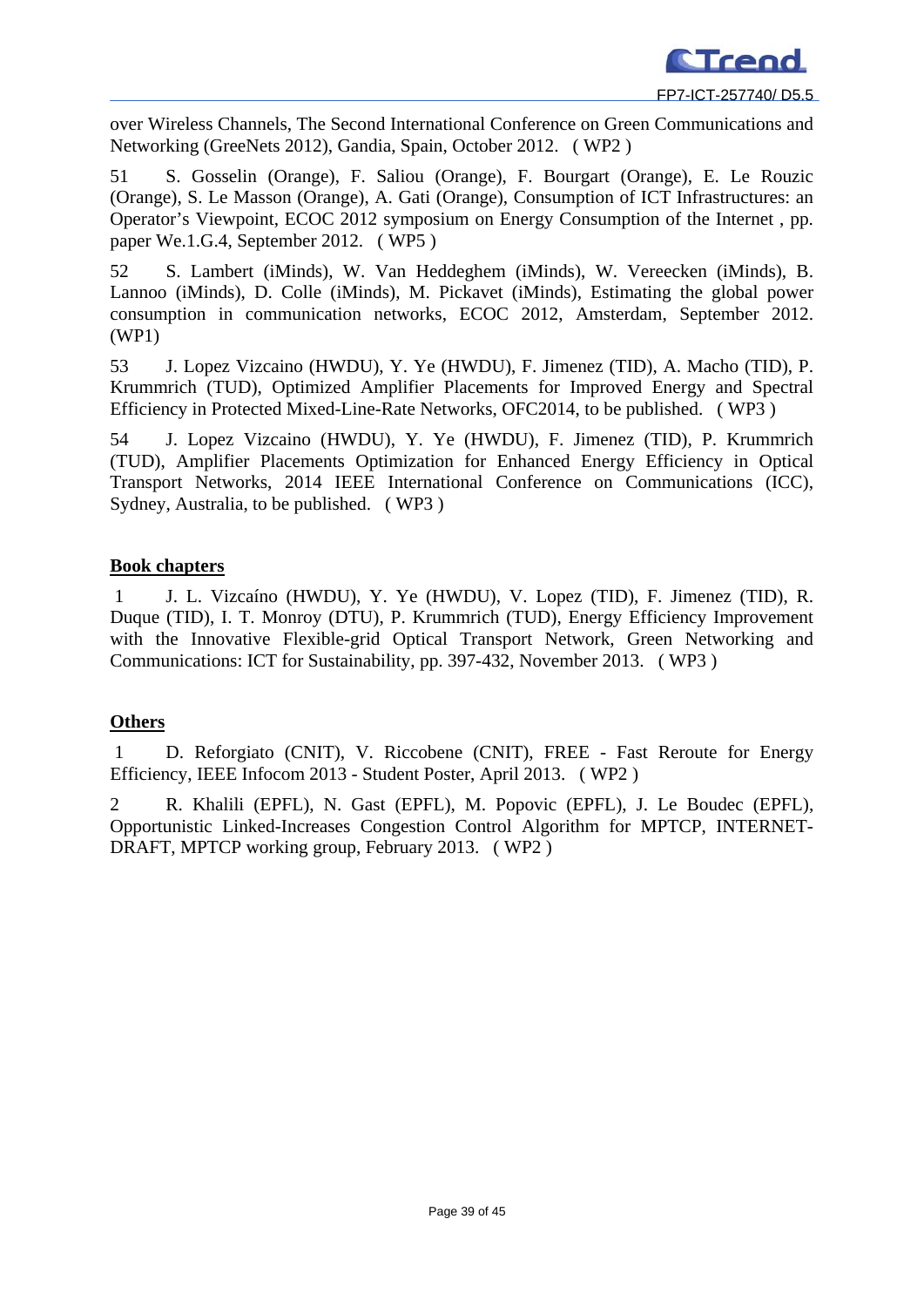

### **APPENDIX 2. TREND ROADMAP TOWARDS ENERGY-EFFICIENT NETWORKS**

The objective of this roadmap is to provide the TREND research challenges and big picture on energy-efficient future networks, capable of sustaining traffic growth with reduced energy consumption.

The TREND research challenges have been structured according to the following main research areas, whose main objectives, achievements and potential impact in terms of energy savings are described in the corresponding TREND deliverables.

#### *Estimation of power consumption in ICT and collection of data*

TREND has conducted several studies that show the evolution of the worldwide electricity use of communication networks, PCs and data centers. When starting our studies we rapidly faced incoherence in the values found in the literature about core networks equipment power consumption. The TREND community joined their effort to a consolidated power consumption model that could be used by the research community. This work gave birth to a more general library on telecommunication equipments power consumption data – **powerlib**- At **powerlib.intec.ugent.be** we host an online database of ICT network energy consumption data. By providing a single source, we hope to facilitate power consumption data collection and referencing.

In the future, frequent estimates of the worldwide electricity use by ICT will be essential to provide timely feedback if indeed ICT electricity consumption remains relatively small, or instead continues to grow at an unsustainable rate.

#### *Energy-aware access networks*

The access sector is the most energy demanding part of telecommunication networks, because of the very large number of end-user equipment. In addition, the demand for high data rates and large traffic volumes, which continue experiencing an exponential growth, drive telecommunication operators to deploy ever more access nodes in their networks. This has a direct effect on the forecasted energy consumption of the access network, which is expected to soon become a relevant issue for the operators' OPEX and for the cost of services for end users. In this context, the TREND objective is to coordinate the efforts of partners in the area of energy-efficient access and home networks, and develop solutions and techniques which can reduce the overall energy footprint of the sector. To achieve this target, TREND has focused on four research challenges:

- o *'Redesign the home equipment for energy-efficient communications'* that investigates energy-efficient techniques for home network equipment, such as femtocells and WiFi access points, to provide energy proportionality with actual utilization. In addition, the concept of energy management of home appliances, within the smart grid environment, is introduced and explored in terms of scheduling algorithms and control schemes for the demand response problem.
- o *'Network access architecture and management"* that optimizes power usage one step away from the end user by investigating techniques and protocol design for achieving energy efficiency at the access network, specializing in fixed and wireless access.
- o *'Organize the flying bits: saving energy on wireless access'* that investigates energy saving techniques by changing the way that the mobile devices access the wireless medium.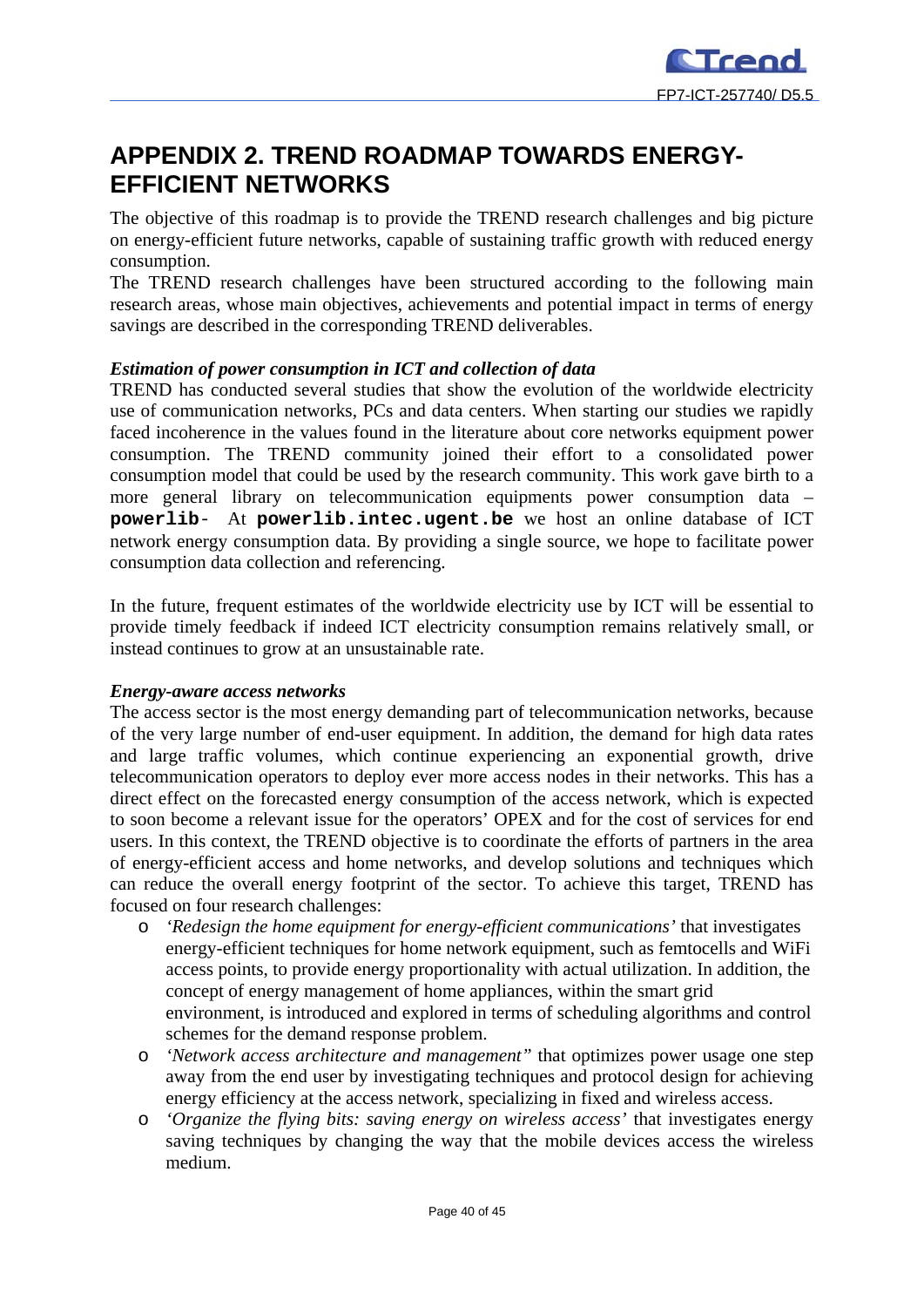o *'Green protocols for handling wireless access from the network view'* that investigates energy management and radio planning techniques responsible for energy savings in cellular systems (Base Stations, WiFi access points, Femtocells.

The results obtained within TREND show that it is possible to achieve large savings (of the order of 20-40%) already with the network of today. Moreover, the proposed solutions put the basis for the design of sustainable future networks.

The main message that can be achieved through the TREND research is that the future network should become dynamically adaptive to the traffic demand and user capacity need, by exploiting and involving a wide set of possible resources, that includes nodes with their various sleep modes, heterogeneous devices, different kinds of energy, and possibly also resources from other networks.

#### *Energy-aware backbone networks*

The traffic volume in metro and core networks is forecasted to grow at very high rates for the 10 or 15 coming years. This implies that the energy consumption of this network sector will become problematic if business keeps growing as usual. Energy-efficiency in core and metro networks is thus mandatory for the sustainability of the future Internet. In this context, the research challenges of the TREND community were:

- o *More energy-efficient network architectures* were addressed. Several new, energyefficient architectures were proposed, taking advantage of optical techniques in core transport networks, exploiting for example optical bypass to save transit in IP routers, as well as photonic switching and optical aggregation to reduce the amount of optical to electrical domain conversions. Some other new energy-efficient architectures take advantage of energy-efficient electronic techniques, such as coherent detection to improve spectral efficiency in the transmission domain, or dynamic voltage and frequency scaling, to reduce chips power consumption. In addition, a full rethinking of the content distribution architecture, taking advantage of in-network caching was proposed, to reduce the amount of traffic in the network and reduce its overall energy consumption. Design guidelines were also proposed for both core networks and data centers. Energy-awareness was discussed against its impact on performance in core networks, and energy-optimal file distribution was proposed. In data centers, the energy awareness in the optimization of virtual machines placement was demonstrated, while global optimization across multiple data centers was proposed, taking into account renewable energy sources.
- o *Energy-efficient ways of operating the networks* were proposed, exploiting sleep modes, adaptive routing mechanisms, and rate adaptation to make the network power consumption more proportional to its traffic load, and benefit from daily traffic patterns. Smart energy-efficient protection schemes were also proposed, with a tradeoff between power consumption and Quality of Service. Cooperation of Internet service providers and content providers was discussed, to even more reduce the energy consumption of the network.

The TREND results in energy-aware backbone networks could lead from limited energy consumption ( $\approx$  20% in the case of protection schemes) reductions to significant ones ( $\approx$ 80%) in the case of content distribution). These estimations are purely indicative, since their relative impact on the global picture depends on the consumption of the segment they address and the considered network scenario.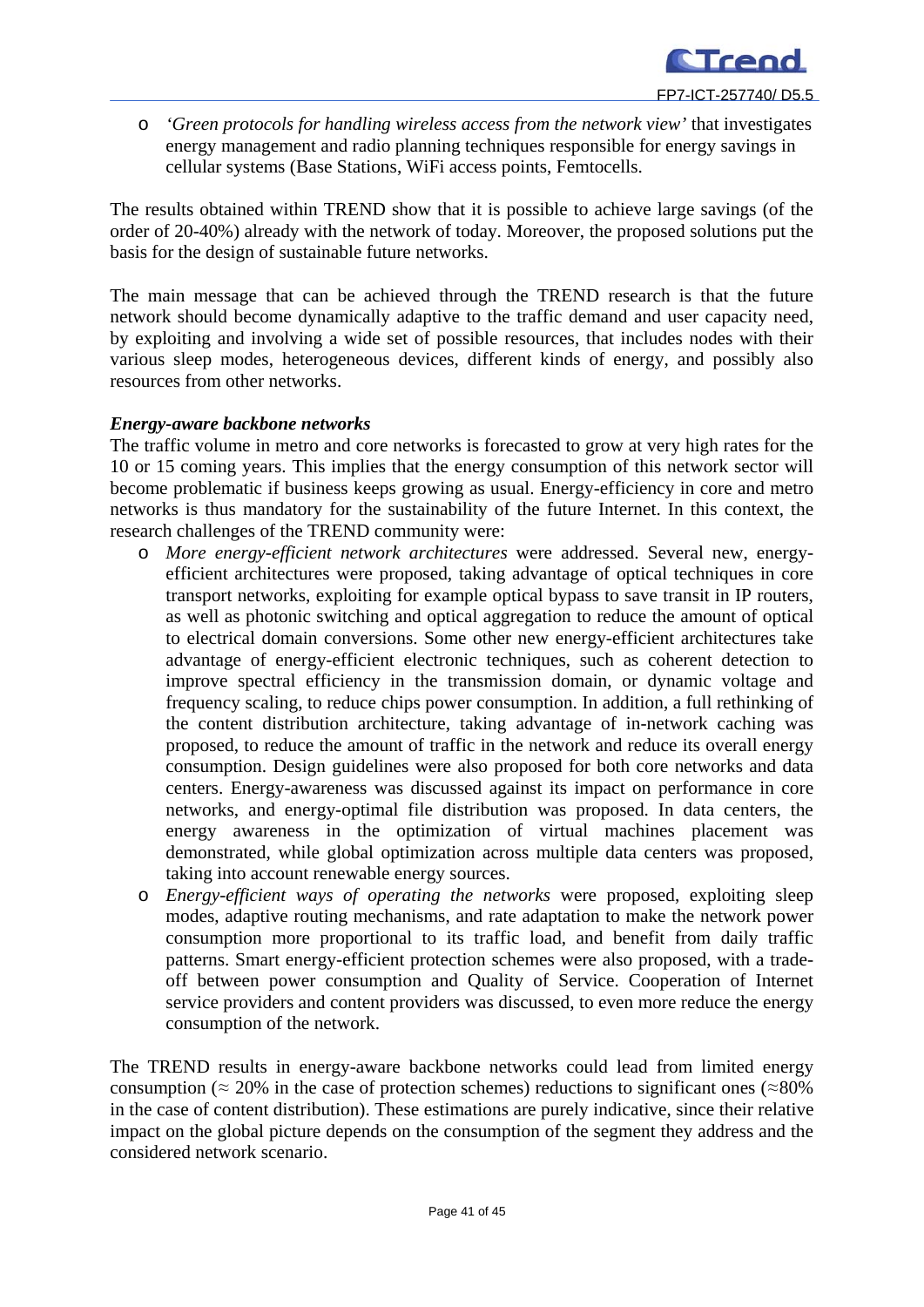

Improving power efficiency is certainly under the responsibility of equipment vendors, but incentives are to be initiated from operators with requests and specifications. Improved power efficiency requires new technologies or new network architectures. It is then an operator decision to upgrade its network or change its architecture. Cost savings generated by energy consumption reduction are already a relevant incentive for network operators. Regulations also play an important role as an incentive for vendors and operators to meet certain standards. As an example, due to the free-market, the publication of the power consumption values could be a positive trigger for vendors to make their equipment more energy-efficient. Regulation though may also have a negative impact on the total network power consumption, for instance when it leads to the deployment of multiple infrastructures to avoid the dominant position of an operator.

Core networks are especially critical segments, where it is hardly possible to trade QoS for energy saving. As a result, the impact of any proposed solution should be evaluated with respect to its possible impact on failure rates of network devices, on network resilience and on possible service disruption due to energy-efficient mechanisms.

Taking a global view on energy-efficient optical networks is a complex task. While we pointed out the current solutions and open issues, which have been partially addressed within TREND, simulation or detailed modeling of the network as a whole (including core and access networks, as well as customer premises network equipment and data centers) remains an open issue for further investigations. The different energy saving schemes proposed by the TREND researchers could lead to the (estimated) energy consumption reductions summarized. These numbers are provided only as indications, since their relative impact on the global energy consumption picture depends on the combination of approaches in different network segments, on the consumption of the segment they address, and on the considered network scenario. We can however realistically claim that a large majority of the energy consumed by networks today can be saved by a clever combination of the proposed schemes, say 60 to 80%.

However, in spite of these very interesting predictions, on which most researchers in the field agree, and of the associated substantial monetary savings in operational expenditures due to the reduction of the operators' energy bills, the adoption of energy-efficient networking approaches is slow in operational networks.

Several aspects should be considered on the side of standardization bodies and regulation agencies to accelerate the uptake of energy-efficient networking approaches:

- Definition of standards for energy-efficient network operation (this is already in progress, with several groups working in this area, for example at ETSI and ITU; the publication of preliminary versions of these standards should happen rapidly, so that both manufacturers and operators can have clear indications about the paths to follow)
- Introduction of regulation to require manufacturers to publish reliable, complete, and standardized energy consumption data for their products (the fact that comparable data are presented to fully characterize the equipment energy consumption can be an important incentive for manufacturers to invest in energy-efficient options, which will give them a relevant competitive advantage, and for network operators, which can reliably estimate the monetary savings due to the reduction of their energy bill consequent to the adoption of the new equipment)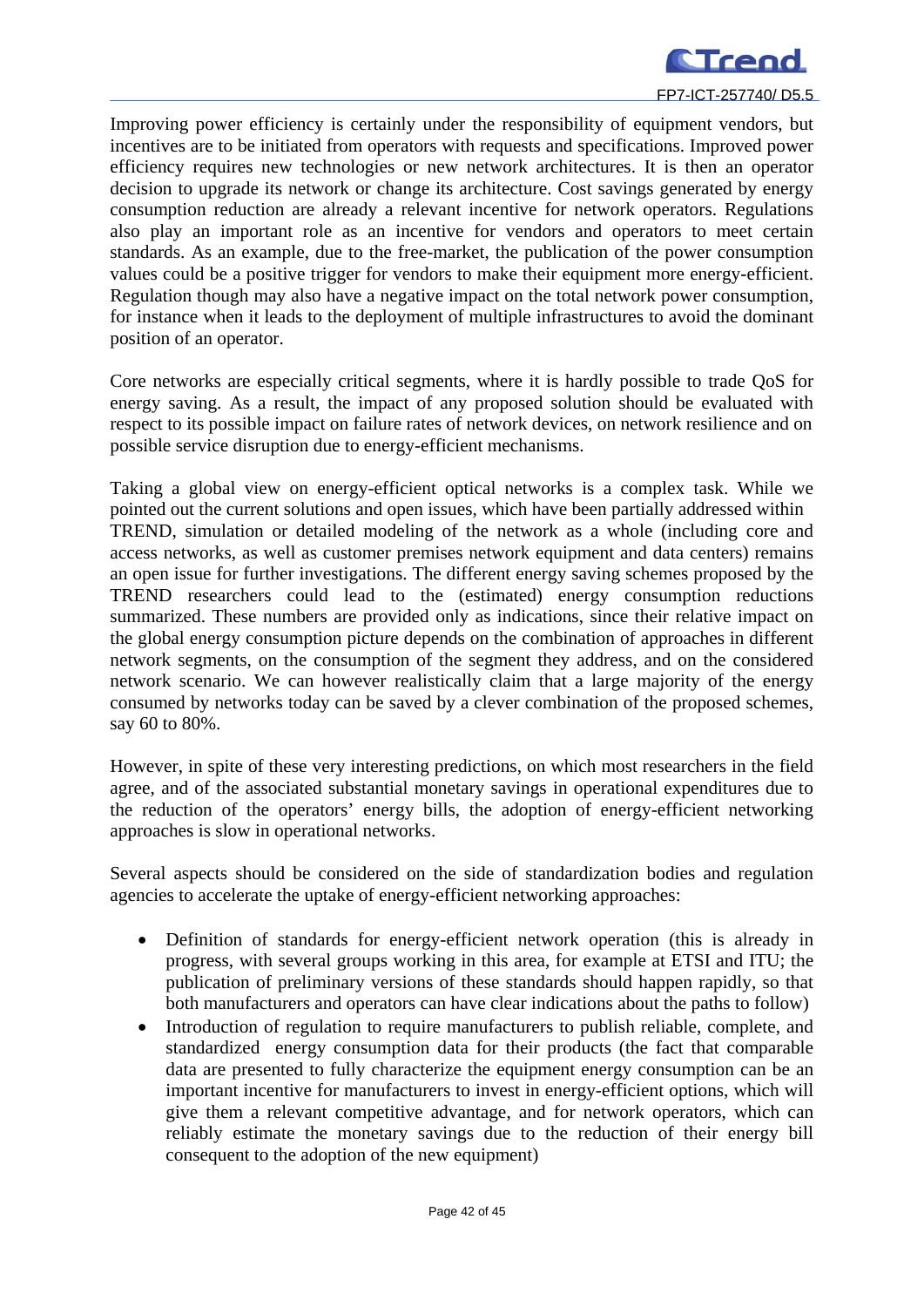

- Definition of an "energy star" scheme for network equipment and for networks (a simple ranking of the energy performance of networks and equipment can be very effective in orienting the preferences of customers sensitive to the energy and environmental issues)
- Introduction of incentives and regulations to reward energy-efficient network operators (several European countries already offer incentives for the replacement of older technologies with new, more energy efficient ones; they are considered an interesting support for technology replacement by operators; new approaches for the identification of the energy advantages of network management schemes should be introduced, in addition to those linked to new equipment)

From the point of view of researchers both in industry and academia, several topics in energyefficient networking are interesting to tackle in the next few years:

- Definition of new energy-efficient architectures, which allow resource provisioning on demand (some work in this direction is in progress, for example with the BCG2 GreenTouch project proposal of separating the resources for coverage and signaling, from the data plane resources)
- Development of equipment with better energy efficiency and switch on/off capabilities (this issue is on the agenda of most manufacturers, but an increased interest for the energy performance features of the equipment on the side of network operators could better motivate manufacturers and stimulate this area of research)
- Definition of resource management algorithms with positive effects on energy efficiency and minor sacrifices in QoS (much work has been done in this field, but much remains to be done, especially as regards the interaction of traffic flows with realistic characteristics – e.g. TCP connections – with network controls for energy efficiency; the key objective in these efforts is the improvement of proportionality between traffic and energy within equipment, and within networks, even with nonproportional equipment)
- Careful computation of the overall energy saving resulting from the adoption of energy efficiency approaches in different sections of the network (accounting not only for the relative impact due to the different contribution to energy efficiency of the various network components, but also of the interplay among the adopted energy efficiency approaches)
- Identification of network contexts which can benefit from the exploitation of renewable energy sources for the network operation (some work in this area has recently started, but much effort is still necessary both from a theoretical and from and experimentation point of view, having in mind the utilization of renewables both in areas of new networking deployments, where the access to the power grid is typically problematic, and in areas where networks have been in operation for over a century and the power grid is ubiquitous and reliable)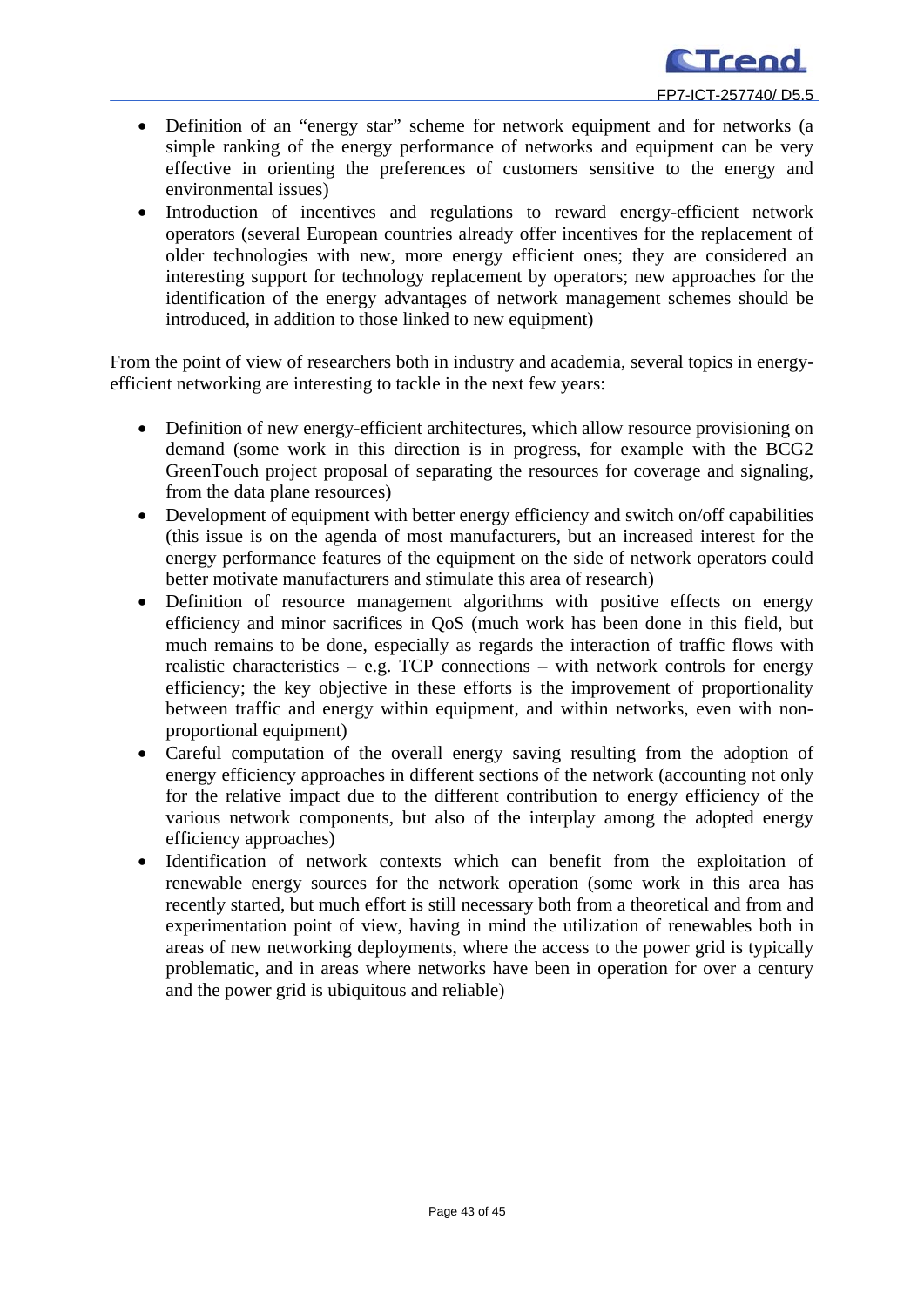

| <b>Cirend</b>                                                                                                                                                                 |                                                                                                                                                                                                                                                                                                                                                                                                                                                              |                                                                                                                                                                                                      |  |  |  |  |  |
|-------------------------------------------------------------------------------------------------------------------------------------------------------------------------------|--------------------------------------------------------------------------------------------------------------------------------------------------------------------------------------------------------------------------------------------------------------------------------------------------------------------------------------------------------------------------------------------------------------------------------------------------------------|------------------------------------------------------------------------------------------------------------------------------------------------------------------------------------------------------|--|--|--|--|--|
| <b>TREND Roadmap towards Energy-Efficient Networks</b>                                                                                                                        |                                                                                                                                                                                                                                                                                                                                                                                                                                                              |                                                                                                                                                                                                      |  |  |  |  |  |
|                                                                                                                                                                               | <b>TREND Research Challenges</b>                                                                                                                                                                                                                                                                                                                                                                                                                             | <b>TREND Energy Savings</b>                                                                                                                                                                          |  |  |  |  |  |
| <b>Redesign the</b><br><b>Home Equipment</b><br>for EE<br><b>Communications'</b>                                                                                              | Prototype 3G WiFi femtocell with sleep<br>$\bullet$<br>modes<br>Femtocell management schemes<br>$\bullet$<br>Smart grid algorithms for energy savings at<br>$\bullet$<br>home appliances                                                                                                                                                                                                                                                                     | $\approx$ 70% according to user<br>$\bullet$<br>activity in the house<br>$\approx 20\%$<br>$\approx 20\%$                                                                                            |  |  |  |  |  |
| <b>Network Access</b><br><b>Architecture and</b><br><b>Management</b>                                                                                                         | <b>NGPON</b><br>consumption<br>$\bullet$<br>network<br>power<br>analysis<br>Residential gateway virtualization for energy<br>$\bullet$<br>savings<br><b>TCP</b><br><b>Multipath</b><br>savings<br>$\bullet$<br>energy<br>and<br>offloading                                                                                                                                                                                                                   | $\approx 10\%$<br>ò<br>The energy that is saved is<br>equal to the difference in<br>energy consumption when a<br>user is served by LTE base<br>station and when he is<br>served by WiFi base station |  |  |  |  |  |
| <b>Organize the</b><br><b>Flying Bits:</b><br><b>Saving Energy</b><br>on Wireless<br><b>Access</b>                                                                            | File/Content<br>Energy<br>Consumption<br>in<br><b>Distribution Processes</b><br><b>Resource allocation MIMO</b><br>$\bullet$<br>Resource<br>allocation in relay<br>assisted<br>$\bullet$<br>networks<br>Resource allocation in OFDM networks<br>$\bullet$<br>Energy-Efficient QoS-constrained ARQ<br>$\bullet$<br>protocols                                                                                                                                  | $< 71\%$ .<br>< 20%<br>< 20%<br>< 20%<br>< 10%                                                                                                                                                       |  |  |  |  |  |
| <b>Green Protocols</b><br>for Handling<br><b>Wireless Access</b><br>from the Network<br><b>View</b><br><b>Energy-efficient</b><br>core networks<br>architecture and<br>design | Energy efficient network planning<br>$\bullet$<br>Base station and access point switch on/off<br>$\bullet$<br>schemes<br>Integration with renewable energy sources<br>$\bullet$<br><b>MNO</b> cooperation<br>$\bullet$<br>$\bullet$<br>Optical bypass to save transit IP routers<br>Improved spectra efficiency and Elastical<br>$\bullet$<br><b>Optical Networking</b><br>Optical aggregation with Sub-wavelength<br>$\bullet$<br><b>Photonic Switching</b> | $\approx$ 60% (prefer small cells)<br>$\bullet$<br>$<$ 40% and extra 25% if<br>$\bullet$<br>offloading to femtocell layer<br>is used<br>< 40%<br>$< 50\%$<br>< 18%<br>$\bullet$<br>$< 75\%$          |  |  |  |  |  |
| <b>Energy-efficient</b><br>core networks<br>operation                                                                                                                         | <b>Energy-efficient Content Distributional</b><br>Energy awareness in optical core networks<br>۰<br><b>Energy-optimal File distribution</b><br>Energy-efficient<br>Data<br><b>Centers</b><br>network<br>devices<br>Virtualization and self-organizing algorithm<br>۰<br>Dynamic usage of sleep modes<br>$\bullet$<br>Adaptive routing at IP and WDM layers<br>$\bullet$                                                                                      | $< 71\%$<br>$10\% - 30\%$<br>$< 50\%$<br>$< 60\%$<br>$< 40\%$<br>$< 15\%$<br>$< 45\%$                                                                                                                |  |  |  |  |  |